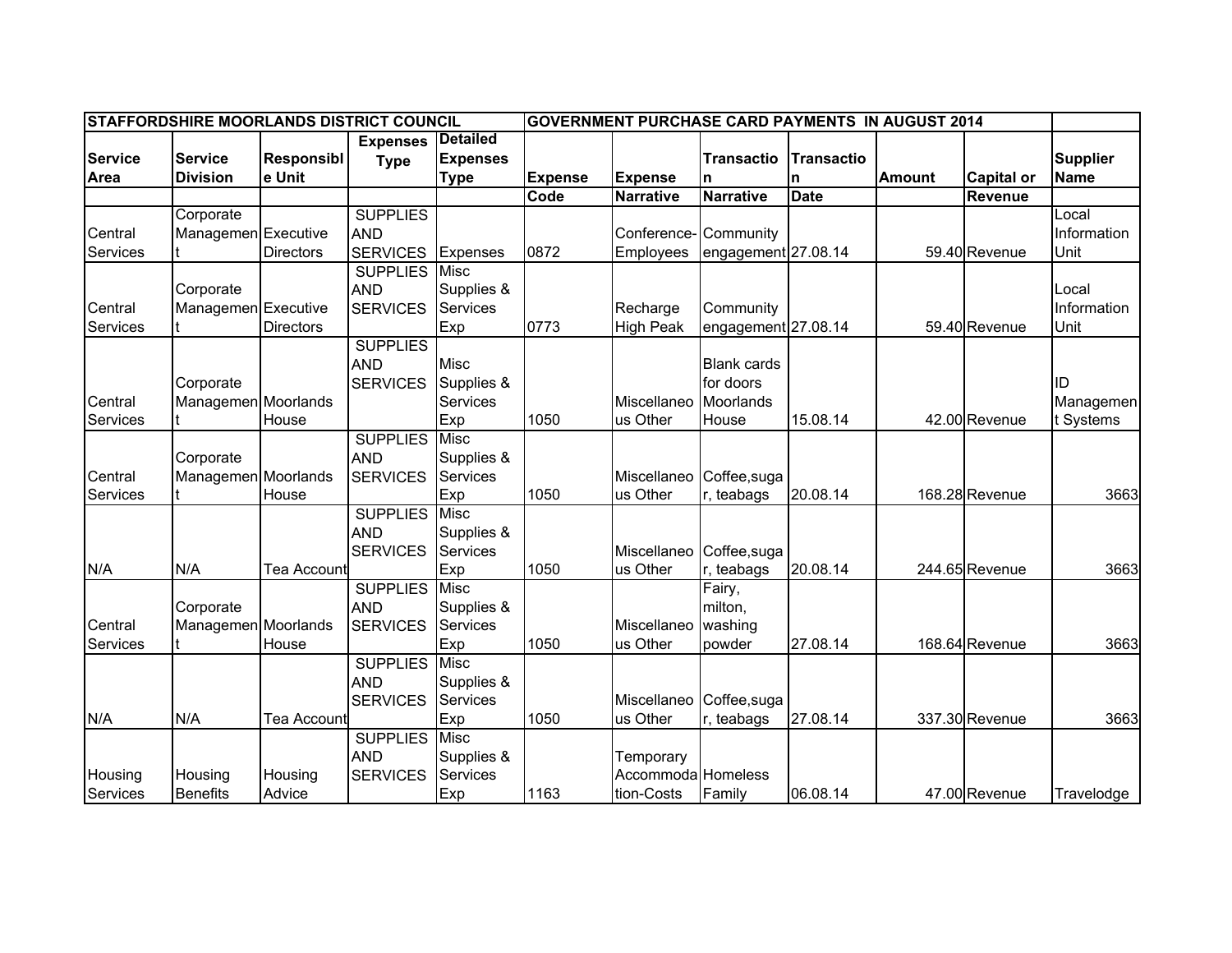| Environment |                      |                        | <b>SUPPLIES</b>        | Misc             |      |                  |                        |          |                 |             |
|-------------|----------------------|------------------------|------------------------|------------------|------|------------------|------------------------|----------|-----------------|-------------|
| al and      | Community            |                        | <b>AND</b>             | Supplies &       |      |                  | Stamps-                |          |                 |             |
| Regulatory  | Developmen Clean and |                        | <b>SERVICES</b>        | Services         |      | Miscellaneo      | Community              |          |                 |             |
| Services    |                      | Green Team             |                        | Exp              | 1050 | us Other         | Safety                 | 06.08.14 | 89.28 Revenue   | W H Smith   |
|             |                      |                        | <b>SUPPLIES</b>        | <b>Misc</b>      |      |                  |                        |          |                 |             |
|             | Corporate            |                        | <b>AND</b>             | Supplies &       |      |                  |                        |          |                 |             |
| Central     | Managemen            |                        | <b>SERVICES</b>        | Services         |      | Miscellaneo      | Secure site            |          |                 |             |
| Services    |                      | <b>IT Services</b>     |                        | Exp              | 1050 | us Other         | software - IT 07.08.14 |          | 1295.00 Revenue | Symantec    |
| Environment |                      |                        |                        |                  |      |                  |                        |          |                 |             |
| al and      |                      | Fleet                  | <b>TRANSPOR Direct</b> |                  |      |                  | Renewal of             |          |                 |             |
| Regulatory  | <b>Street</b>        | Managemen <sup>T</sup> |                        | Transport        |      | Operator         | Operators              |          |                 |             |
| Services    | Cleansing            |                        |                        | Costs            | 0492 | License          | licence                | 01.08.14 | 198.50 Revenue  | <b>VOSA</b> |
| Environment |                      |                        | <b>SUPPLIES</b>        | <b>Misc</b>      |      |                  |                        |          |                 |             |
| al and      |                      | Fleet                  | <b>AND</b>             | Supplies &       |      |                  | Renewal of             |          |                 |             |
| Regulatory  | <b>Street</b>        | Managemen SERVICES     |                        | <b>Services</b>  |      | Recharge         | Operators              |          |                 |             |
| Services    | Cleansing            |                        |                        | Exp              | 0773 | <b>High Peak</b> | licence                | 01.08.14 | 198.50 Revenue  | <b>VOSA</b> |
|             |                      | Refuse                 | <b>SUPPLIES</b>        |                  |      |                  |                        |          |                 |             |
| Environment |                      | <b>Direct</b>          | <b>AND</b>             |                  |      |                  |                        |          |                 |             |
| al and      |                      | Service                | <b>SERVICES</b>        | Equip            |      |                  |                        |          |                 |             |
| Regulatory  | Waste                | Organisatio            |                        | Furniture &      |      | Purchase of      |                        |          |                 | Mole Valley |
| Services    | Collection           | n                      |                        | <b>Materials</b> | 0506 | <b>Materials</b> | Dubbin                 | 04.08.14 | 11.09 Revenue   | Farmers     |
| Environment |                      |                        | <b>SUPPLIES</b>        | <b>Misc</b>      |      |                  |                        |          |                 |             |
| al and      |                      |                        | <b>AND</b>             | Supplies &       |      |                  |                        |          |                 |             |
| Regulatory  | Environment          |                        | <b>SERVICES</b>        | Services         |      | Recharge         | Drain tester           |          |                 | Plumb       |
| Services    | al Health            | Pest Control           |                        | Exp              | 0773 | <b>High Peak</b> | smokes                 | 13.08.14 | 21.99 Revenue   | World       |
|             |                      |                        | <b>SUPPLIES</b>        |                  |      |                  |                        |          |                 |             |
|             |                      |                        | <b>AND</b>             |                  |      |                  | Council Tax,           |          |                 |             |
|             |                      |                        | <b>SERVICES</b>        |                  |      |                  | Non-                   |          |                 |             |
|             | Central              |                        |                        |                  |      |                  | Domestic               |          |                 |             |
| Central     | Services to          |                        |                        |                  |      |                  | Rates                  |          |                 | Magistrates |
| Services    | the Public           | Recovery               |                        | <b>Services</b>  | 0694 | Court costs      | summonses 08.08.14     |          | 1098.00 Revenue | Courts      |
|             |                      |                        | <b>SUPPLIES</b>        |                  |      |                  |                        |          |                 |             |
|             |                      |                        | <b>AND</b>             |                  |      |                  | Council Tax,           |          |                 |             |
|             |                      |                        | <b>SERVICES</b>        | <b>Misc</b>      |      |                  | Non-                   |          |                 |             |
|             | Central              |                        |                        | Supplies &       |      |                  | Domestic               |          |                 |             |
| Central     | Services to          |                        |                        | Services         |      | Recharge         | Rates                  |          |                 | Magistrates |
| Services    | the Public           | Recovery               |                        | Exp              | 0773 | <b>High Peak</b> | summonses 15.08.14     |          | 819.00 Revenue  | Courts      |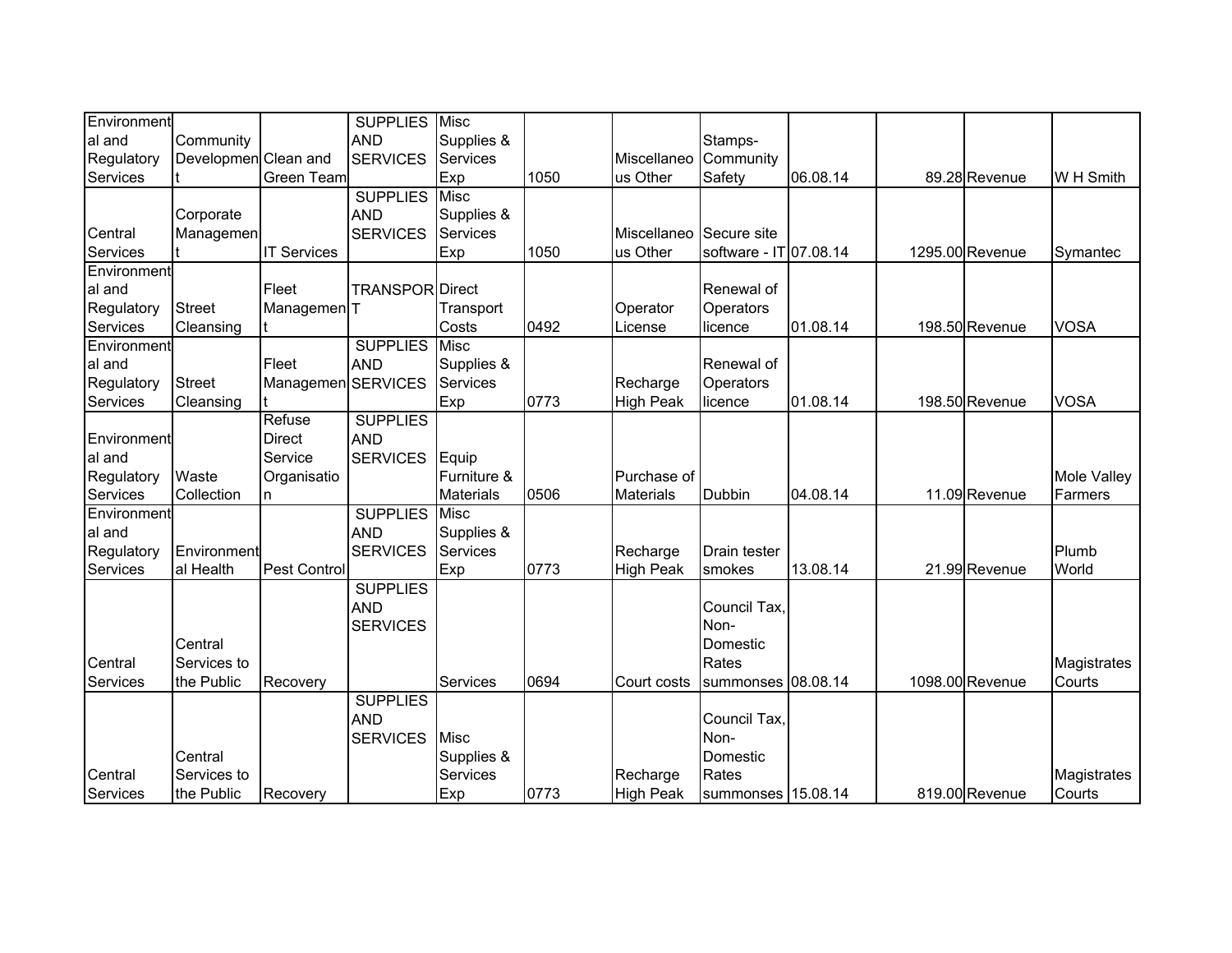|             | Economic            | Visitor            | <b>CENTRAL</b>        |                  |      |                  | Training              |          |                 |               |
|-------------|---------------------|--------------------|-----------------------|------------------|------|------------------|-----------------------|----------|-----------------|---------------|
| Planning    | Developmen Services |                    | <b>SUPPORT</b>        | Central          |      |                  | course - An           |          |                 | <b>ACM</b>    |
| Services    |                     | Admin              |                       | Support          | 1282 | Training         | Employee              | 11.08.14 | 138.98 Revenue  | Training      |
|             | Corporate           |                    | <b>SUPPLIES</b> Equip |                  |      | Purchase         |                       |          |                 |               |
| Central     | Managemen Customer  |                    | <b>AND</b>            | Furniture &      |      | Equipment        | Barcode               |          |                 | Barcode       |
| Services    |                     | Services           | <b>SERVICES</b>       | <b>Materials</b> | 0500 | & Furniture      | printer               | 13.08.14 | 444.79 Revenue  | Technol       |
|             |                     |                    | <b>SUPPLIES</b>       | Misc             |      |                  | <b>CPTRAX</b> for     |          |                 |               |
|             | Corporate           |                    | <b>AND</b>            | Supplies &       |      |                  | windows               |          |                 |               |
| Central     | Managemen           |                    | <b>SERVICES</b>       | Services         |      | Recharge         | annual                |          |                 | Visual        |
| Services    |                     | <b>IT Services</b> |                       | Exp              | 0773 | <b>High Peak</b> | maint                 | 13.08.14 | 512.07 Revenue  | <b>Clicks</b> |
|             |                     |                    | <b>SUPPLIES</b>       |                  |      |                  | <b>CPTRAX</b> for     |          |                 |               |
|             | Corporate           |                    | <b>AND</b>            | Communicat       |      |                  | windows               |          |                 |               |
| Central     | Managemen           |                    | <b>SERVICES</b>       | ions &           |      |                  | annual                |          |                 | Visual        |
| Services    |                     | <b>IT Services</b> |                       | Computing        | 0840 | Security         | maint                 | 13.08.14 | 512.07 Revenue  | <b>Clicks</b> |
|             |                     | Refuse             | <b>SUPPLIES</b>       |                  |      |                  |                       |          |                 |               |
| Environment |                     | <b>Direct</b>      | <b>AND</b>            |                  |      |                  |                       |          |                 |               |
| al and      |                     | Service            | <b>SERVICES</b>       | Equip            |      | Purchase         | <b>Nokia</b>          |          |                 |               |
| Regulatory  | Waste               | Organisatio        |                       | Furniture &      |      | Equipment        | phones for            |          |                 |               |
| Services    | Collection          | n.                 |                       | <b>Materials</b> | 0500 | & Furniture      | Fowlchurch            | 14.08.14 | 65.94 Revenue   | Amazon        |
|             |                     | Refuse             | <b>SUPPLIES</b>       |                  |      |                  |                       |          |                 |               |
| Environment |                     | <b>Direct</b>      | <b>AND</b>            |                  |      |                  |                       |          |                 |               |
| al and      |                     | Service            | <b>SERVICES</b>       | Equip            |      | Purchase         | <b>Nokia</b>          |          |                 |               |
| Regulatory  | Waste               | Organisatio        |                       | Furniture &      |      | Equipment        | phones for            |          |                 |               |
| Services    | Collection          | n                  |                       | <b>Materials</b> | 0500 | & Furniture      | Fowlchurch            | 14.08.14 | 21.99 Revenue   | Amazon        |
|             |                     |                    | <b>SUPPLIES</b>       | <b>Misc</b>      |      |                  |                       |          |                 |               |
|             | Corporate           |                    | <b>AND</b>            | Supplies &       |      |                  | Software 3            |          |                 |               |
| Central     | Managemen           |                    | <b>SERVICES</b>       | <b>Services</b>  |      | Recharge         | yr subs               |          |                 | SoftwareHo    |
| Services    |                     | <b>IT Services</b> |                       | Exp              | 0773 | <b>High Peak</b> | network               | 19.08.14 | 1197.07 Revenue | use Intl      |
|             | Corporate           |                    | <b>SUPPLIES</b>       | Communicat       |      |                  | Software 3            |          |                 |               |
| Central     | Managemen           |                    | <b>AND</b>            | ions &           |      |                  | yr subs               |          |                 | SoftwareHo    |
| Services    |                     | <b>IT Services</b> | <b>SERVICES</b>       | Computing        | 0840 | Security         | network               | 19.08.14 | 1197.07 Revenue | use Intl      |
|             | Corporate           |                    | <b>SUPPLIES</b>       | Equip            |      | Purchase         |                       |          |                 |               |
| Central     | Managemen           |                    | <b>AND</b>            | Furniture &      |      | Equipment        | Cables and            |          |                 |               |
| Services    |                     | <b>IT Services</b> | <b>SERVICES</b>       | <b>Materials</b> | 0500 | & Furniture      | adaptors              | 19.08.14 | 50.00 Revenue   | Apple         |
|             |                     |                    | <b>SUPPLIES</b>       | <b>Misc</b>      |      |                  |                       |          |                 |               |
|             | Corporate           |                    | <b>AND</b>            | Supplies &       |      |                  |                       |          |                 |               |
| Central     | Managemen           |                    | <b>SERVICES</b>       | Services         |      | Recharge         | <b>HP Direct</b>      |          |                 |               |
| Services    |                     | <b>IT Services</b> |                       | Exp              | 0773 | <b>High Peak</b> | storage unit 26.08.14 |          | 109.40 Revenue  | <b>Misco</b>  |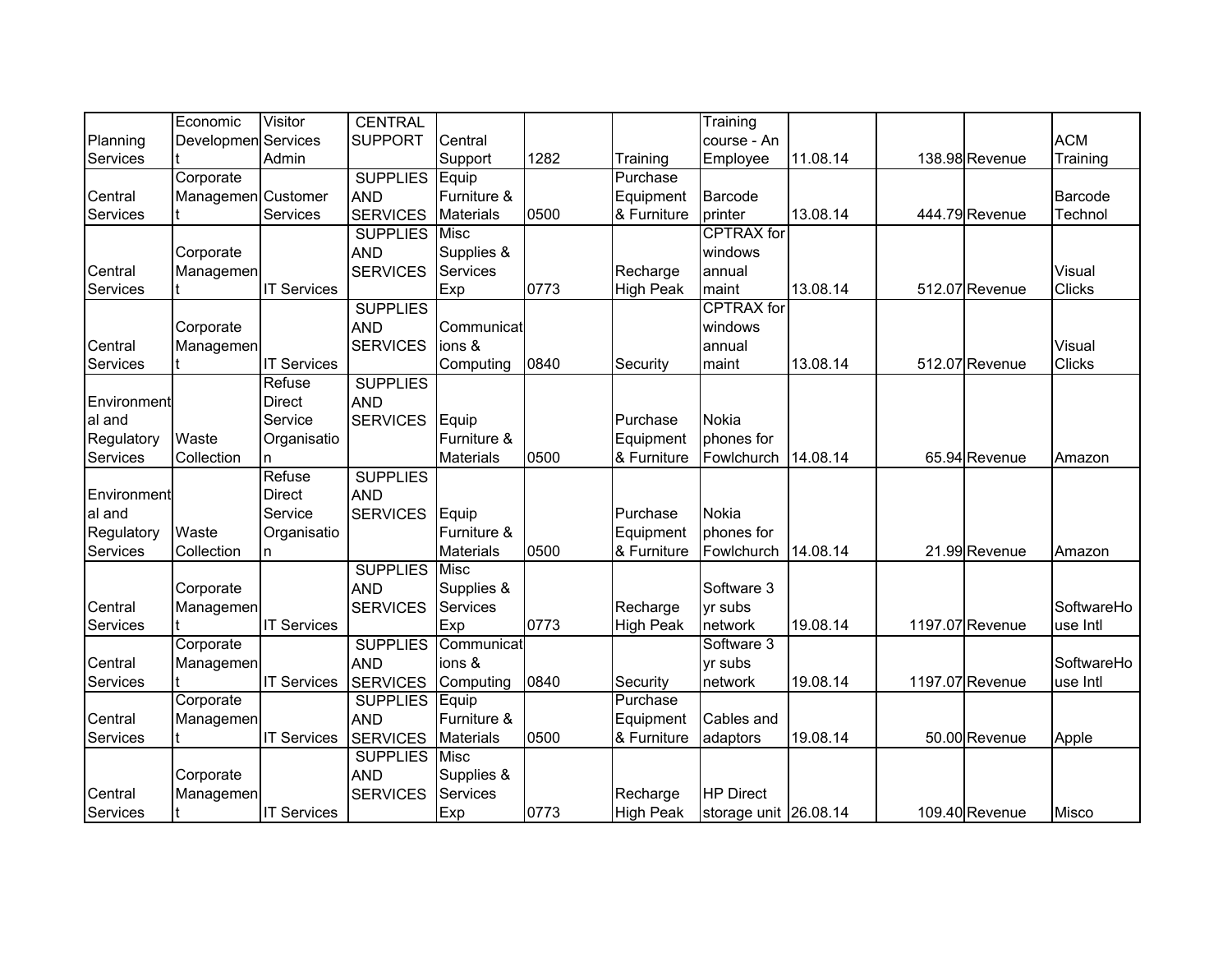| STAFFORDSHIRE MOORLANDS DISTRICT COUNCIL<br><b>GOVERNMENT PURCHASE CARD PAYMENTS IN SEPTEMBER 2014</b> |                     |                   |                   |                   |                |                  |                   |             |               |                   |                 |
|--------------------------------------------------------------------------------------------------------|---------------------|-------------------|-------------------|-------------------|----------------|------------------|-------------------|-------------|---------------|-------------------|-----------------|
|                                                                                                        |                     |                   | <b>Expenses</b>   | <b>Detailed</b>   |                |                  |                   |             |               |                   |                 |
| <b>Service</b>                                                                                         | <b>Service</b>      | <b>Responsibl</b> | <b>Type</b>       | <b>Expenses</b>   |                |                  | <b>Transactio</b> | Transactio  |               |                   | <b>Supplier</b> |
| Area                                                                                                   | <b>Division</b>     | e Unit            |                   | <b>Type</b>       | <b>Expense</b> | <b>Expense</b>   | n                 | n           | <b>Amount</b> | <b>Capital or</b> | <b>Name</b>     |
|                                                                                                        |                     |                   |                   |                   | Code           | <b>Narrative</b> | <b>Narrative</b>  | <b>Date</b> |               | <b>Revenue</b>    |                 |
|                                                                                                        |                     | Chief             |                   |                   |                |                  |                   |             |               |                   |                 |
|                                                                                                        | Corporate           | Executive         | <b>TRANSPOR</b>   |                   |                | <b>Employees</b> |                   |             |               |                   |                 |
| Central                                                                                                | Managemen Officer - |                   |                   | Car               |                | Car Allow-       | Parking           |             |               |                   | Crowne          |
| Services                                                                                               |                     | Admin             |                   | Allowances        | 0481           | <b>Mileages</b>  | charge            | 26.09.14    |               | 13.50 Revenue     | Plaza           |
|                                                                                                        |                     |                   | <b>SUPPLIES</b>   | Misc              |                |                  |                   |             |               |                   |                 |
|                                                                                                        | Corporate           |                   | <b>AND</b>        | Supplies &        |                |                  | Chocolates        |             |               |                   |                 |
| Central                                                                                                | Managemen           |                   | <b>SERVICES</b>   | <b>Services</b>   |                | Miscellaneo      | for Hearts        |             |               |                   |                 |
| Services                                                                                               |                     | Personnel         |                   | Exp               | 1050           | us Other         | and Minds         | 02.09.14    |               | 9.00 Revenue      | Co-op           |
|                                                                                                        |                     |                   | <b>SUPPLIES</b>   | <b>Misc</b>       |                |                  | Long              |             |               |                   |                 |
|                                                                                                        | Corporate           |                   | <b>AND</b>        | Supplies &        |                |                  | service           |             |               |                   |                 |
| Central                                                                                                | Managemen           |                   | <b>SERVICES</b>   | <b>Services</b>   |                | Recharge         | award - An        |             |               |                   | Voucher         |
| Services                                                                                               |                     | Personnel         |                   | Exp               | 0773           | <b>High Peak</b> | Employee          | 02.09.14    |               | 330.75 Revenue    | <b>Express</b>  |
|                                                                                                        |                     |                   | <b>SUPPLIES</b>   | Misc              |                |                  | Long              |             |               |                   |                 |
|                                                                                                        | Corporate           |                   | <b>AND</b>        | Supplies &        |                |                  | service           |             |               |                   |                 |
| Central                                                                                                | Managemen           |                   | <b>SERVICES</b>   | Services          |                | Recharge         | award - An        |             |               |                   | Voucher         |
| Services                                                                                               |                     | Personnel         |                   | Exp               | 0773           | High Peak        | Employee          | 02.09.14    |               | 330.75 Revenue    | Express         |
|                                                                                                        |                     |                   |                   |                   |                |                  | Long              |             |               |                   |                 |
|                                                                                                        | Corporate           |                   | EMPLOYEE Indirect |                   |                | Long             | service           |             |               |                   |                 |
| Central                                                                                                | Managemen           |                   | S                 | employee          |                | Service          | award - An        |             |               |                   | Voucher         |
| Services                                                                                               |                     | Personnel         |                   | expenses          | 0097           | Awards           | Employee          | 17.09.14    |               | 105.50 Revenue    | Express         |
|                                                                                                        |                     |                   | <b>SUPPLIES</b>   | <b>Misc</b>       |                |                  |                   |             |               |                   |                 |
|                                                                                                        | Corporate           |                   | <b>AND</b>        | Supplies &        |                |                  | Chocolates        |             |               |                   |                 |
| Central                                                                                                | Managemen           |                   | <b>SERVICES</b>   | <b>Services</b>   |                | Recharge         | for Hearts        |             |               |                   |                 |
| Services                                                                                               |                     | Personnel         |                   | Exp               | 0773           | <b>High Peak</b> | and Minds         | 23.09.14    |               | 15.00 Revenue     | Morrisons       |
|                                                                                                        |                     |                   | <b>SUPPLIES</b>   |                   |                |                  |                   |             |               |                   |                 |
| Cultural and                                                                                           |                     |                   | <b>AND</b>        | Print/Stat &      |                |                  |                   |             |               |                   |                 |
| Related                                                                                                |                     |                   | <b>SERVICES</b>   | <b>Gen Office</b> |                |                  | Laminating        |             |               |                   |                 |
| Services                                                                                               | Tourism             | Tourism           |                   | Equip             | 0652           | Stationery       | pouches           | 11.09.14    |               | 9.99 Revenue      | Chapter 1       |
|                                                                                                        |                     |                   | <b>SUPPLIES</b>   |                   |                |                  |                   |             |               |                   |                 |
| Cultural and                                                                                           |                     |                   | <b>AND</b>        | Equip             |                | Purchase         | <b>Tailors</b>    |             |               |                   |                 |
| Related                                                                                                |                     |                   | <b>SERVICES</b>   | Furniture &       |                | Equipment        | dummy for         |             |               |                   | Display         |
| Services                                                                                               | Tourism             | Tourism           |                   | Materials         | 0500           | & Furniture      | Exhibition        | 11.09.14    |               | 158.38 Revenue    | Sense           |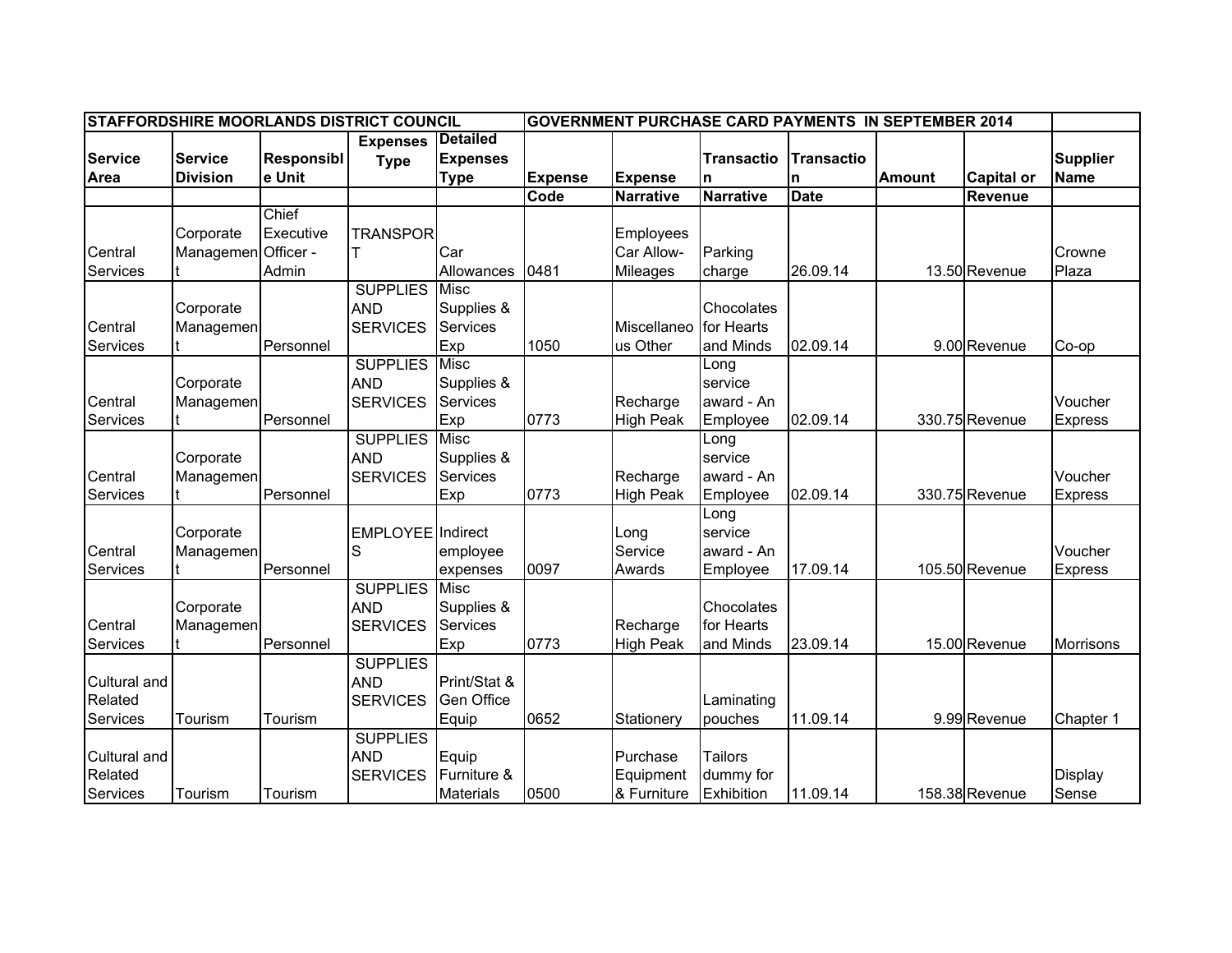|             |                        |                  | <b>EXPENDIT</b>               | <b>EXPENDIT</b>  |      |                         | Wine & Hire            |          |                |            |
|-------------|------------------------|------------------|-------------------------------|------------------|------|-------------------------|------------------------|----------|----------------|------------|
|             |                        |                  | <b>URE</b>                    | <b>URE</b>       |      |                         | of glasses             |          |                |            |
|             |                        | <b>Stock</b>     |                               | <b>DURING</b>    |      |                         | for Fashion            |          |                |            |
| N/A         | N/A                    | Accounts         |                               | <b>YEAR</b>      | 7010 | Purchases               | show                   | 25.09.14 | 67.12 Revenue  | Waitrose   |
|             |                        |                  |                               | <b>EXPENDIT</b>  |      |                         |                        |          |                |            |
|             |                        |                  | <b>EXPENDIT</b>               | URE              |      |                         | Wine & Hire            |          |                |            |
|             |                        | <b>Stock</b>     | <b>URE</b>                    | <b>DURING</b>    |      |                         | of glasses             |          |                |            |
| N/A         | N/A                    | Accounts         |                               | <b>YEAR</b>      | 7010 | Purchases               | for Enjoy Art 25.09.14 |          | 67.12 Revenue  | Waitrose   |
|             |                        |                  | <b>SUPPLIES</b>               | <b>Misc</b>      |      |                         |                        |          |                |            |
|             | Corporate              |                  | <b>AND</b>                    | Supplies &       |      |                         |                        |          |                |            |
| Central     | Managemen Moorlands    |                  | <b>SERVICES</b>               | <b>Services</b>  |      | Miscellaneo Airpots and |                        |          |                |            |
| Services    |                        | House            |                               | Exp              | 1050 | us Other                | jugs                   | 19.09.14 | 118.74 Revenue | Kirklands  |
|             |                        |                  | <b>SUPPLIES</b>               | <b>Misc</b>      |      |                         |                        |          |                |            |
|             | Corporate              |                  | <b>AND</b>                    | Supplies &       |      |                         |                        |          |                |            |
| Central     | Managemen Moorlands    |                  | <b>SERVICES</b>               | <b>Services</b>  |      | Miscellaneo Delivery    |                        |          |                |            |
| Services    |                        | House            |                               | Exp              | 1050 | us Other                | charge                 | 19.09.14 | 6.95 Revenue   | Kirklands  |
|             | Corporate              |                  |                               |                  |      |                         | <b>Train tickets</b>   |          |                |            |
| Central     | Managemen Executive    |                  | <b>TRANSPORCar</b>            |                  |      | Other Travel - An       |                        |          |                |            |
| Services    |                        | <b>Directors</b> |                               | Allowances       | 0483 | Allowances              | Employee               | 10.09.14 | 269.79 Revenue | Trainline  |
| Environment |                        |                  | <b>SUPPLIES</b>               | <b>Misc</b>      |      |                         |                        |          |                |            |
| al and      |                        |                  | <b>AND</b>                    | Supplies &       |      |                         | <b>Train tickets</b>   |          |                |            |
| Regulatory  | Community              | Community        | <b>SERVICES</b>               | <b>Services</b>  |      | Partnership             | - An                   |          |                |            |
| Services    | Safety                 | Safety           |                               | Exp              | 1069 | Operations              | Employee               | 01.09.14 | 53.96 Revenue  | Trainline  |
|             |                        |                  | <b>SUPPLIES</b><br><b>AND</b> |                  |      |                         | Membership             |          |                |            |
|             | Corporate              |                  | <b>SERVICES</b>               | Grants &         |      |                         | subscription           |          |                |            |
| Central     | Managemen Executive    |                  |                               | Subscription     |      | Subscription An         |                        |          |                |            |
| Services    |                        | <b>Directors</b> |                               |                  | 0920 | s                       | Employee               | 18.09.14 | 203.00 Revenue | Solace Ltd |
|             |                        |                  | <b>SUPPLIES</b>               |                  |      |                         | <b>Black</b>           |          |                |            |
|             |                        |                  | <b>AND</b>                    |                  |      |                         | wheeled                |          |                |            |
|             |                        | Housing          | <b>SERVICES</b>               | Equip            |      | Purchase                | case-                  |          |                |            |
| Housing     | Housing                | <b>Benefits</b>  |                               | Furniture &      |      | Equipment               | Housing                |          |                |            |
| Services    | <b>Benefits</b>        | Admin            |                               | <b>Materials</b> | 0500 | & Furniture             | <b>Benefits</b>        | 18.09.14 | 25.33 Revenue  | Argos      |
|             | Corporate              | Central          | <b>SUPPLIES</b>               | Communicat       |      |                         |                        |          |                |            |
| Central     | Managemen administrati |                  | <b>AND</b>                    | ions &           |      |                         | postage                |          |                |            |
| Services    |                        | on               | <b>SERVICES</b>               | Computing        | 0850 | Postages                | stamps                 | 22.09.14 | 89.28 Revenue  | W H Smith  |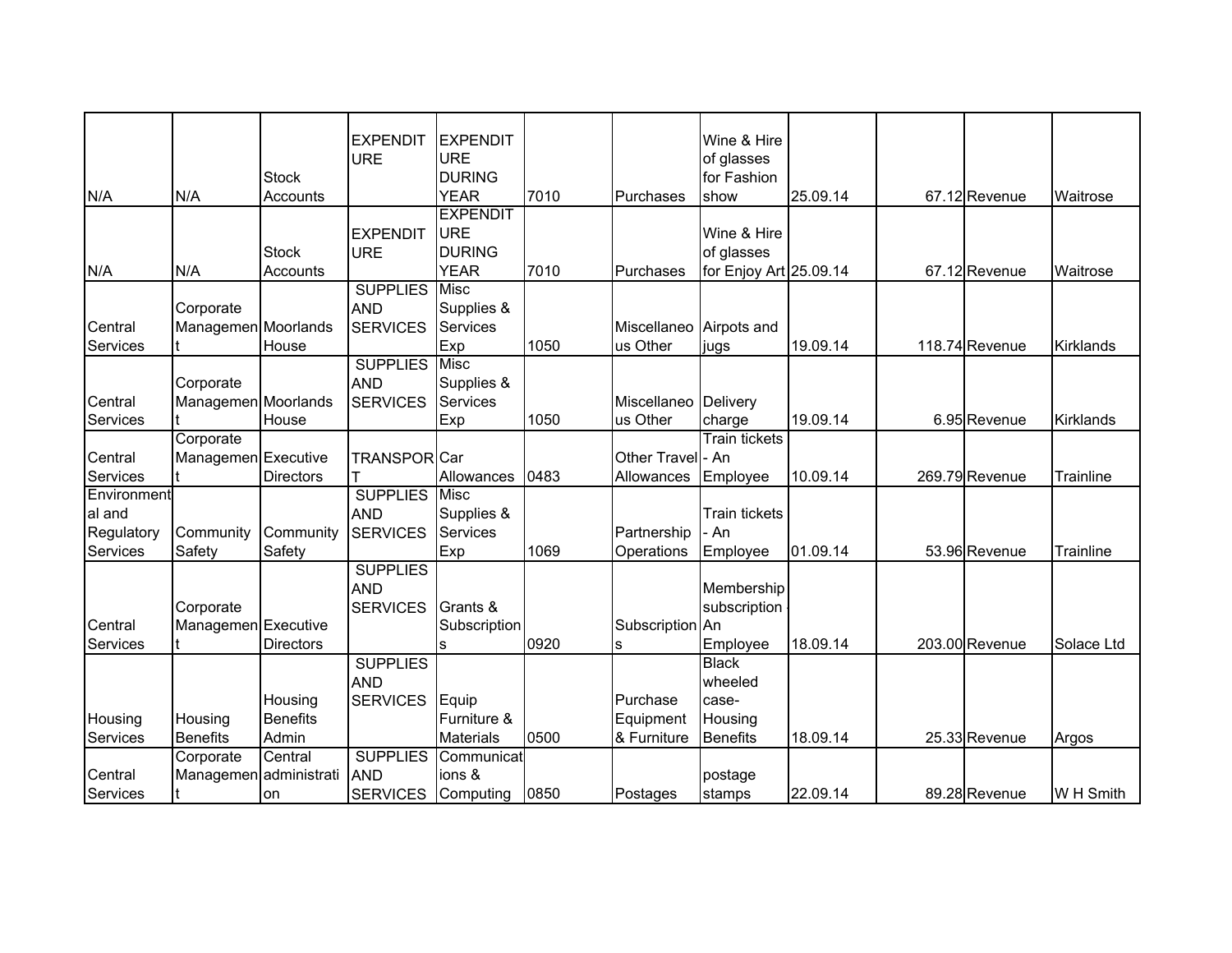|                 |               |                    | <b>SUPPLIES</b> |                  |      |                       |                     |          |                 |              |
|-----------------|---------------|--------------------|-----------------|------------------|------|-----------------------|---------------------|----------|-----------------|--------------|
|                 |               |                    | <b>AND</b>      |                  |      |                       | Council Tax,        |          |                 |              |
|                 |               |                    | <b>SERVICES</b> |                  |      |                       | Non-                |          |                 |              |
|                 | Central       |                    |                 |                  |      |                       | Domestic            |          |                 |              |
| Central         | Services to   |                    |                 |                  |      |                       | Rates               |          |                 | Magistrates  |
| Services        | the Public    | Recovery           |                 | Services         | 0694 | Court costs           | summonses 11.09.14  |          | 1080.00 Revenue | Courts       |
|                 | Corporate     |                    | <b>SUPPLIES</b> | Equip            |      | Purchase              |                     |          |                 |              |
| Central         | Managemen     |                    | <b>AND</b>      | Furniture &      |      | Equipment             | 3 Ergotron          |          |                 |              |
| <b>Services</b> |               | <b>IT Services</b> | <b>SERVICES</b> | <b>Materials</b> | 0500 | & Furniture           | LCD stands 03.09.14 |          | 116.00 Revenue  | Posturite    |
|                 |               |                    | <b>SUPPLIES</b> |                  |      |                       |                     |          |                 |              |
|                 | Corporate     |                    | <b>AND</b>      | Communicat       |      |                       | yr renewal          |          |                 |              |
| Central         | Managemen     |                    | <b>SERVICES</b> | ions &           |      |                       | security            |          |                 |              |
| Services        |               | <b>IT Services</b> |                 | Computing        | 0840 | Security              | licence             | 08.09.14 | 28.47 Revenue   | QNH Ltd      |
|                 |               |                    | <b>SUPPLIES</b> | <b>Misc</b>      |      |                       |                     |          |                 |              |
|                 | Corporate     |                    | <b>AND</b>      | Supplies &       |      |                       | yr renewal          |          |                 |              |
| Central         | Managemen     |                    | <b>SERVICES</b> | <b>Services</b>  |      | Recharge              | security            |          |                 |              |
| Services        |               | <b>IT Services</b> |                 | <b>Exp</b>       | 0773 | <b>High Peak</b>      | licence             | 08.09.14 | 28.46 Revenue   | QNH Ltd      |
|                 |               | ICT-               | <b>CAPITAL</b>  |                  |      |                       |                     |          |                 |              |
|                 |               | Information        | <b>EXPENDIT</b> | Other            |      |                       |                     |          |                 |              |
|                 |               | Technology         | <b>IURE</b>     | Capital          |      |                       | Data                |          |                 |              |
| N/A             | N/A           | Refresh            |                 | Expenditure 7839 |      | Refr-Other            | cartridges          | 11.09.14 | 319.45 Capital  | <b>Misco</b> |
|                 |               | ICT-               | <b>SUPPLIES</b> | <b>Misc</b>      |      |                       |                     |          |                 |              |
|                 |               | Information        | <b>AND</b>      | Supplies &       |      |                       |                     |          |                 |              |
|                 |               | Technology         | <b>SERVICES</b> | <b>Services</b>  |      | Recharge              | Data                |          |                 |              |
| N/A             | N/A           | Refresh            |                 | Exp              | 0773 | <b>High Peak</b>      | cartridges          | 11.09.14 | 319.45 Capital  | Misco        |
|                 |               |                    | <b>SUPPLIES</b> |                  |      |                       |                     |          |                 |              |
| Cultural and    |               |                    | <b>AND</b>      | Equip            |      |                       |                     |          |                 |              |
| Related         | Open          | Country            | <b>SERVICES</b> | Furniture &      |      | Purchase of Supply of |                     |          |                 | Burton &     |
| Services        | <b>Spaces</b> | Parks              |                 | <b>Materials</b> | 0506 | Materials             | nails               | 04.09.14 | 38.00 Revenue   | Sons         |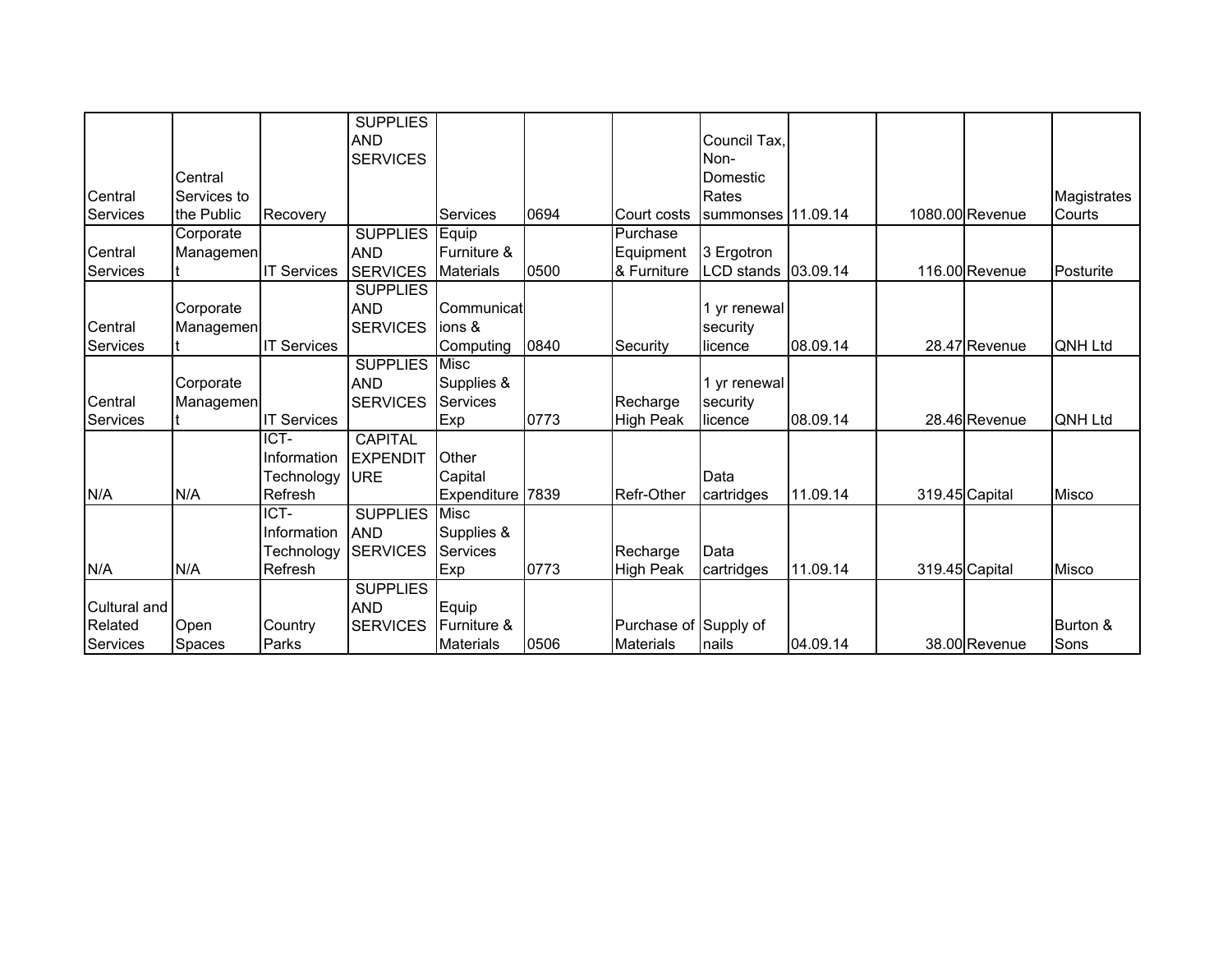| STAFFORDSHIRE MOORLANDS DISTRICT COUNCIL<br><b>GOVERNMENT PURCHASE CARD PAYMENTS IN OCTOBER 2014</b> |                     |                   |                          |                  |                |                  |                   |             |               |                   |                    |
|------------------------------------------------------------------------------------------------------|---------------------|-------------------|--------------------------|------------------|----------------|------------------|-------------------|-------------|---------------|-------------------|--------------------|
|                                                                                                      |                     |                   | <b>Expenses</b>          | <b>Detailed</b>  |                |                  |                   |             |               |                   |                    |
| <b>Service</b>                                                                                       | <b>Service</b>      | <b>Responsibl</b> | <b>Type</b>              | <b>Expenses</b>  |                |                  | <b>Transactio</b> | Transactio  |               |                   | <b>Supplier</b>    |
| Area                                                                                                 | <b>Division</b>     | e Unit            |                          | <b>Type</b>      | <b>Expense</b> | <b>Expense</b>   | n                 | n           | <b>Amount</b> | <b>Capital or</b> | <b>Name</b>        |
|                                                                                                      |                     |                   |                          |                  | Code           | <b>Narrative</b> | <b>Narrative</b>  | <b>Date</b> |               | Revenue           |                    |
|                                                                                                      |                     |                   |                          |                  |                |                  | Practising        |             |               |                   |                    |
|                                                                                                      | Corporate           |                   | <b>EMPLOYEE</b> Indirect |                  |                |                  | certificate -     |             |               |                   |                    |
| Central                                                                                              | Managemen Executive |                   | S                        | employee         |                | Professional An  |                   |             |               |                   | The Law            |
| Services                                                                                             |                     | <b>Directors</b>  |                          | expenses         | 0006           | Fees             | Employee          | 23.10.14    |               | 176.00 Revenue    | Society            |
|                                                                                                      |                     |                   | <b>SUPPLIES</b>          | <b>Misc</b>      |                |                  | Practising        |             |               |                   |                    |
|                                                                                                      | Corporate           |                   | <b>AND</b>               | Supplies &       |                |                  | certificate -     |             |               |                   |                    |
| Central                                                                                              | Managemen Executive |                   | <b>SERVICES</b>          | <b>Services</b>  |                | Recharge         | An                |             |               |                   | The Law            |
| Services                                                                                             |                     | Directors         |                          | Exp              | 0773           | <b>High Peak</b> | Employee          | 23.10.14    |               | 176.00 Revenue    | Society            |
|                                                                                                      |                     |                   |                          |                  |                |                  | Practising        |             |               |                   |                    |
|                                                                                                      | Corporate           |                   | EMPLOYEE Indirect        |                  |                |                  | certificate -     |             |               |                   |                    |
| Central                                                                                              | Managemen Legal     |                   | S                        | employee         |                | Professional An  |                   |             |               |                   | The Law            |
| Services                                                                                             |                     | Services          |                          | expenses         | 0006           | Fees             | Employee          | 24.10.14    |               | 176.00 Revenue    | Society            |
|                                                                                                      |                     |                   | <b>SUPPLIES</b>          | Misc             |                |                  | Practising        |             |               |                   |                    |
|                                                                                                      | Corporate           |                   | <b>AND</b>               | Supplies &       |                |                  | certificate -     |             |               |                   |                    |
| Central                                                                                              | Managemen Legal     |                   | <b>SERVICES</b>          | <b>Services</b>  |                | Recharge         | An                |             |               |                   | The Law            |
| Services                                                                                             |                     | Services          |                          | Exp              | 0773           | High Peak        | Employee          | 24.10.14    |               | 176.00 Revenue    | Society            |
|                                                                                                      |                     |                   | <b>SUPPLIES</b>          | Misc             |                |                  |                   |             |               |                   |                    |
|                                                                                                      | Corporate           |                   | <b>AND</b>               | Supplies &       |                |                  | Chocolates        |             |               |                   |                    |
| Central                                                                                              | Managemen           |                   | <b>SERVICES</b>          | <b>Services</b>  |                | Miscellaneo      | for Hearts        |             |               |                   |                    |
| Services                                                                                             |                     | Personnel         |                          | Exp              | 1050           | us Other         | and Minds         | 08.10.14    |               | 51.75 Revenue     | Sainsburys         |
|                                                                                                      |                     |                   | <b>SUPPLIES</b>          | <b>Misc</b>      |                |                  | Long              |             |               |                   |                    |
|                                                                                                      | Corporate           |                   | <b>AND</b>               | Supplies &       |                |                  | service           |             |               |                   |                    |
| Central                                                                                              | Managemen           |                   | <b>SERVICES</b>          | Services         |                | Recharge         | award - An        |             |               |                   | <b>High Street</b> |
| Services                                                                                             |                     | Personnel         |                          | Exp              | 0773           | <b>High Peak</b> | Employee          | 23.10.14    |               | 80.00 Revenue     | Vouchers           |
|                                                                                                      |                     |                   | <b>SUPPLIES</b>          | <b>Misc</b>      |                |                  |                   |             |               |                   |                    |
| Cultural and                                                                                         |                     |                   | <b>AND</b>               | Supplies &       |                |                  | Halloween         |             |               |                   |                    |
| Related                                                                                              | Culture and         | Museum &          | <b>SERVICES</b>          | Services         |                | Miscellaneo      | decorations       |             |               |                   |                    |
| Services                                                                                             | Heritage            | Arts              |                          | Exp              | 1050           | us Other         | for Museum        | 16.10.14    |               | 63.68 Revenue     | Wilko              |
|                                                                                                      | Corporate           |                   | <b>SUPPLIES</b>          | Equip            |                |                  |                   |             |               |                   |                    |
| Central                                                                                              | Managemen Moorlands |                   | <b>AND</b>               | Furniture &      |                | Crockery &       | 36 stacking       |             |               |                   |                    |
| Services                                                                                             |                     | House             | <b>SERVICES</b>          | <b>Materials</b> | 0504           | Glassware        | mugs              | 03.10.14    |               | 43.20 Revenue     | Kirklands          |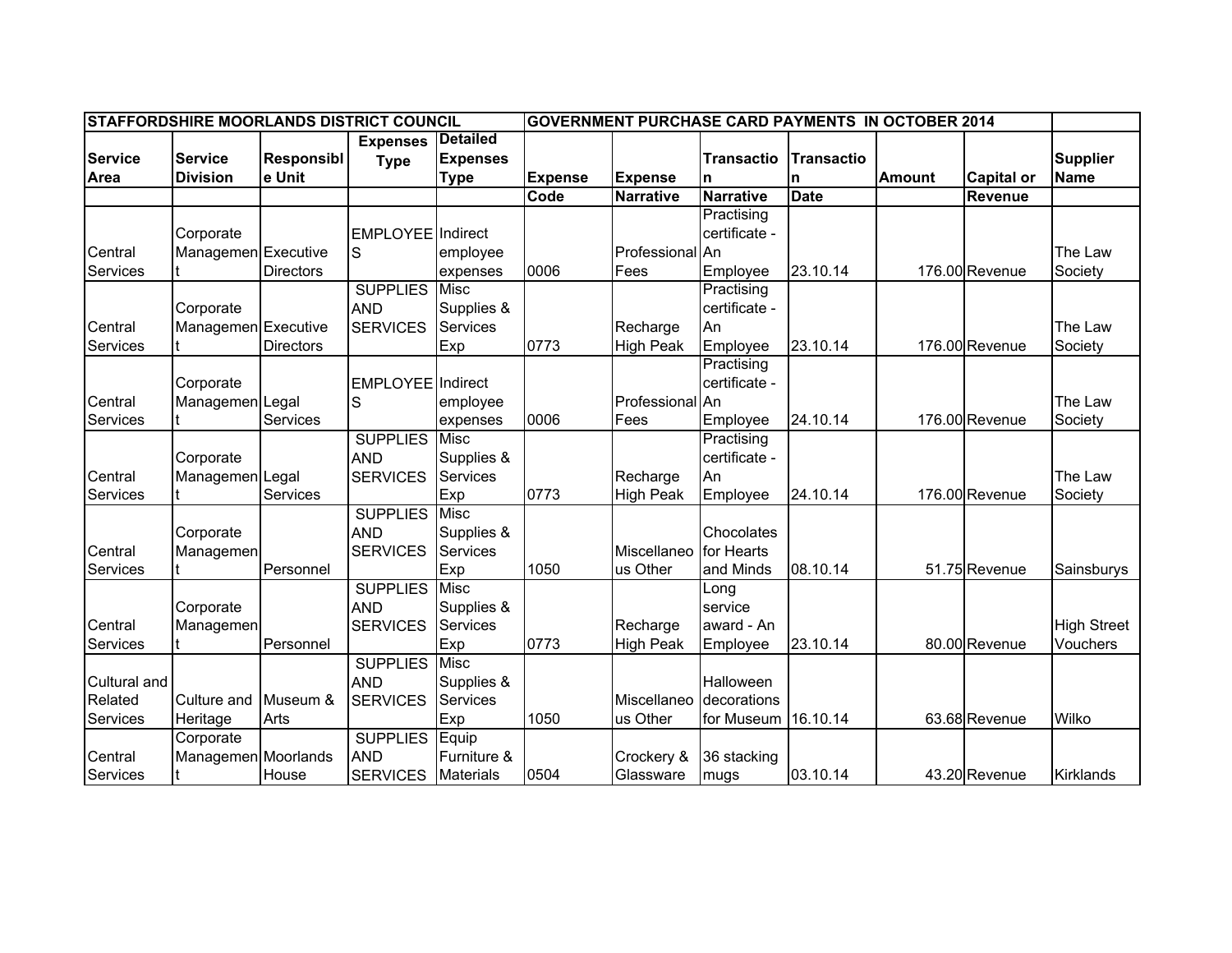|          |                     |                    | <b>SUPPLIES</b>       | <b>Misc</b>      |      |                           |                      |          |                |              |
|----------|---------------------|--------------------|-----------------------|------------------|------|---------------------------|----------------------|----------|----------------|--------------|
|          |                     |                    | <b>AND</b>            | Supplies &       |      | Local                     | Train ticket -       |          |                |              |
| Planning | Planning            | Local              | <b>SERVICES</b>       | Services         |      | Plan/Public               | An                   |          |                |              |
| Services | Policy              | Planning           |                       | Exp              | 1171 | Participatn               | Employee             | 03.10.14 | 117.81 Revenue | Trainline    |
|          | Corporate           |                    | <b>SUPPLIES</b>       | Communicat       |      |                           |                      |          |                |              |
| Central  | Managemen           |                    | <b>AND</b>            | ions &           |      |                           |                      |          |                | Proliant     |
| Services |                     | <b>IT Services</b> | <b>SERVICES</b>       | Computing        | 0855 | Hardware                  | Hard drive           | 15.10.14 | 97.90 Revenue  | Server Store |
|          | Democratic          |                    | <b>SUPPLIES</b>       |                  |      |                           |                      |          |                |              |
|          | Representat         |                    | <b>AND</b>            | Misc             |      |                           |                      |          |                |              |
|          | ion and             |                    | <b>SERVICES</b>       | Supplies &       |      |                           |                      |          |                | Laptop       |
| Central  | Managemen Committee |                    |                       | Services         |      | Recharge                  | Laptop               |          |                | Power        |
| Services |                     | Services           |                       | Exp              | 0773 | <b>High Peak</b>          | charger              | 15.10.14 | 30.49 Revenue  | Supply shop  |
|          | Corporate           |                    | <b>SUPPLIES Equip</b> |                  |      | Purchase                  | <b>Neo Flex</b>      |          |                |              |
| Central  | Managemen           |                    | <b>AND</b>            | Furniture &      |      | Equipment                 | <b>LCD</b>           |          |                | Posturite    |
| Services |                     | <b>IT Services</b> | <b>SERVICES</b>       | <b>Materials</b> | 0500 | & Furniture               | deskstand            | 15.10.14 | 94.80 Revenue  | <b>Sales</b> |
|          | Corporate           |                    | <b>SUPPLIES</b>       | Equip            |      | Purchase                  |                      |          |                |              |
| Central  | Managemen Customer  |                    | <b>AND</b>            | Furniture &      |      | Equipment                 | Dell E series        |          |                |              |
| Services |                     | Services           | <b>SERVICES</b>       | <b>Materials</b> | 0500 | & Furniture               | Monitor 24"          | 15.10.14 | 112.08 Revenue | Insight      |
|          |                     |                    | <b>SUPPLIES</b>       | <b>Misc</b>      |      |                           |                      |          |                |              |
|          | Corporate           |                    | <b>AND</b>            | Supplies &       |      |                           | 2 Dell E             |          |                |              |
| Central  | Managemen           |                    | <b>SERVICES</b>       | Services         |      | Recharge                  | <b>Series</b>        |          |                |              |
| Services |                     | <b>IT Services</b> |                       | Exp              | 0773 | <b>High Peak</b>          | Monitor 19"          | 16.10.14 | 160.14 Revenue | Insight      |
|          |                     | Chief              |                       |                  |      |                           |                      |          |                |              |
|          | Corporate           | Executive          | <b>TRANSPOR</b>       |                  |      |                           | Train tickets-       |          |                |              |
| Central  | Managemen Officer - |                    | Iт                    | Car              |      | Other Travel M Trillo for |                      |          |                |              |
| Services |                     | Admin              |                       | Allowances       | 0483 | Allowances                | S Baker              | 02.10.14 | 13.31 Revenue  | Trainline    |
|          |                     |                    | <b>SUPPLIES</b>       |                  |      |                           | <b>Train tickets</b> |          |                |              |
|          |                     |                    | <b>AND</b>            | <b>Misc</b>      |      |                           | - An                 |          |                |              |
|          | Central             | Member &           | <b>SERVICES</b>       | Supplies &       |      |                           | Employee             |          |                |              |
| Central  | Services to         | Electoral          |                       | Services         |      | Recharge                  | and a                |          |                |              |
| Services | the Public          | <b>Services</b>    |                       | Exp              | 0773 | High Peak                 | Councillor           | 30.10.14 | 79.71 Revenue  | Trainline    |
|          |                     |                    |                       |                  |      |                           | <b>Train tickets</b> |          |                |              |
|          |                     | Chief              | <b>TRANSPOR</b>       |                  |      |                           | - An                 |          |                |              |
|          | Corporate           | Executive          |                       |                  |      |                           | Employee             |          |                |              |
| Central  | Managemen Officer - |                    |                       | Car              |      | Other Travelland a        |                      |          |                |              |
| Services |                     | Admin              |                       | Allowances       | 0483 | Allowances                | Councillor           | 30.10.14 | 79.72 Revenue  | Trainline    |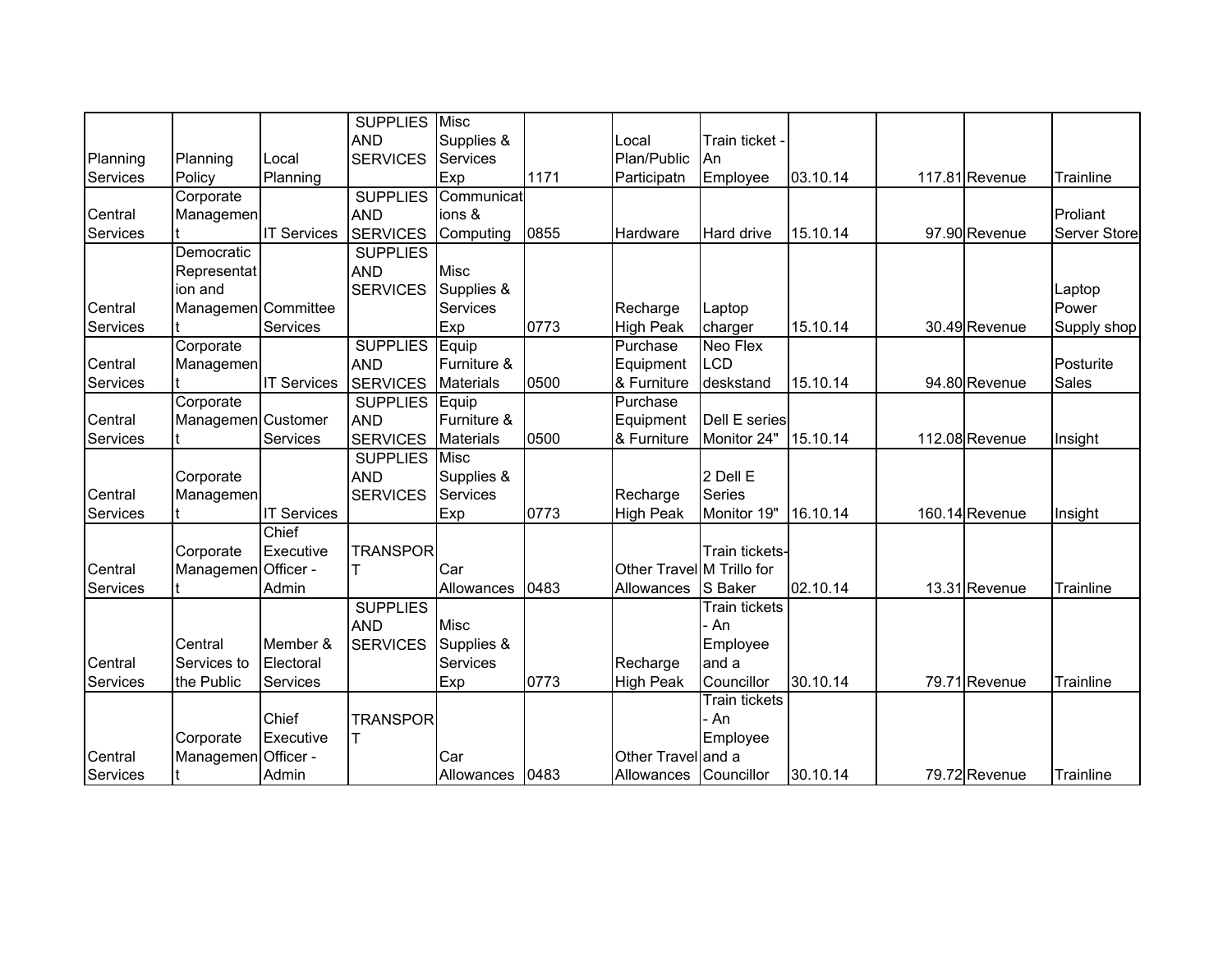|             |                      | Chief      |                 |                 |      |                     |                         |          |                |              |
|-------------|----------------------|------------|-----------------|-----------------|------|---------------------|-------------------------|----------|----------------|--------------|
|             | Corporate            | Executive  | <b>TRANSPOR</b> |                 |      |                     | Train tickets           |          |                |              |
| Central     | Managemen Officer -  |            |                 | Car             |      | Other Travel - An   |                         |          |                |              |
| Services    |                      | Admin      |                 | Allowances      | 0483 | Allowances          | Employee                | 31.10.14 | 70.38 Revenue  | Trainline    |
| Environment |                      |            | <b>SUPPLIES</b> | <b>Misc</b>     |      |                     |                         |          |                |              |
| al and      | Community            |            | <b>AND</b>      | Supplies &      |      |                     |                         |          |                |              |
| Regulatory  | Developmen Clean and |            | <b>SERVICES</b> | <b>Services</b> |      | Miscellaneo postage |                         |          |                |              |
| Services    |                      | Green Team |                 | Exp             | 1050 | us Other            | stamps                  | 02.10.14 | 89.28 Revenue  | W H Smith    |
|             |                      |            |                 | <b>EXPENDIT</b> |      |                     |                         |          |                |              |
|             |                      | Chairman's | <b>EXPENDIT</b> | <b>URE</b>      |      |                     |                         |          |                |              |
|             |                      | Charity    | <b>URE</b>      | <b>DURING</b>   |      |                     | Chairman's              |          |                |              |
| N/A         | N/A                  | 14/15      |                 | <b>YEAR</b>     | 7010 | Purchases           | charity raffle 07.10.14 |          | 22.50 Revenue  | Wilko        |
|             |                      |            |                 | <b>EXPENDIT</b> |      |                     |                         |          |                |              |
|             |                      | Chairman's | <b>EXPENDIT</b> | <b>URE</b>      |      |                     |                         |          |                |              |
|             |                      | Charity    | <b>URE</b>      | <b>DURING</b>   |      |                     | Chairman's              |          |                |              |
| N/A         | N/A                  | 14/15      |                 | <b>YEAR</b>     | 7010 | Purchases           | charity raffle 09.10.14 |          | 154.19 Revenue | Sainsburys   |
|             |                      |            |                 | <b>EXPENDIT</b> |      |                     |                         |          |                |              |
|             |                      | Chairman's | <b>EXPENDIT</b> | <b>URE</b>      |      |                     |                         |          |                |              |
|             |                      | Charity    | <b>URE</b>      | <b>DURING</b>   |      |                     | Chairman's              |          |                |              |
| N/A         | N/A                  | 14/15      |                 | <b>YEAR</b>     | 7010 | Purchases           | charity raffle 09.10.14 |          | 22.50 Revenue  | Possibilites |
|             |                      |            |                 | <b>EXPENDIT</b> |      |                     |                         |          |                |              |
|             |                      | Chairman's | <b>EXPENDIT</b> | URE             |      |                     |                         |          |                |              |
|             |                      | Charity    | <b>URE</b>      | <b>DURING</b>   |      |                     | Chairman's              |          |                |              |
| N/A         | N/A                  | 14/15      |                 | <b>YEAR</b>     | 7010 | Purchases           | charity raffle 09.10.14 |          | 23.96 Revenue  | Store 21     |
|             |                      |            |                 | <b>EXPENDIT</b> |      |                     |                         |          |                |              |
|             |                      | Chairman's | <b>EXPENDIT</b> | <b>URE</b>      |      |                     |                         |          |                |              |
|             |                      | Charity    | <b>URE</b>      | <b>DURING</b>   |      |                     | Chairman's              |          |                | The Candle   |
| N/A         | N/A                  | 14/15      |                 | <b>YEAR</b>     | 7010 | Purchases           | charity raffle 09.10.14 |          | 21.79 Revenue  | shop         |
|             |                      |            |                 | <b>EXPENDIT</b> |      |                     |                         |          |                |              |
|             |                      | Chairman's | EXPENDIT        | <b>URE</b>      |      |                     |                         |          |                |              |
|             |                      | Charity    | <b>URE</b>      | <b>DURING</b>   |      |                     | Chairman's              |          |                |              |
| N/A         | N/A                  | 14/15      |                 | <b>YEAR</b>     | 7010 | Purchases           | charity raffle 09.10.14 |          | 95.00 Revenue  | Pronto       |
|             |                      |            |                 | <b>EXPENDIT</b> |      |                     |                         |          |                |              |
|             |                      | Chairman's | <b>EXPENDIT</b> | <b>URE</b>      |      |                     |                         |          |                |              |
|             |                      | Charity    | <b>URE</b>      | <b>DURING</b>   |      |                     | Chairman's              |          |                | Picture      |
| N/A         | N/A                  | 14/15      |                 | <b>YEAR</b>     | 7010 | Purchases           | charity raffle 14.10.14 |          | 11.70 Revenue  | <b>Book</b>  |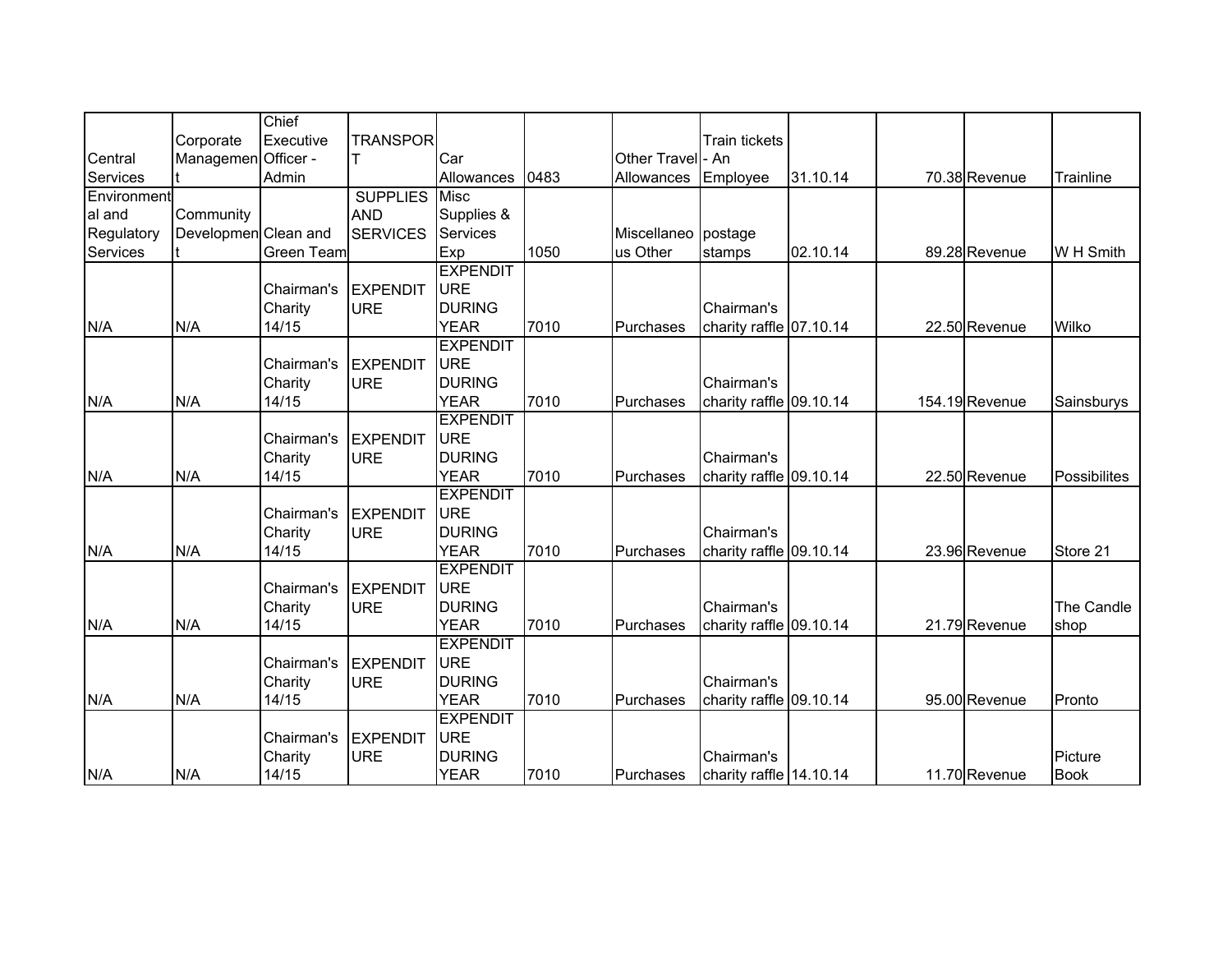|             |                     |                  | <b>SUPPLIES</b> |                  |      |                  |                      |          |                |                  |
|-------------|---------------------|------------------|-----------------|------------------|------|------------------|----------------------|----------|----------------|------------------|
|             |                     |                  | <b>AND</b>      | <b>Misc</b>      |      |                  | Membership           |          |                |                  |
|             |                     |                  | <b>SERVICES</b> | Supplies &       |      |                  | subscription         |          |                |                  |
| Planning    | Planning            | Local            |                 | Services         |      | Recharge         | An                   |          |                |                  |
| Services    | Policy              | Planning         |                 | Exp              | 0773 | <b>High Peak</b> | Employee             | 15.10.14 | 165.00 Revenue | <b>CIEEM</b>     |
|             |                     |                  | <b>SUPPLIES</b> | <b>Misc</b>      |      |                  |                      |          |                |                  |
|             |                     |                  | <b>AND</b>      | Supplies &       |      | Temporary        |                      |          |                |                  |
| Housing     | Housing             | Housing          | <b>SERVICES</b> | Services         |      |                  | Accommoda Homelessne |          |                |                  |
| Services    | <b>Benefits</b>     | Advice           |                 | Exp              | 1163 | tion-Costs       | ss accmm             | 21.10.14 | 42.00 Revenue  | Travelodge       |
|             |                     |                  | <b>SUPPLIES</b> |                  |      |                  |                      |          |                |                  |
|             |                     |                  | <b>AND</b>      |                  |      |                  | Membership           |          |                |                  |
|             | Corporate           |                  | <b>SERVICES</b> | Grants &         |      |                  | subscription         |          |                |                  |
| Central     | Managemen Executive |                  |                 | Subscription     |      | Subscription An  |                      |          |                |                  |
| Services    |                     | <b>Directors</b> |                 | s                | 0920 | s                | Employee             | 28.10.14 | 66.60 Revenue  | <b>CIMPSA</b>    |
|             |                     |                  | <b>SUPPLIES</b> |                  |      |                  |                      |          |                |                  |
|             |                     |                  | <b>AND</b>      | <b>Misc</b>      |      |                  | Membership           |          |                |                  |
|             | Corporate           |                  | <b>SERVICES</b> | Supplies &       |      |                  | subscription         |          |                |                  |
| Central     | Managemen Executive |                  |                 | <b>Services</b>  |      | Recharge         | An                   |          |                |                  |
| Services    |                     | <b>Directors</b> |                 | Exp              | 0773 | <b>High Peak</b> | Employee             | 28.10.14 | 66.61 Revenue  | <b>CIMPSA</b>    |
|             |                     | <b>Street</b>    | <b>SUPPLIES</b> |                  |      |                  |                      |          |                |                  |
|             |                     | Sweeping         | <b>AND</b>      |                  |      |                  |                      |          |                |                  |
| Environment |                     | <b>Direct</b>    | <b>SERVICES</b> | <b>Misc</b>      |      |                  |                      |          |                |                  |
| al and      |                     | Service          |                 | Supplies &       |      |                  |                      |          |                |                  |
| Regulatory  | <b>Street</b>       | Organisatio      |                 | Services         |      | Recharge         |                      |          |                | Screwfix         |
| Services    | Cleansing           | n                |                 | Exp              | 0773 | <b>High Peak</b> | 2 stroke oil         | 08.10.14 | 37.34 Revenue  | <b>Direct</b>    |
|             |                     | Street           | <b>SUPPLIES</b> |                  |      |                  |                      |          |                |                  |
|             |                     | Sweeping         | <b>AND</b>      |                  |      |                  |                      |          |                |                  |
| Environment |                     | Direct           | <b>SERVICES</b> | <b>Misc</b>      |      |                  |                      |          |                |                  |
| al and      |                     | Service          |                 | Supplies &       |      |                  | Heavy duty           |          |                |                  |
| Regulatory  | <b>Street</b>       | Organisatio      |                 | Services         |      | Recharge         | asbestos             |          |                | Polystar         |
| Services    | Cleansing           | n                |                 | Exp              | 0773 | <b>High Peak</b> | bags                 | 09.10.14 | 89.85 Revenue  | <b>Plastics</b>  |
|             |                     | <b>Street</b>    | <b>SUPPLIES</b> |                  |      |                  |                      |          |                |                  |
|             |                     | Sweeping         | <b>AND</b>      |                  |      |                  |                      |          |                |                  |
| Environment |                     | Direct           | <b>SERVICES</b> |                  |      |                  |                      |          |                |                  |
| al and      |                     | Service          |                 | Equip            |      |                  |                      |          |                |                  |
| Regulatory  | <b>Street</b>       | Organisatio      |                 | Furniture &      |      | Purchase of      |                      |          |                |                  |
| Services    | Cleansing           | n                |                 | <b>Materials</b> | 0506 | <b>Materials</b> | Slabs                | 10.10.14 | 129.00 Revenue | <b>Buildbase</b> |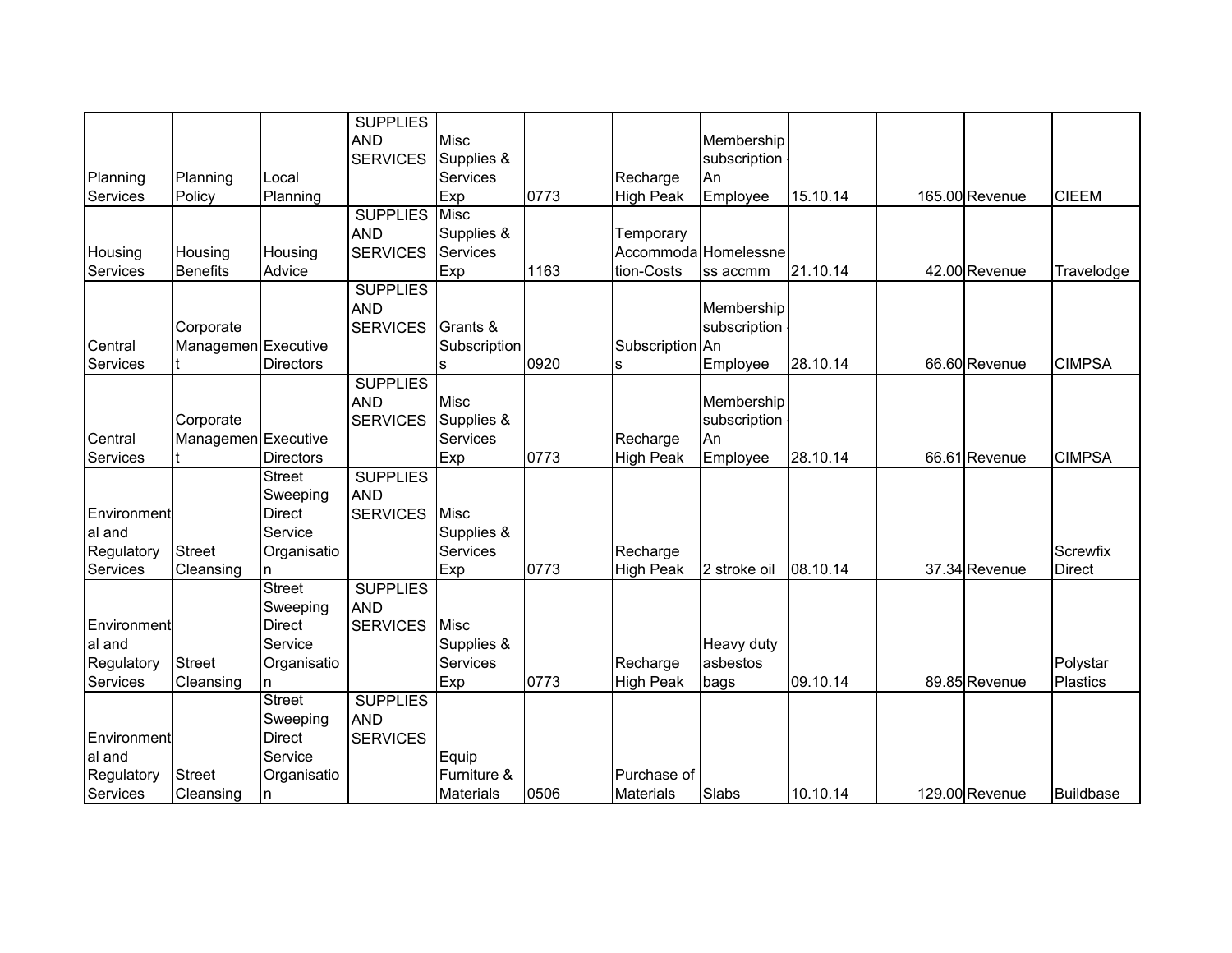|                 |               | <b>Street</b>       | <b>SUPPLIES</b> |                  |      |                  |                       |          |                |                   |
|-----------------|---------------|---------------------|-----------------|------------------|------|------------------|-----------------------|----------|----------------|-------------------|
|                 |               | Sweeping            | <b>AND</b>      |                  |      |                  |                       |          |                |                   |
| Environment     |               | <b>Direct</b>       | <b>SERVICES</b> |                  |      |                  |                       |          |                |                   |
| al and          |               | Service             |                 | Equip            |      |                  |                       |          |                |                   |
| Regulatory      | <b>Street</b> | Organisatio         |                 | Furniture &      |      | Purchase of      |                       |          |                | <b>BCW Office</b> |
| Services        | Cleansing     | n                   |                 | <b>Materials</b> | 0506 | <b>Materials</b> | Road sign             | 16.10.14 | 114.03 Revenue | products          |
|                 |               | Refuse              | <b>SUPPLIES</b> |                  |      |                  |                       |          |                |                   |
| Environment     |               | <b>Direct</b>       | <b>AND</b>      |                  |      |                  |                       |          |                |                   |
| al and          |               | Service             | <b>SERVICES</b> | Clothing         |      |                  |                       |          |                |                   |
| Regulatory      | Waste         | Organisatio         |                 | Uniform &        |      | Protective       |                       |          |                | Safety            |
| Services        | Collection    | n                   |                 | Laundry          | 0600 | Clothing         | Safety boots 23.10.14 |          | 34.95 Revenue  | Solutions         |
|                 |               | Refuse              | <b>SUPPLIES</b> |                  |      |                  |                       |          |                |                   |
| Environment     |               | Direct              | <b>AND</b>      |                  |      |                  |                       |          |                |                   |
| al and          |               | Service             | <b>SERVICES</b> | Clothing         |      |                  |                       |          |                |                   |
| Regulatory      | Waste         | Organisatio         |                 | Uniform &        |      | Protective       | Carriage for          |          |                | Safety            |
| Services        | Collection    | n                   |                 | Laundry          | 0600 | Clothing         | boots                 | 23.10.14 | 2.92 Revenue   | Solutions         |
| <b>Highways</b> |               |                     | <b>SUPPLIES</b> |                  |      |                  |                       |          |                |                   |
| and             |               |                     | <b>AND</b>      | Equip            |      |                  |                       |          |                | <b>MKM</b>        |
| Transport       | Public        | <b>Street</b>       | <b>SERVICES</b> | Furniture &      |      | Purchase of      |                       |          |                | <b>Building</b>   |
| Services        | Transport     | Naming              |                 | <b>Materials</b> | 0506 | <b>Materials</b> | Quick Mac             | 24.10.14 | 461.04 Revenue | supplies          |
| Environment     |               |                     | <b>SUPPLIES</b> |                  |      |                  |                       |          |                |                   |
| al and          |               |                     | <b>AND</b>      | Equip            |      | Purchase         |                       |          |                |                   |
| Regulatory      | Environment   |                     | <b>SERVICES</b> | Furniture &      |      | Equipment        | Conference            |          |                |                   |
| Services        | al Health     | Food Safety         |                 | <b>Materials</b> | 0500 | & Furniture      | bag                   | 29.10.14 | 13.32 Revenue  | Amazon            |
| Environment     |               |                     | <b>SUPPLIES</b> | <b>Misc</b>      |      |                  |                       |          |                |                   |
| al and          |               |                     | <b>AND</b>      | Supplies &       |      |                  |                       |          |                |                   |
| Regulatory      | Environment   |                     | <b>SERVICES</b> | Services         |      | Recharge         | Safety                |          |                | Screwfix          |
| Services        | al Health     | Pest Control        |                 | Exp              | 0773 | <b>High Peak</b> | gloves                | 29.10.14 | 12.42 Revenue  | <b>Direct</b>     |
| Environment     |               |                     | <b>SUPPLIES</b> | <b>Misc</b>      |      |                  |                       |          |                |                   |
| lal and         |               |                     | <b>AND</b>      | Supplies &       |      |                  |                       |          |                |                   |
| Regulatory      | Environment   |                     | <b>SERVICES</b> | Services         |      | Recharge         | Carriage for          |          |                | Screwfix          |
| Services        | al Health     | Pest Control        |                 | Exp              | 0773 | <b>High Peak</b> | gloves                | 29.10.14 | 2.08 Revenue   | <b>Direct</b>     |
| Environment     |               |                     | <b>SUPPLIES</b> |                  |      |                  |                       |          |                |                   |
| al and          |               |                     | <b>AND</b>      | Equip            |      | Purchase         |                       |          |                |                   |
| Regulatory      | Environment   |                     | <b>SERVICES</b> | Furniture &      |      | Equipment        | Safety                |          |                | Screwfix          |
| Services        | al Health     | <b>Pest Control</b> |                 | <b>Materials</b> | 0500 | & Furniture      | gloves                | 29.10.14 | 12.42 Revenue  | <b>Direct</b>     |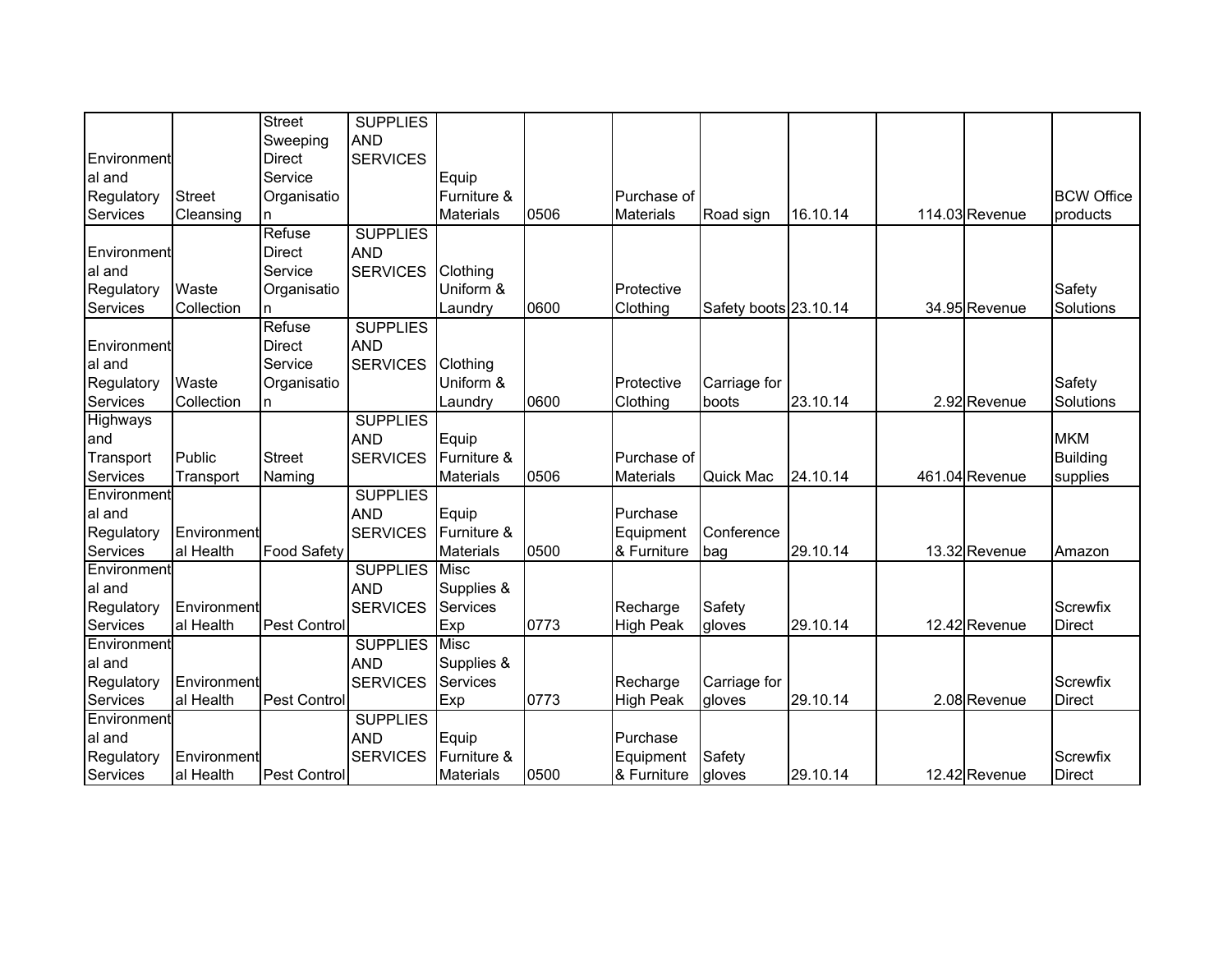| Environment  |             |              | <b>SUPPLIES</b> |                  |      |                          |                      |          |                 |                     |
|--------------|-------------|--------------|-----------------|------------------|------|--------------------------|----------------------|----------|-----------------|---------------------|
| al and       |             |              | <b>AND</b>      | Equip            |      | Purchase                 |                      |          |                 |                     |
| Regulatory   | Environment |              | <b>SERVICES</b> | Furniture &      |      | Equipment                | Carriage for         |          |                 | Screwfix            |
| Services     | al Health   | Pest Control |                 | <b>Materials</b> | 0500 | & Furniture              | gloves               | 29.10.14 | 2.09 Revenue    | <b>Direct</b>       |
|              |             | Refuse       | <b>SUPPLIES</b> |                  |      |                          |                      |          |                 |                     |
| Environment  |             | Direct       | <b>AND</b>      |                  |      |                          |                      |          |                 |                     |
| al and       |             | Service      | <b>SERVICES</b> | Equip            |      |                          |                      |          |                 |                     |
| Regulatory   | Waste       | Organisatio  |                 | Furniture &      |      | Purchase of Dashboard    |                      |          |                 |                     |
| Services     | Collection  | n.           |                 | <b>Materials</b> | 0506 | <b>Materials</b>         | cleaner              | 29.10.14 | 47.76 Revenue   | <b>Wilco Direct</b> |
|              |             |              | <b>SUPPLIES</b> |                  |      |                          |                      |          |                 |                     |
|              |             |              | <b>AND</b>      |                  |      |                          | Copuncil             |          |                 |                     |
|              |             |              | <b>SERVICES</b> |                  |      |                          | Tax, Non-            |          |                 |                     |
|              | Central     |              |                 |                  |      |                          | Domestic             |          |                 |                     |
| Central      | Services to |              |                 |                  |      |                          | Rates                |          |                 | Magistrates         |
| Services     | the Public  | Recovery     |                 | <b>Services</b>  | 0694 | Court costs              | summonses 08.10.14   |          | 951.00 Revenue  | Courts              |
|              |             |              | <b>SUPPLIES</b> |                  |      |                          |                      |          |                 |                     |
|              |             |              | <b>AND</b>      |                  |      |                          | Copuncil             |          |                 |                     |
|              |             |              | <b>SERVICES</b> |                  |      |                          | Tax, Non-            |          |                 |                     |
|              | Central     |              |                 |                  |      |                          | Domestic             |          |                 |                     |
| Central      | Services to |              |                 |                  |      |                          | Rates                |          |                 | Magistrates         |
| Services     | the Public  | Recovery     |                 | Services         | 0694 | Court costs              | summonses 10.10.14   |          | 1572.00 Revenue | Courts              |
|              |             | ICT-         | <b>CAPITAL</b>  |                  |      |                          |                      |          |                 |                     |
|              |             | Information  | <b>EXPENDIT</b> | Other            |      |                          |                      |          |                 |                     |
|              |             | Technology   | <b>URE</b>      | Capital          |      | <b>Network</b>           | <b>API Key</b>       |          |                 |                     |
| N/A          | N/A         | Refresh      |                 | Expenditure      | 7812 | Hardware                 | labels               | 09.10.14 | 4.82 Capital    | Jerome Alet         |
|              |             |              | <b>SUPPLIES</b> | Misc             |      |                          |                      |          |                 |                     |
| Cultural and |             |              | <b>AND</b>      | Supplies &       |      |                          |                      |          |                 |                     |
| Related      | Open        |              | <b>SERVICES</b> | Services         |      | Miscellaneo Sanitising   |                      |          |                 |                     |
| Services     | Spaces      | Countryside  |                 | Exp              | 1050 | us Other                 | spray                | 02.10.14 | 162.00 Revenue  | Camlab              |
|              |             |              | <b>SUPPLIES</b> | Misc             |      |                          |                      |          |                 |                     |
| Cultural and |             |              | <b>AND</b>      | Supplies &       |      |                          | delivery             |          |                 |                     |
| Related      | Open        |              | <b>SERVICES</b> | Services         |      | Miscellaneo              | charge for           |          |                 |                     |
| Services     | Spaces      | Countryside  |                 | Exp              | 1050 | us Other                 | spray                | 02.10.14 | 8.39 Revenue    | Camlab              |
|              |             |              | <b>SUPPLIES</b> |                  |      |                          |                      |          |                 |                     |
| Cultural and |             |              | <b>AND</b>      | Equip            |      |                          |                      |          |                 |                     |
| Related      | Open        | Country      | <b>SERVICES</b> | Furniture &      |      | Purchase of Wire netting |                      |          |                 | Travis              |
| Services     | Spaces      | Parks        |                 | <b>Materials</b> | 0506 | <b>Materials</b>         | and staples 14.10.14 |          | 119.83 Revenue  | Perkins             |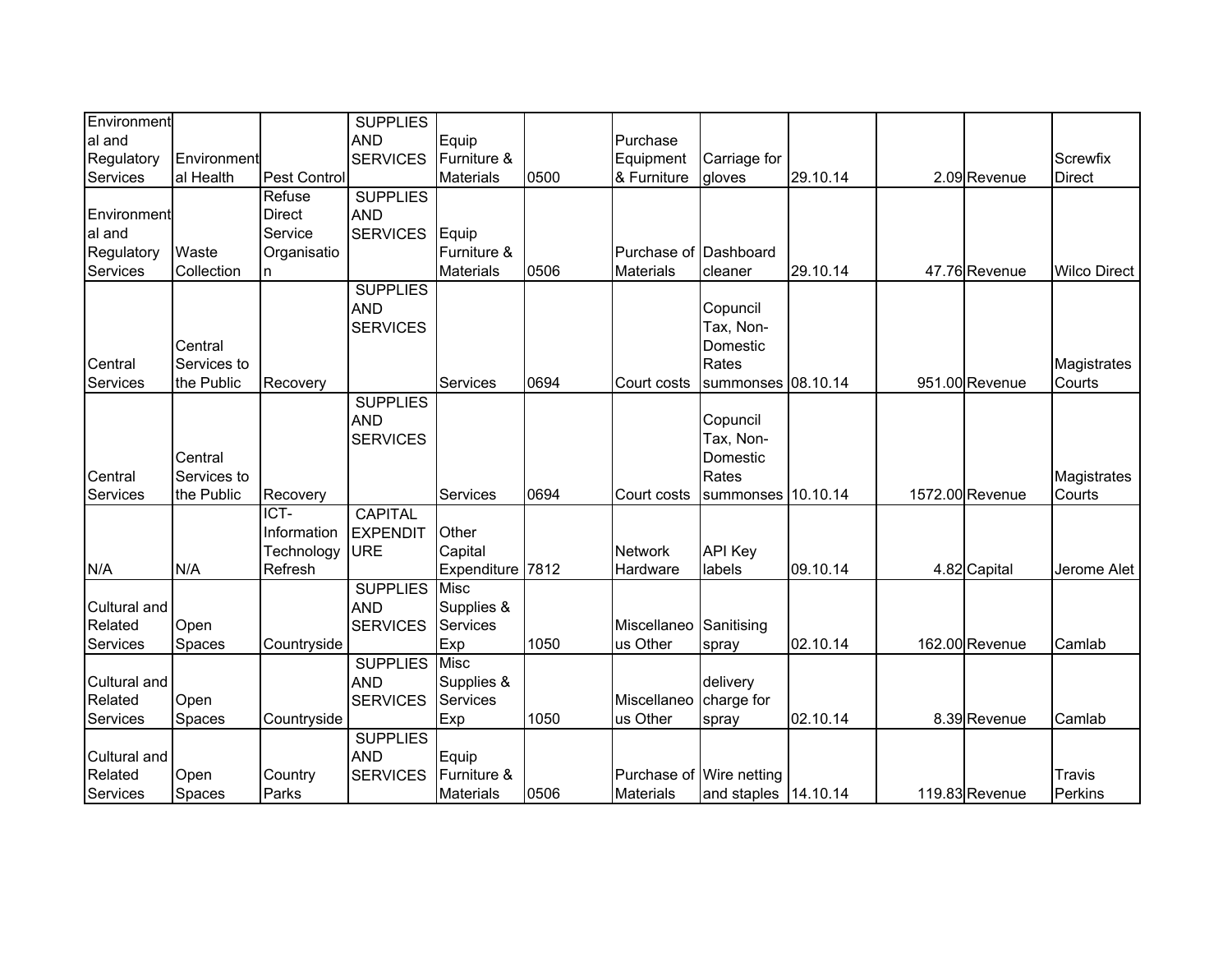|                     |        |               | <b>SUPPLIES</b> |                         |      |                                 |             |                 |               |                  |
|---------------------|--------|---------------|-----------------|-------------------------|------|---------------------------------|-------------|-----------------|---------------|------------------|
| <b>Cultural and</b> |        |               | <b>AND</b>      | Equip                   |      |                                 |             |                 |               |                  |
| Related             | Open   | Country       | <b>SERVICES</b> | <b>IFurniture &amp;</b> |      | <b>IPurchase of IWater Vole</b> |             |                 |               |                  |
| Services            | Spaces | <b>IParks</b> |                 | <b>Materials</b>        | 0506 | <b>I</b> Materials              | <b>Book</b> | <b>28.10.14</b> | 42.98 Revenue | <b>INHBS Ltd</b> |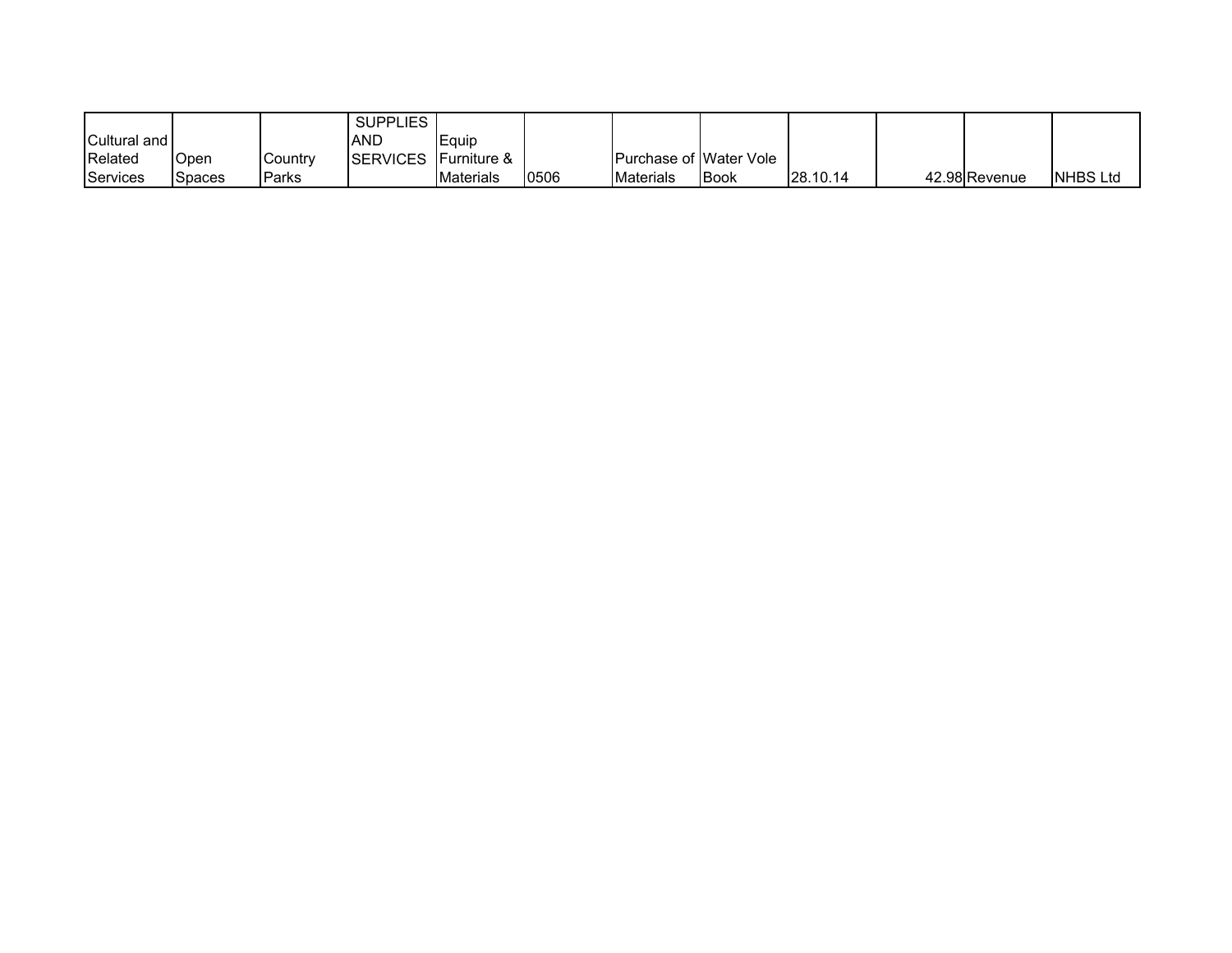|                |                 |                         | STAFFORDSHIRE MOORLANDS DISTRICT COUNCIL |                   | <b>GOVERNMENT PURCHASE CARD PAYMENTS IN NOVEMBER 2014</b> |                  |                   |             |               |                   |                    |
|----------------|-----------------|-------------------------|------------------------------------------|-------------------|-----------------------------------------------------------|------------------|-------------------|-------------|---------------|-------------------|--------------------|
|                |                 |                         | <b>Expenses</b>                          | <b>Detailed</b>   |                                                           |                  |                   |             |               |                   |                    |
| <b>Service</b> | <b>Service</b>  | <b>Responsibl</b>       | <b>Type</b>                              | <b>Expenses</b>   |                                                           |                  | <b>Transactio</b> | Transactio  |               |                   | <b>Supplier</b>    |
| Area           | <b>Division</b> | e Unit                  |                                          | <b>Type</b>       | <b>Expense</b>                                            | <b>Expense</b>   | <b>n</b>          | n           | <b>Amount</b> | <b>Capital or</b> | <b>Name</b>        |
|                |                 |                         |                                          |                   | Code                                                      | <b>Narrative</b> | <b>Narrative</b>  | <b>Date</b> |               | <b>Revenue</b>    |                    |
|                |                 | Regeneratio             |                                          |                   |                                                           |                  |                   |             |               |                   |                    |
|                | Economic        | n                       | EMPLOYEE Indirect                        |                   |                                                           |                  | Advert for        |             |               |                   |                    |
| Planning       |                 | Developmen Adminsitrati | 1s                                       | employee          |                                                           | Adverts for      | Regeneratio       |             |               |                   | Hemming            |
| Services       |                 | lon                     |                                          | expenses          | 0054                                                      | Staff            | n Manager         | 03.11.14    |               | 600.00 Revenue    | Group              |
|                | Corporate       |                         |                                          | Indirect          |                                                           | Long             | Long              |             |               |                   |                    |
| Central        | Managemen       |                         | EMPLOYEE employee                        |                   |                                                           | Service          | service           |             |               |                   | <b>High Street</b> |
| Services       |                 | Personnel               | S                                        | expenses          | 0097                                                      | Awards           | award             | 13.11.14    |               | 100.00 Revenue    | Vouchers           |
|                |                 |                         | <b>SUPPLIES</b>                          | <b>Misc</b>       |                                                           |                  |                   |             |               |                   |                    |
|                | Corporate       |                         | <b>AND</b>                               | Supplies &        |                                                           |                  | Chocolates        |             |               |                   |                    |
| Central        | Managemen       |                         | <b>SERVICES</b>                          | Services          |                                                           | Miscellaneo      | for Hearts        |             |               |                   |                    |
| Services       |                 | Personnel               |                                          | Exp               | 1050                                                      | us Other         | and Minds         | 17.11.14    |               | 12.50 Revenue     | <b>Morrisons</b>   |
|                |                 |                         | <b>SUPPLIES</b>                          |                   |                                                           |                  | Electric          |             |               |                   |                    |
| Cultural and   |                 |                         | <b>AND</b>                               | Equip             |                                                           | Purchase         | heaters for       |             |               |                   |                    |
| Related        |                 |                         | <b>SERVICES</b>                          | Furniture &       |                                                           | Equipment        | Museum &          |             |               |                   |                    |
| Services       | Tourism         | Tourism                 |                                          | Materials         | 0500                                                      | & Furniture      | <b>TIC</b>        | 18.11.14    |               | 65.52 Revenue     | Argos              |
|                |                 |                         | <b>SUPPLIES</b>                          |                   |                                                           |                  | Stationery        |             |               |                   |                    |
| Cultural and   |                 |                         | <b>AND</b>                               | Print/Stat &      |                                                           |                  | for               |             |               |                   |                    |
| Related        |                 |                         | <b>SERVICES</b>                          | <b>Gen Office</b> |                                                           |                  | Christmas         |             |               |                   |                    |
| Services       | Tourism         | Tourism                 |                                          | Equip             | 0652                                                      | Stationery       | Bazaar            | 18.11.14    |               | 21.88 Revenue     | Chapter 1          |
|                |                 |                         | <b>SUPPLIES</b>                          |                   |                                                           |                  | Battery           |             |               |                   |                    |
|                |                 |                         | <b>AND</b>                               |                   |                                                           |                  | operated          |             |               |                   |                    |
|                |                 |                         | <b>SERVICES</b>                          |                   |                                                           |                  | Christmas         |             |               |                   |                    |
| Cultural and   |                 |                         |                                          | Print/Stat &      |                                                           |                  | lights for        |             |               |                   |                    |
| Related        |                 |                         |                                          | Gen Office        |                                                           |                  | Christmas         |             |               |                   | Yorkshire          |
| Services       | Tourism         | Tourism                 |                                          | Equip             | 0652                                                      | Stationery       | Bazaar            | 20.11.14    |               | 24.53 Revenue     | Trading            |
|                |                 |                         | <b>SUPPLIES</b>                          |                   |                                                           |                  | Christmas         |             |               |                   |                    |
|                |                 |                         | <b>AND</b>                               |                   |                                                           |                  | decorations       |             |               |                   |                    |
| Cultural and   |                 |                         | <b>SERVICES</b>                          | Print/Stat &      |                                                           |                  | for               |             |               |                   |                    |
| Related        |                 |                         |                                          | Gen Office        |                                                           |                  | Christmas         |             |               |                   |                    |
| Services       | Tourism         | Tourism                 |                                          | Equip             | 0652                                                      | Stationery       | Bazaar            | 20.11.14    |               | 4.75 Revenue      | Wilko              |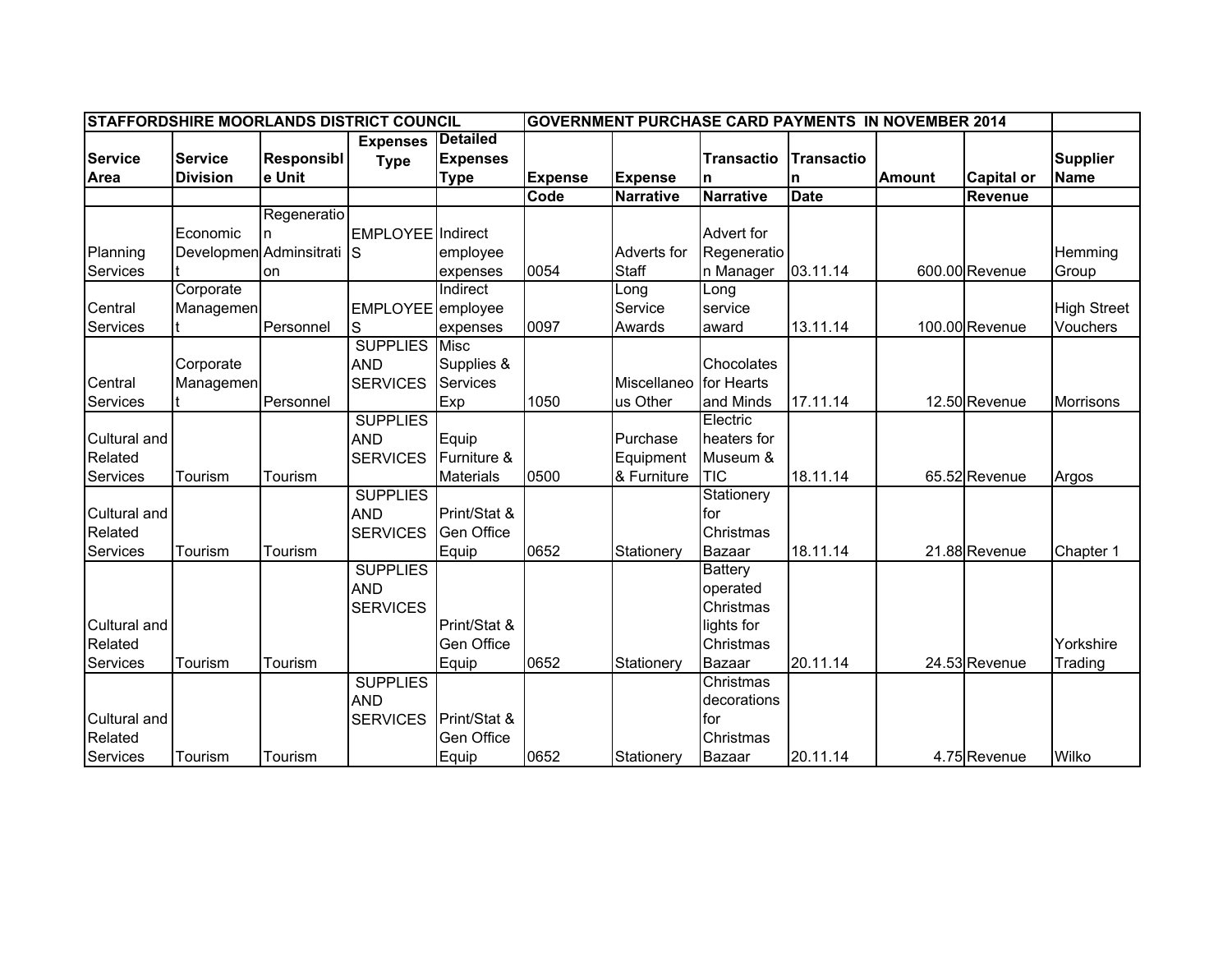| Cultural and        |                    |                    | <b>SUPPLIES</b><br><b>AND</b> | Print/Stat &      |      |                       |                                     |          |                |                      |
|---------------------|--------------------|--------------------|-------------------------------|-------------------|------|-----------------------|-------------------------------------|----------|----------------|----------------------|
| Related<br>Services | Tourism            | Tourism            | <b>SERVICES</b>               | <b>Gen Office</b> | 0652 | Stationery            | AA Batteries 21.11.14               |          | 5.97 Revenue   | Yorkshire<br>Trading |
|                     |                    |                    | <b>SUPPLIES</b>               | Equip             |      |                       |                                     |          |                |                      |
| Cultural and        |                    |                    | <b>AND</b>                    | Print/Stat &      |      |                       |                                     |          |                |                      |
| Related             |                    |                    | <b>SERVICES</b>               | Gen Office        |      |                       | Diary                               |          |                |                      |
| Services            | Tourism            | Tourism            |                               | Equip             | 0652 | Stationerv            | planners                            | 21.11.14 | 21.25 Revenue  | Wilko                |
|                     |                    |                    | <b>SUPPLIES</b>               |                   |      |                       |                                     |          |                |                      |
|                     |                    |                    | <b>AND</b>                    |                   |      |                       | <b>Mulled Wine</b>                  |          |                |                      |
|                     |                    |                    | <b>SERVICES</b>               |                   |      |                       | & Mince                             |          |                |                      |
| Cultural and        |                    |                    |                               | Print/Stat &      |      |                       | pies for                            |          |                |                      |
| Related             |                    |                    |                               | Gen Office        |      |                       | Christmas                           |          |                |                      |
| Services            | Tourism            | Tourism            |                               | Equip             | 0652 | Stationerv            | Bazaar                              | 21.11.14 | 63.49 Revenue  | Waitrose             |
|                     |                    |                    | <b>SUPPLIES</b>               |                   |      |                       | Exchange                            |          |                |                      |
| Cultural and        |                    |                    | <b>AND</b>                    | Print/Stat &      |      |                       | diaries to                          |          |                |                      |
| Related             |                    |                    | <b>SERVICES</b>               | <b>Gen Office</b> |      |                       |                                     |          |                |                      |
| Services            | Tourism            | Tourism            |                               | Equip             | 0652 | Stationery            | page per                            | 22.11.14 | 4.50 Revenue   | Wilko                |
|                     | Corporate          | Land &             |                               | Indirect          |      |                       | day                                 |          |                |                      |
| Central             | Managemen Property |                    |                               |                   |      |                       | Employee<br>Professional membership |          |                |                      |
|                     |                    |                    | EMPLOYEE employee             |                   | 0006 | Fees                  |                                     | 11.11.14 | 253.00 Revenue | <b>RICS</b>          |
| <b>Services</b>     |                    | Admin              | S<br><b>SUPPLIES Misc</b>     | expenses          |      |                       | renewal                             |          |                |                      |
|                     |                    |                    |                               |                   |      |                       |                                     |          |                |                      |
|                     | Corporate          | Land &             | <b>AND</b>                    | Supplies &        |      |                       | Employee                            |          |                |                      |
| Central             | Managemen Property |                    | <b>SERVICES</b>               | <b>Services</b>   |      | Recharge              | membership                          |          |                |                      |
| Services            |                    | Admin              |                               | Exp               | 0773 | <b>High Peak</b>      | renewal                             | 11.11.14 | 253.00 Revenue | <b>RICS</b>          |
|                     |                    | Refuse             | <b>SUPPLIES</b>               |                   |      |                       |                                     |          |                |                      |
| Environment         |                    | <b>Direct</b>      | <b>AND</b>                    |                   |      |                       |                                     |          |                |                      |
| al and              |                    | Service            | <b>SERVICES</b>               | Equip             |      |                       |                                     |          |                |                      |
| Regulatory          | Waste              | Organisatio        |                               | Furniture &       |      | Purchase of First aid |                                     |          |                | Safetyfirstai        |
| Services            | Collection         | n                  |                               | <b>Materials</b>  | 0506 | <b>Materials</b>      | supplies                            | 03.11.14 | 41.69 Revenue  | ld.                  |
| Environment         |                    |                    | <b>SUPPLIES</b>               |                   |      | Equipment             |                                     |          |                |                      |
| al and              |                    | Fleet              | <b>AND</b>                    | Equip             |      | Repair &              | Parts for                           |          |                |                      |
| Regulatory          | <b>Street</b>      | Managemen SERVICES |                               | Furniture &       |      | Maintenanc            | standpipe at                        |          |                |                      |
| Services            | Cleansing          |                    |                               | <b>Materials</b>  | 0501 | е                     | Fowlchurch 05.11.14                 |          | 82.50 Revenue  | <b>PAR Group</b>     |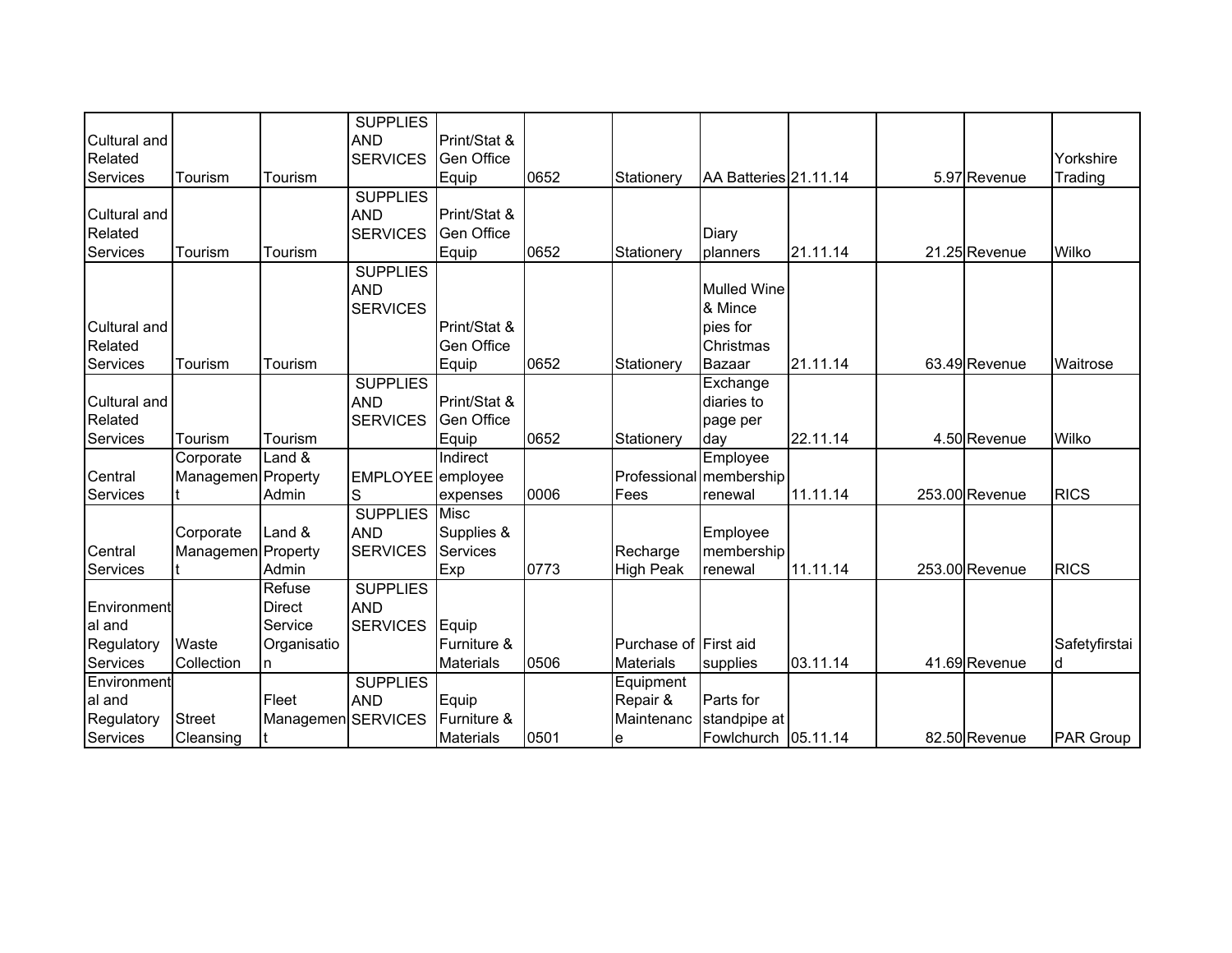|             |                          | <b>Street</b>     | <b>SUPPLIES</b>          |                  |      |                  |              |          |                |                  |
|-------------|--------------------------|-------------------|--------------------------|------------------|------|------------------|--------------|----------|----------------|------------------|
|             |                          | Sweeping          | <b>AND</b>               |                  |      |                  |              |          |                |                  |
| Environment |                          | <b>Direct</b>     | <b>SERVICES</b>          |                  |      |                  |              |          |                |                  |
| al and      |                          | Service           |                          | Equip            |      |                  |              |          |                |                  |
| Regulatory  | <b>Street</b>            | Organisatio       |                          | Furniture &      |      | Purchase of      |              |          |                | <b>Buildbase</b> |
| Services    | Cleansing                | n                 |                          | <b>Materials</b> | 0506 | <b>Materials</b> | Postmix      | 11.11.14 | 214.20 Revenue | Leek             |
|             |                          | Street            | <b>SUPPLIES</b>          |                  |      |                  |              |          |                |                  |
|             |                          | Sweeping          | <b>AND</b>               |                  |      |                  |              |          |                |                  |
| Environment |                          | <b>Direct</b>     | <b>SERVICES</b>          |                  |      |                  |              |          |                |                  |
| al and      |                          | Service           |                          | Equip            |      |                  |              |          |                |                  |
| Regulatory  | <b>Street</b>            | Organisatio       |                          | Furniture &      |      | Purchase of Clay |              |          |                | Spoil control    |
| Services    | Cleansing                | n                 |                          | <b>Materials</b> | 0506 | <b>Materials</b> | granules     | 11.11.14 | 312.48 Revenue | centre           |
| Environment |                          |                   |                          |                  |      |                  |              |          |                |                  |
| al and      |                          |                   | TRANSPOR Direct          |                  |      |                  | Road Fund    |          |                |                  |
| Regulatory  | <b>Environment</b> Water |                   |                          | Transport        |      |                  | tax DX52     |          |                |                  |
| Services    | al Health                | Analysis          |                          | Costs            | 0497 | Licences         | <b>BKE</b>   | 11.11.14 | 126.25 Revenue | <b>DVLA</b>      |
|             |                          |                   |                          |                  |      |                  | Accommoda    |          |                |                  |
|             |                          |                   | <b>EMPLOYEE</b>          |                  |      |                  | tion for an  |          |                |                  |
|             |                          | Post Entry        | S                        |                  |      |                  | Employee     |          |                |                  |
|             | Corporate                | land              |                          | Indirect         |      |                  | on Health &  |          |                |                  |
| Central     | Managemen Corporate      |                   |                          | employee         |      | S/Trng-DC        | Safety       |          |                |                  |
| Services    |                          | Training          |                          | expenses         | 0091 | & BC             | Course       | 12.11.14 | 29.17 Revenue  | Travelodge       |
|             |                          | <b>Post Entry</b> |                          |                  |      |                  |              |          |                |                  |
|             | Corporate                | and               | <b>EMPLOYEE</b> Indirect |                  |      |                  | Room         |          |                |                  |
| Central     | Managemen Corporate      |                   | S                        | employee         |      | S/Trng-DC        | cancellation |          |                |                  |
| Services    |                          | Training          |                          | expenses         | 0091 | & BC             | insurance    | 12.11.14 | 1.95 Revenue   | Travelodge       |
|             |                          |                   | <b>SUPPLIES</b>          |                  |      |                  | Accommoda    |          |                |                  |
|             |                          |                   | <b>AND</b>               |                  |      |                  | tion for an  |          |                |                  |
|             |                          | Post Entry        | <b>SERVICES</b>          | <b>Misc</b>      |      |                  | Employee     |          |                |                  |
|             | Corporate                | land              |                          | Supplies &       |      |                  | on Health &  |          |                |                  |
| Central     | Managemen Corporate      |                   |                          | Services         |      | Recharge         | Safety       |          |                |                  |
| Services    |                          | Training          |                          | Exp              | 0773 | <b>High Peak</b> | Course       | 12.11.14 | 29.17 Revenue  | Travelodge       |
|             |                          | Post Entry        | <b>SUPPLIES</b>          | <b>Misc</b>      |      |                  |              |          |                |                  |
|             | Corporate                | and               | <b>AND</b>               | Supplies &       |      |                  |              |          |                |                  |
| Central     | Managemen Corporate      |                   | <b>SERVICES</b>          | Services         |      | Recharge         | Credit card  |          |                |                  |
| Services    |                          | Training          |                          | Exp              | 0773 | <b>High Peak</b> | fee          | 12.11.14 | 1.67 Revenue   | Travelodge       |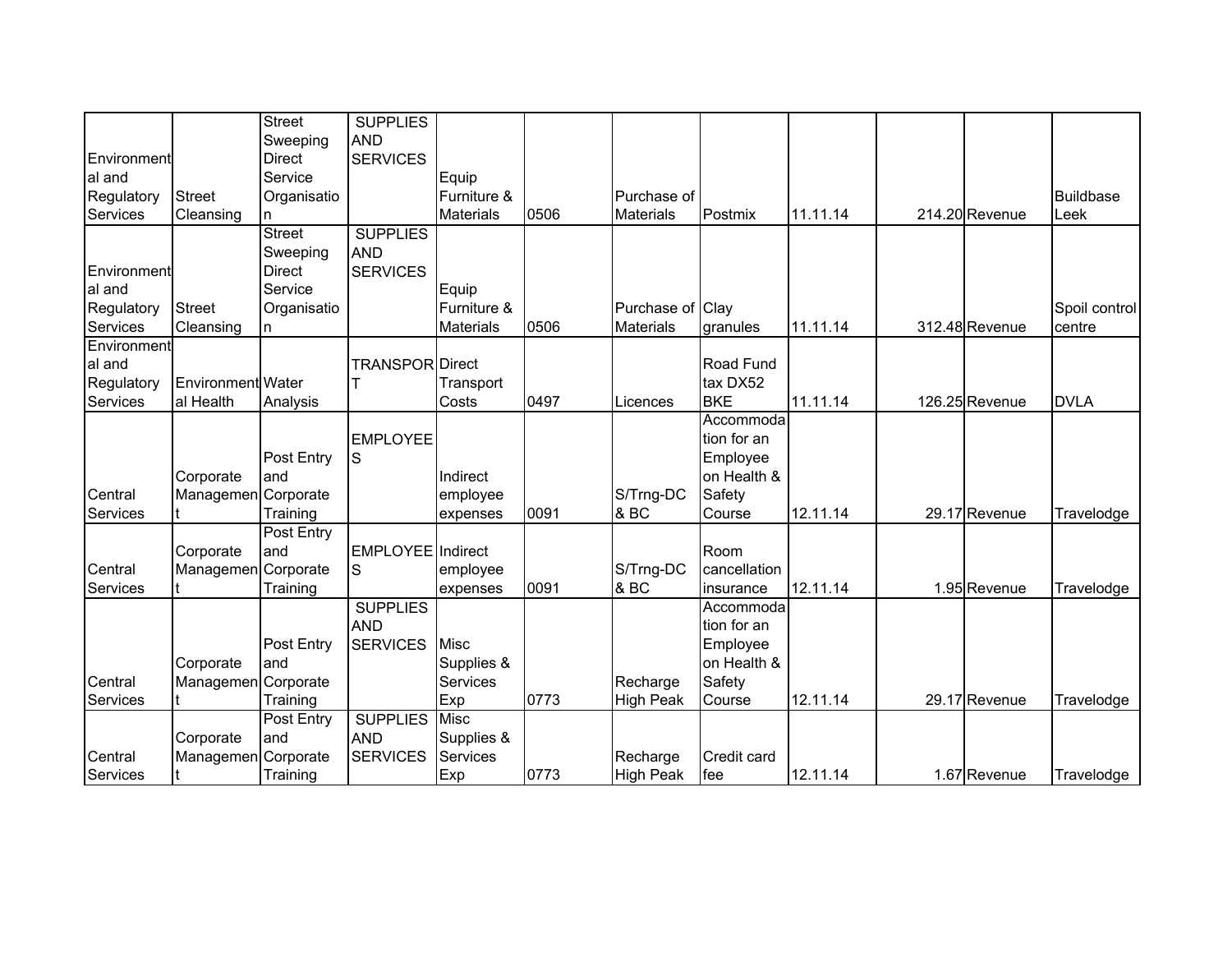|             |                     | Post Entry        | <b>SUPPLIES</b> | <b>Misc</b>       |      |                  |                       |          |               |            |
|-------------|---------------------|-------------------|-----------------|-------------------|------|------------------|-----------------------|----------|---------------|------------|
|             | Corporate           | and               | <b>AND</b>      | Supplies &        |      |                  | Room                  |          |               |            |
| Central     | Managemen Corporate |                   | <b>SERVICES</b> | Services          |      | Recharge         | cancellation          |          |               |            |
| Services    |                     | Training          |                 | Exp               | 0773 | <b>High Peak</b> | insurance             | 12.11.14 | 1.95 Revenue  | Travelodge |
|             |                     |                   | <b>SUPPLIES</b> |                   |      |                  | Accommoda             |          |               |            |
|             |                     |                   | <b>AND</b>      |                   |      |                  | tion for an           |          |               |            |
|             |                     | Post Entry        | <b>SERVICES</b> | Misc              |      |                  | Employee              |          |               |            |
|             | Corporate           | land              |                 | Supplies &        |      |                  | on Health &           |          |               |            |
| Central     | Managemen           | Corporate         |                 | <b>Services</b>   |      | Recharge         | Safety                |          |               |            |
| Services    |                     | Training          |                 | Exp               | 0773 | <b>High Peak</b> | Course                | 12.11.14 | 29.17 Revenue | Travelodge |
|             |                     | <b>Post Entry</b> | <b>SUPPLIES</b> | Misc              |      |                  |                       |          |               |            |
|             | Corporate           | and               | <b>AND</b>      | Supplies &        |      |                  | Room                  |          |               |            |
| Central     | Managemen Corporate |                   | <b>SERVICES</b> | <b>Services</b>   |      | Recharge         | cancellation          |          |               |            |
| Services    |                     | Training          |                 | Exp               | 0773 | High Peak        | insurance             | 12.11.14 | 1.95 Revenue  | Travelodge |
|             | Corporate           |                   | <b>SUPPLIES</b> | Print/Stat &      |      |                  |                       |          |               |            |
| Central     | Managemen           |                   | <b>AND</b>      | Gen Office        |      |                  | Signing in            |          |               |            |
| Services    |                     | Printing          | <b>SERVICES</b> | Equip             | 0652 | Stationery       | book                  | 12.11.14 | 7.50 Revenue  | Amazon     |
|             | Corporate           |                   | <b>SUPPLIES</b> | Print/Stat &      |      |                  |                       |          |               |            |
| Central     | Managemen           |                   | <b>AND</b>      | Gen Office        |      |                  | Signing in            |          |               |            |
| Services    |                     | Printing          | <b>SERVICES</b> | Equip             | 0652 | Stationery       | book                  | 12.11.14 | 4.82 Revenue  | Amazon     |
|             | Corporate           |                   | <b>SUPPLIES</b> | Print/Stat &      |      |                  |                       |          |               |            |
| Central     | Managemen           |                   | <b>AND</b>      | Gen Office        |      |                  | Signing in            |          |               |            |
| Services    |                     | Printing          | <b>SERVICES</b> | Equip             | 0652 | Stationery       | book                  | 12.11.14 | 2.58 Revenue  | Amazon     |
|             |                     | Refuse            | <b>SUPPLIES</b> |                   |      |                  |                       |          |               |            |
| Environment |                     | <b>Direct</b>     | <b>AND</b>      | <b>Misc</b>       |      |                  | Delivery              |          |               |            |
| al and      |                     | Service           | <b>SERVICES</b> | Supplies &        |      |                  | bags for              |          |               |            |
| Regulatory  | Waste               | Organisatio       |                 | <b>Services</b>   |      | Miscellaneo      | Waste                 |          |               | Bolmoor    |
| Services    | Collection          | n                 |                 | Exp               | 1050 | us Other         | calendars             | 14.11.14 | 35.20 Revenue | Industries |
|             | Corporate           |                   | <b>SUPPLIES</b> | Print/Stat &      |      |                  |                       |          |               |            |
| Central     | Managemen           |                   | <b>AND</b>      | <b>Gen Office</b> |      |                  | Signing in            |          |               |            |
| Services    |                     | Printing          | <b>SERVICES</b> | Equip             | 0652 | Stationery       | book                  | 14.11.14 | 2.23 Revenue  | Amazon     |
|             |                     | Refuse            | <b>SUPPLIES</b> |                   |      |                  |                       |          |               |            |
| Environment |                     | <b>Direct</b>     | <b>AND</b>      |                   |      |                  |                       |          |               |            |
| al and      |                     | Service           | <b>SERVICES</b> | Clothing          |      |                  |                       |          |               | Safety     |
| Regulatory  | Waste               | Organisatio       |                 | Uniform &         |      | Protective       |                       |          |               | Solutions  |
| Services    | Collection          | n.                |                 | Laundry           | 0600 | Clothing         | Safety boots 21.11.14 |          | 69.90 Revenue | Midlands   |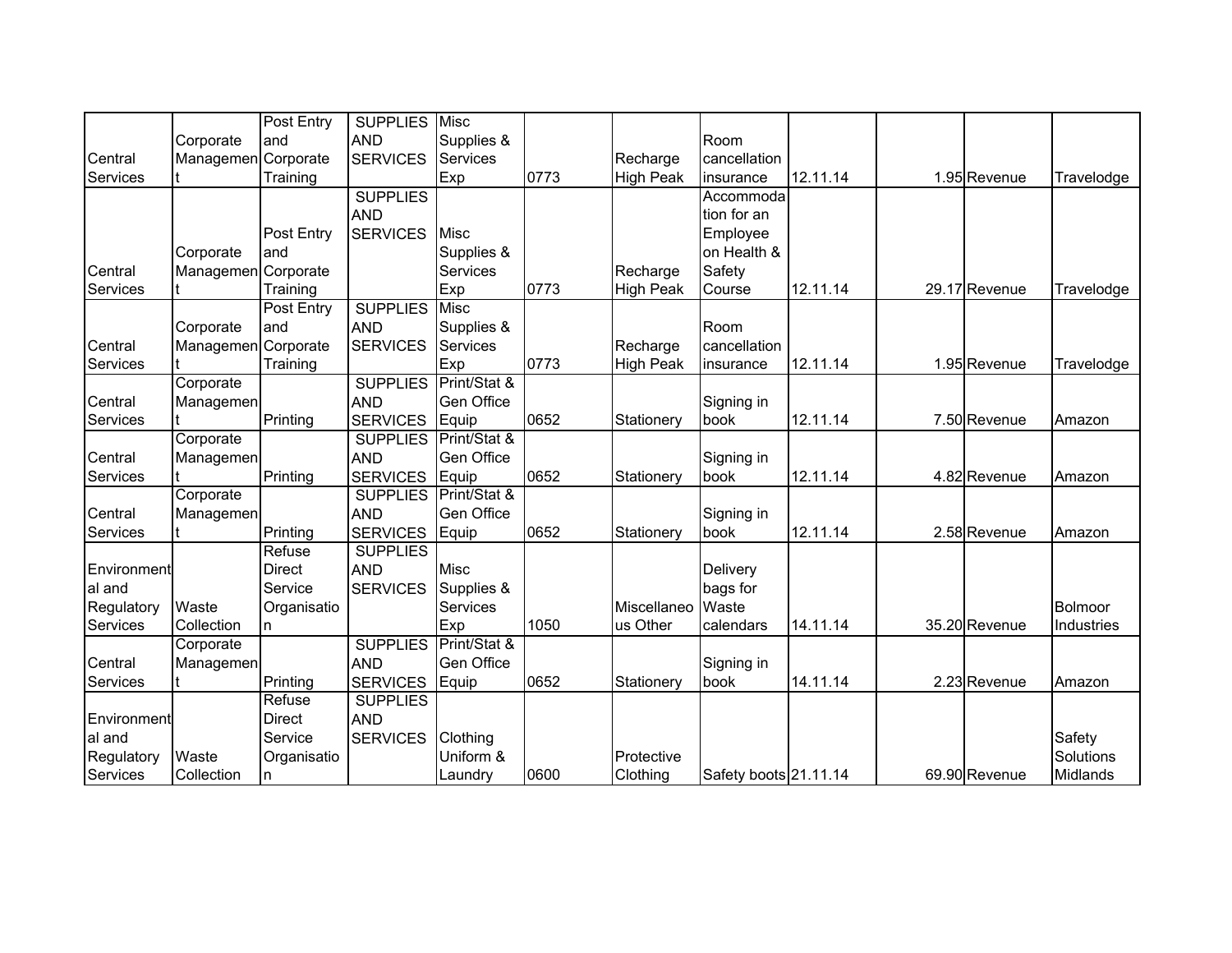|             |                       | Refuse             | <b>SUPPLIES</b> |                  |      |                        |                      |          |                |             |
|-------------|-----------------------|--------------------|-----------------|------------------|------|------------------------|----------------------|----------|----------------|-------------|
| Environment |                       | Direct             | <b>AND</b>      |                  |      |                        |                      |          |                |             |
| al and      |                       | Service            | <b>SERVICES</b> | Clothing         |      |                        |                      |          |                | Safety      |
| Regulatory  | Waste                 | Organisatio        |                 | Uniform &        |      | Protective             | Carriage on          |          |                | Solutions   |
| Services    | Collection            | n.                 |                 | Laundry          | 0600 | Clothing               | boots                | 21.11.14 | 6.00 Revenue   | Midlands    |
|             |                       | Refuse             | <b>SUPPLIES</b> |                  |      |                        |                      |          |                |             |
| Environment |                       | Direct             | <b>AND</b>      |                  |      |                        |                      |          |                |             |
| al and      |                       | Service            | <b>SERVICES</b> | Equip            |      |                        |                      |          |                |             |
| Regulatory  | Waste                 | Organisatio        |                 | Furniture &      |      | Purchase of            |                      |          |                | Multipharma |
| Services    | Collection            | n.                 |                 | <b>Materials</b> | 0506 | <b>Materials</b>       | Safecleanse 26.11.14 |          | 39.80 Revenue  | cy          |
|             |                       | Refuse             | <b>SUPPLIES</b> |                  |      |                        |                      |          |                |             |
| Environment |                       | <b>Direct</b>      | <b>AND</b>      |                  |      |                        |                      |          |                |             |
| al and      |                       | Service            | <b>SERVICES</b> | Equip            |      |                        |                      |          |                |             |
| Regulatory  | Waste                 | Organisatio        |                 | Furniture &      |      | Purchase of Carrage on |                      |          |                | Multipharma |
| Services    | Collection            | n.                 |                 | <b>Materials</b> | 0506 | <b>Materials</b>       | safecleanse 26.11.14 |          | 3.90 Revenue   | cy          |
|             |                       |                    | <b>SUPPLIES</b> |                  |      |                        | Subscription         |          |                |             |
|             | Corporate             | Head of            | <b>AND</b>      | Grants &         |      |                        | for                  |          |                |             |
| Central     | Managemen Operational |                    | <b>SERVICES</b> | Subscription     |      | Subscription Municipal |                      |          |                |             |
| Services    |                       | Services           |                 | s                | 0920 | s                      | Journal              | 28.11.14 | 126.00 Revenue | Isubscribe  |
|             |                       |                    | <b>SUPPLIES</b> |                  |      |                        |                      |          |                |             |
|             |                       |                    | <b>AND</b>      |                  |      |                        | Council Tax,         |          |                |             |
|             |                       |                    | <b>SERVICES</b> |                  |      |                        | Non-                 |          |                |             |
|             | Central               |                    |                 |                  |      |                        | Domestic             |          |                |             |
| Central     | Services to           |                    |                 |                  |      |                        | Rates                |          |                | Magistrates |
| Services    | the Public            | Recovery           |                 | Services         | 0694 | Court costs            | summonses 11.11.14   |          | 858.00 Revenue | Courts      |
|             |                       |                    | <b>SUPPLIES</b> |                  |      |                        |                      |          |                |             |
|             |                       |                    | <b>AND</b>      |                  |      |                        | Council Tax.         |          |                |             |
|             |                       |                    | <b>SERVICES</b> | <b>Misc</b>      |      |                        | Non-                 |          |                |             |
|             | Central               |                    |                 | Supplies &       |      |                        | Domestic             |          |                |             |
| Central     | Services to           |                    |                 | Services         |      | Recharge               | Rates                |          |                | Magistrates |
| Services    | the Public            | Recovery           |                 | Exp              | 0773 | <b>High Peak</b>       | summonses 14.11.14   |          | 906.00 Revenue | Courts      |
|             | Corporate             |                    | <b>SUPPLIES</b> | Communicat       |      |                        |                      |          |                |             |
| Central     | Managemen             |                    | <b>AND</b>      | ions &           |      |                        | Repair of            |          |                | Topaz       |
| Services    |                       | <b>IT Services</b> | <b>SERVICES</b> | Computing        | 0855 | Hardware               | laptop               | 10.11.14 | 98.72 Revenue  | Support     |
|             |                       |                    | <b>SUPPLIES</b> | <b>Misc</b>      |      |                        |                      |          |                |             |
|             | Corporate             |                    | <b>AND</b>      | Supplies &       |      |                        |                      |          |                |             |
| Central     | Managemen             |                    | <b>SERVICES</b> | <b>Services</b>  |      | Recharge               | Repair of            |          |                | Topaz       |
| Services    |                       | <b>IT Services</b> |                 | Exp              | 0773 | <b>High Peak</b>       | laptop               | 10.11.14 | 98.71 Revenue  | Support     |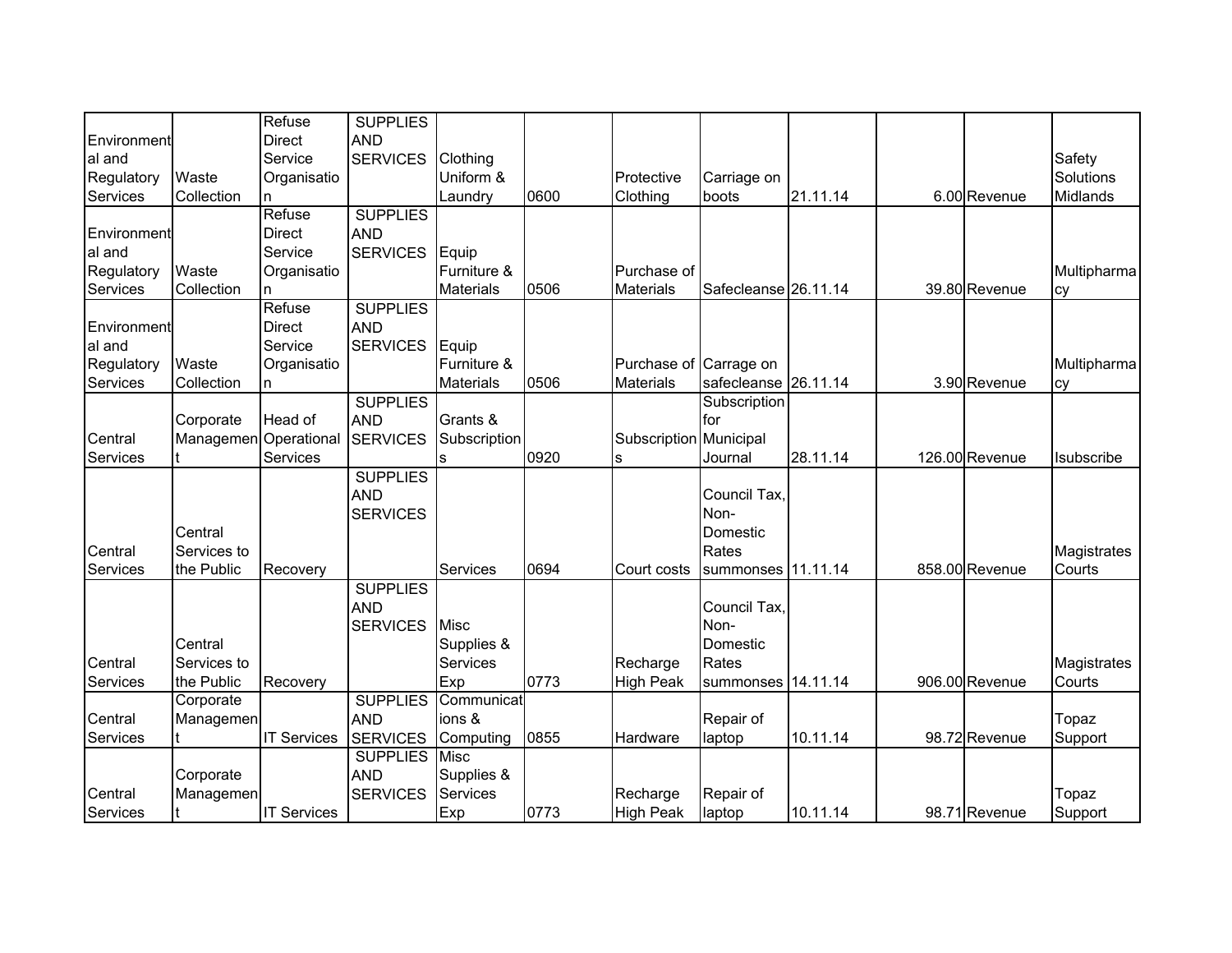|                                     | Corporate                         |                             | <b>SUPPLIES</b>                                  | Equip                                    |      | Purchase                      | Ergonomic                           |          |                | Office              |
|-------------------------------------|-----------------------------------|-----------------------------|--------------------------------------------------|------------------------------------------|------|-------------------------------|-------------------------------------|----------|----------------|---------------------|
| Central                             | Managemen Financial               |                             | <b>AND</b>                                       | Furniture &                              |      | Equipment                     | kneeler                             |          |                | Furniture           |
| Services                            |                                   | Services                    | <b>SERVICES</b>                                  | <b>Materials</b>                         | 0500 | & Furniture                   | chair                               | 26.11.14 | 49.80 Revenue  | Online              |
| Central                             | Corporate<br>Managemen Financial  |                             | <b>SUPPLIES</b><br><b>AND</b><br><b>SERVICES</b> | Misc<br>Supplies &<br>Services           |      | Recharge                      | Ergonomic<br>kneeler                |          |                | Office<br>Furniture |
| Services                            |                                   | Services                    |                                                  | Exp                                      | 0773 | <b>High Peak</b>              | chair                               | 26.11.14 | 49.80 Revenue  | Online              |
|                                     |                                   |                             | <b>SUPPLIES</b>                                  | Misc                                     |      |                               |                                     |          |                |                     |
| Cultural and<br>Related             | Open                              |                             | <b>AND</b><br><b>SERVICES</b>                    | Supplies &<br>Services                   |      | Recharge                      | Segmental                           |          |                |                     |
| Services                            | <b>Spaces</b>                     | Countryside                 |                                                  | Exp                                      | 0773 | <b>High Peak</b>              | body scales 07.11.14                |          | 189.95 Revenue | Amazon              |
| Cultural and<br>Related<br>Services | Open<br>Spaces                    | Countryside                 | <b>TRANSPOR</b>                                  | Car<br>Allowances                        | 0483 | Other Travel An<br>Allowances | Rail travel -<br>Employee           | 27.11.14 | 24.53 Revenue  | Trainline           |
|                                     |                                   | Chief                       | <b>SUPPLIES</b>                                  | Misc                                     |      |                               |                                     |          |                |                     |
| Central<br>Services                 | Corporate<br>Managemen Officer -  | Executive<br>Admin          | <b>AND</b><br><b>SERVICES</b>                    | Supplies &<br>Services<br>Exp            | 0773 | Recharge<br>High Peak         | <b>Buxton</b><br>office<br>supplies | 18.11.14 | 17.94 Revenue  | Argos               |
| Central<br>Services                 | Corporate<br>Managemen Officer -  | Chief<br>Executive<br>Admin | <b>SUPPLIES</b><br><b>AND</b><br><b>SERVICES</b> | Misc<br>Supplies &<br>Services<br>Exp    | 0773 | Recharge<br><b>High Peak</b>  | <b>Buxton</b><br>office<br>supplies | 19.11.14 | 66.85 Revenue  | Wilko               |
| Planning<br>Services                | Community<br>Developmen Community | Planning                    | <b>SUPPLIES</b><br><b>AND</b><br><b>SERVICES</b> | Grants &<br>Subscription<br>Is           | 0910 | Grants-<br>Miscellaneo<br>us  | <b>Buffet</b>                       | 18.11.14 | 26.50 Revenue  | Pronto              |
| Central<br>Services                 | Corporate<br>Managemen            | <b>IT Services</b>          | <b>SUPPLIES</b><br><b>AND</b><br><b>SERVICES</b> | Communicat<br>ions &<br>Computing        | 0855 | Hardware                      | Origin<br>storage 1TB<br>Hotplug    | 20.11.14 | 64.59 Revenue  | Misco               |
| Central<br>Services                 | Corporate<br>Managemen            | <b>IT Services</b>          | <b>SUPPLIES</b><br><b>AND</b><br><b>SERVICES</b> | Misc<br>Supplies &<br>Services<br>Exp    | 0773 | Recharge<br><b>High Peak</b>  | Origin<br>storage 1TB<br>Hotplug    | 20.11.14 | 64.60 Revenue  | Misco               |
| Central<br>Services                 | Corporate<br>Managemen Moorlands  | House                       | <b>SUPPLIES</b><br><b>AND</b><br><b>SERVICES</b> | Equip<br>Furniture &<br><b>Materials</b> | 0504 | Crockery &<br>Glassware       | Badge<br>holders,<br>lanyards       | 06.11.14 | 187.20 Revenue | ID<br>Managemen     |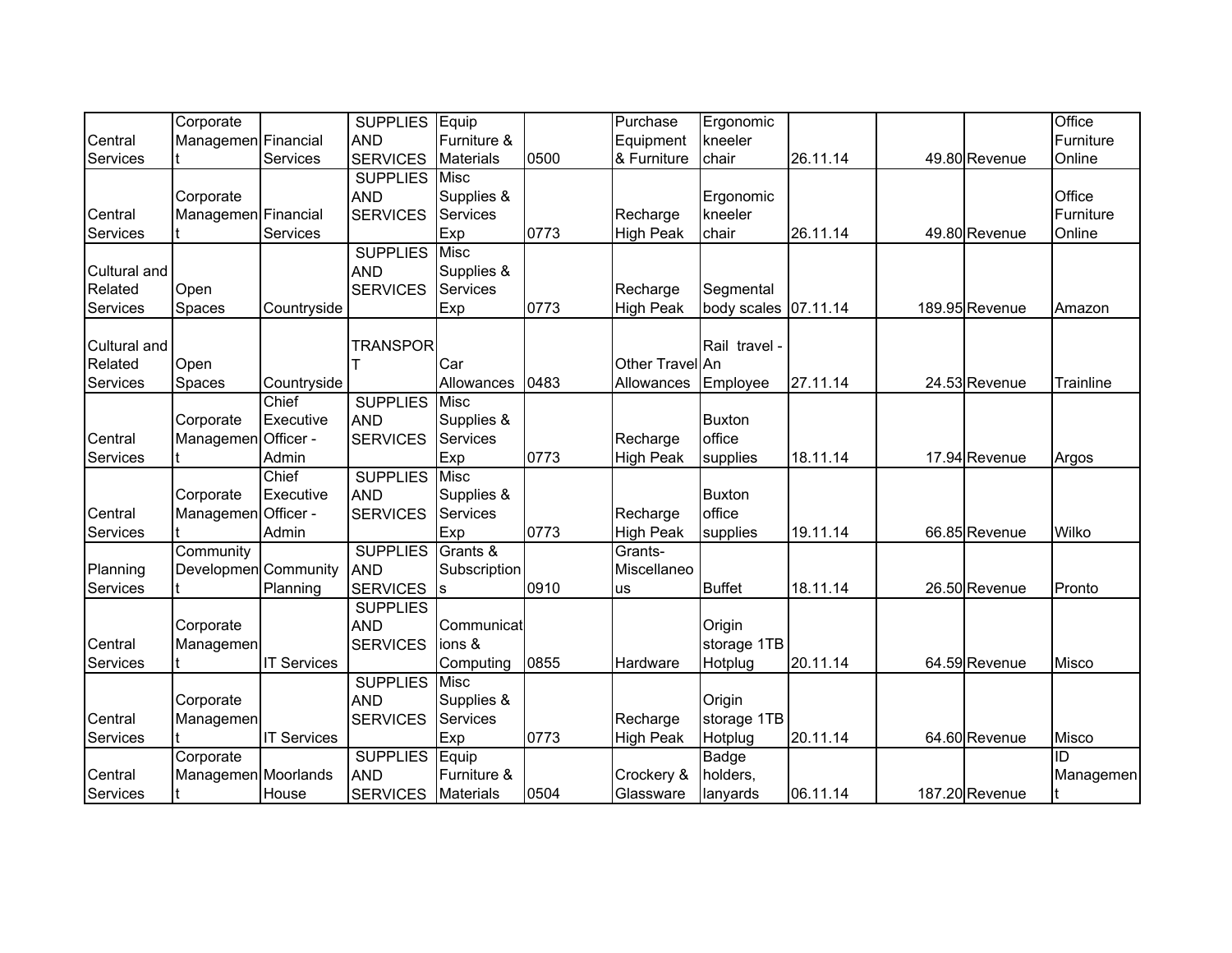|          | Corporate           |       | SUPPLIES Equip      |                         |      |                        |                 |          |                |                |
|----------|---------------------|-------|---------------------|-------------------------|------|------------------------|-----------------|----------|----------------|----------------|
| Central  | Managemen Moorlands |       | <b>AND</b>          | <b>IFurniture &amp;</b> |      | Purchase of Dishwashin |                 |          |                |                |
| Services |                     | House | <b>SERVICES</b>     | <b>Materials</b>        | 0506 | <b>Materials</b>       | lg powder       | 19.11.14 | 66.00 Revenue  | <b>Cutlers</b> |
|          | Corporate           |       | <b>SUPPLIES</b>     |                         |      |                        |                 |          |                |                |
| Central  | Managemen Moorlands |       | <b>AND</b>          | Catering &              |      | Catering               |                 |          |                |                |
| Services |                     | House | <b>SERVICES</b> Bar |                         | 0560 | Provisions             | <b>Biscuits</b> | 21.11.14 | 24.66 Revenue  | 3663           |
|          | Corporate           |       | <b>SUPPLIES</b>     |                         |      |                        |                 |          |                |                |
| Central  | Managemen Moorlands |       | <b>AND</b>          | Catering &              |      | Tea and                | Coffee, tea,    |          |                |                |
| Services |                     | House | <b>SERVICES</b> Bar |                         | 0563 | Coffee                 | sugar           | 21.11.14 | 387.17 Revenue | 3663           |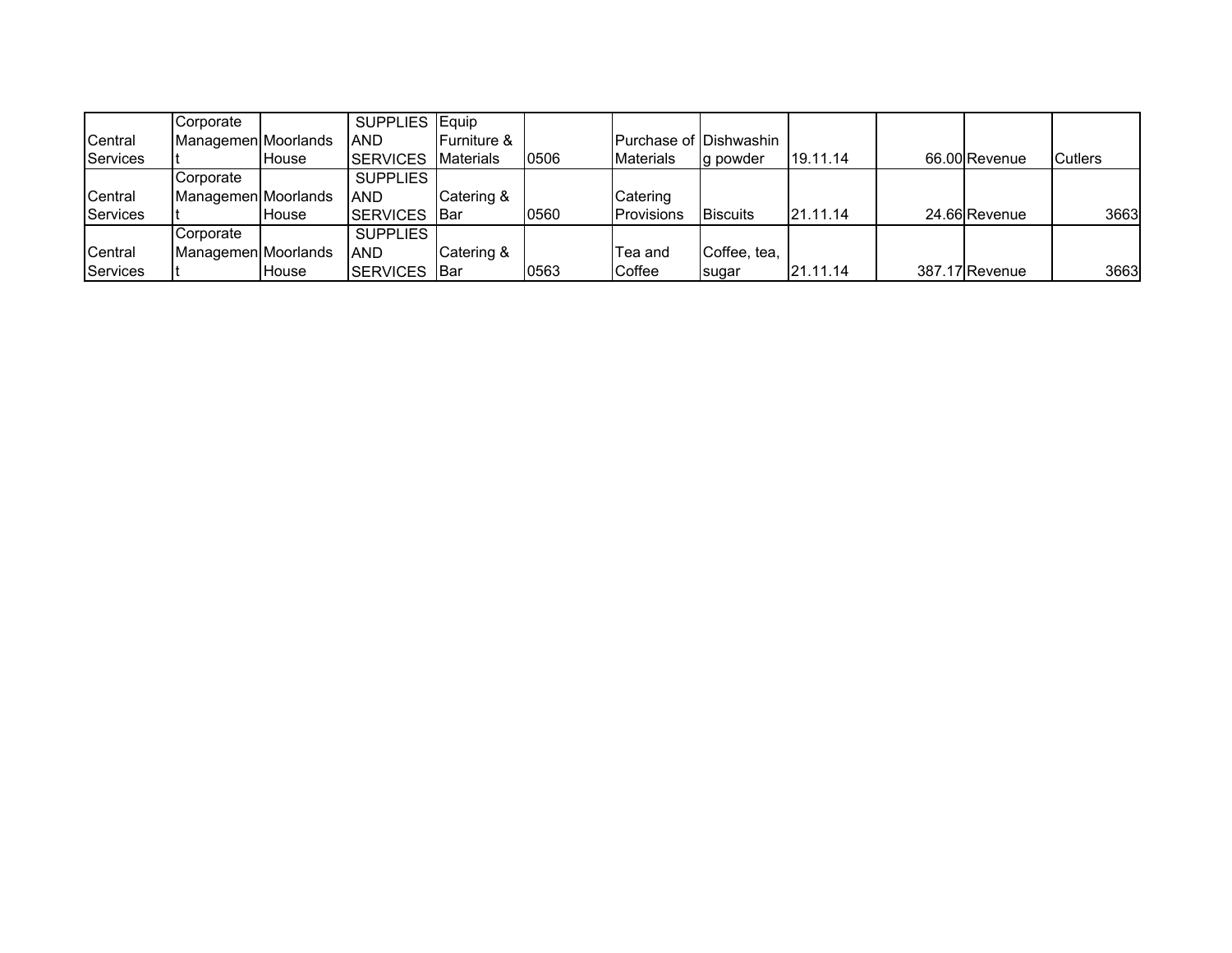| STAFFORDSHIRE MOORLANDS DISTRICT COUNCIL |                 |                   |                   |                   |                |                    | <b>GOVERNMENT PURCHASE CARD PAYMENTS IN DECEMBER 2014</b> |                   |               |                   |                 |
|------------------------------------------|-----------------|-------------------|-------------------|-------------------|----------------|--------------------|-----------------------------------------------------------|-------------------|---------------|-------------------|-----------------|
|                                          |                 |                   | <b>Expenses</b>   | <b>Detailed</b>   |                |                    |                                                           |                   |               |                   |                 |
| <b>Service</b>                           | <b>Service</b>  | <b>Responsibl</b> | <b>Type</b>       | <b>Expenses</b>   |                |                    | <b>Transactio</b>                                         | <b>Transactio</b> |               |                   | <b>Supplier</b> |
| <b>Area</b>                              | <b>Division</b> | e Unit            |                   | <b>Type</b>       | <b>Expense</b> | <b>Expense</b>     | n                                                         | n                 | <b>Amount</b> | <b>Capital or</b> | <b>Name</b>     |
|                                          |                 |                   |                   |                   | Code           | Narrative          | <b>Narrative</b>                                          | <b>Date</b>       |               | Revenue           |                 |
|                                          | Corporate       |                   |                   | <b>Direct</b>     |                |                    | Diary for                                                 |                   |               |                   |                 |
| Central                                  | Managemen       |                   | EMPLOYEE employee |                   |                |                    | Occupationa Occupationa                                   |                   |               |                   |                 |
| Services                                 |                 | Personnel         | lS                | expenses          | 0095           | <b>Health</b>      | Health                                                    | 18.12.14          |               | 2.50 Revenue      | Wilko           |
|                                          |                 |                   | <b>SUPPLIES</b>   |                   |                |                    |                                                           |                   |               |                   |                 |
| <b>Cultural and</b>                      |                 |                   | <b>AND</b>        | Equip             |                | Purchase           |                                                           |                   |               |                   |                 |
| Related                                  |                 |                   | <b>SERVICES</b>   | Furniture &       |                | Equipment          | CD players                                                |                   |               |                   |                 |
| Services                                 | Tourism         | Tourism           |                   | <b>Materials</b>  | 0500           | & Furniture        | for museum 01.12.14                                       |                   |               | 28.49 Revenue     | Argos           |
|                                          |                 |                   | <b>SUPPLIES</b>   | Misc              |                |                    |                                                           |                   |               |                   |                 |
| Cultural and                             |                 |                   | <b>AND</b>        | Supplies &        |                |                    |                                                           |                   |               |                   |                 |
| Related                                  | Culture and     | Museum &          | <b>SERVICES</b>   | Services          |                | <b>NI</b>          | CD players                                                |                   |               |                   |                 |
| Services                                 | Heritage        | Arts              |                   | Exp               | 1072           | <b>Exhibitions</b> | for museum 01.12.14                                       |                   |               | 28.49 Revenue     | Argos           |
|                                          |                 |                   | <b>SUPPLIES</b>   |                   |                |                    |                                                           |                   |               |                   |                 |
| Cultural and                             |                 |                   | <b>AND</b>        | Print/Stat &      |                |                    |                                                           |                   |               |                   |                 |
| Related                                  |                 |                   | <b>SERVICES</b>   | <b>Gen Office</b> |                |                    | Christmas                                                 |                   |               |                   |                 |
| Services                                 | Tourism         | Tourism           |                   | Equip             | 0652           | Stationery         | lights                                                    | 06.12.14          |               | 17.10 Revenue     | Argos           |
|                                          |                 |                   | <b>SUPPLIES</b>   |                   |                |                    |                                                           |                   |               |                   |                 |
| Cultural and                             |                 |                   | <b>AND</b>        | Print/Stat &      |                |                    | <b>Batteries for</b>                                      |                   |               |                   |                 |
| Related                                  |                 |                   | <b>SERVICES</b>   | <b>Gen Office</b> |                |                    | Christmas                                                 |                   |               |                   | Home            |
| Services                                 | Tourism         | Tourism           |                   | Equip             | 0652           | Stationery         | lights                                                    | 08.12.14          |               | 4.12 Revenue      | Bargains        |
|                                          |                 |                   | <b>SUPPLIES</b>   | <b>Misc</b>       |                |                    |                                                           |                   |               |                   |                 |
| Cultural and                             |                 |                   | <b>AND</b>        | Supplies &        |                |                    | Tablecloths                                               |                   |               |                   |                 |
| Related                                  | Culture and     | Museum &          | <b>SERVICES</b>   | Services          |                | <b>NI</b>          | for Tea                                                   |                   |               |                   |                 |
| Services                                 | Heritage        | Arts              |                   | Exp               | 1072           | Exhibitions        | dance                                                     | 15.12.14          |               | 12.00 Revenue     | Wilko           |
|                                          |                 |                   | <b>SUPPLIES</b>   | <b>Misc</b>       |                |                    | Catering                                                  |                   |               |                   |                 |
| Cultural and                             |                 |                   | <b>AND</b>        | Supplies &        |                |                    | equipment                                                 |                   |               |                   |                 |
| Related                                  | Culture and     | Museum &          | <b>SERVICES</b>   | <b>Services</b>   |                | <b>NI</b>          | for Tea                                                   |                   |               |                   | Yorkshire       |
| Services                                 | Heritage        | Arts              |                   | Exp               | 1072           | Exhibitions        | dance                                                     | 15.12.14          |               | 6.97 Revenue      | Trading         |
|                                          |                 |                   | <b>SUPPLIES</b>   |                   |                |                    |                                                           |                   |               |                   |                 |
|                                          |                 |                   | <b>AND</b>        | <b>Misc</b>       |                |                    | Napkins and                                               |                   |               |                   |                 |
| Cultural and                             |                 |                   | <b>SERVICES</b>   | Supplies &        |                |                    | tablecloths                                               |                   |               |                   |                 |
| Related                                  | Culture and     | Museum &          |                   | <b>Services</b>   |                | <b>NI</b>          | for Tea                                                   |                   |               |                   |                 |
| Services                                 | Heritage        | Arts              |                   | Exp               | 1072           | <b>Exhibitions</b> | dance                                                     | 16.12.14          |               | 8.75 Revenue      | Wilko           |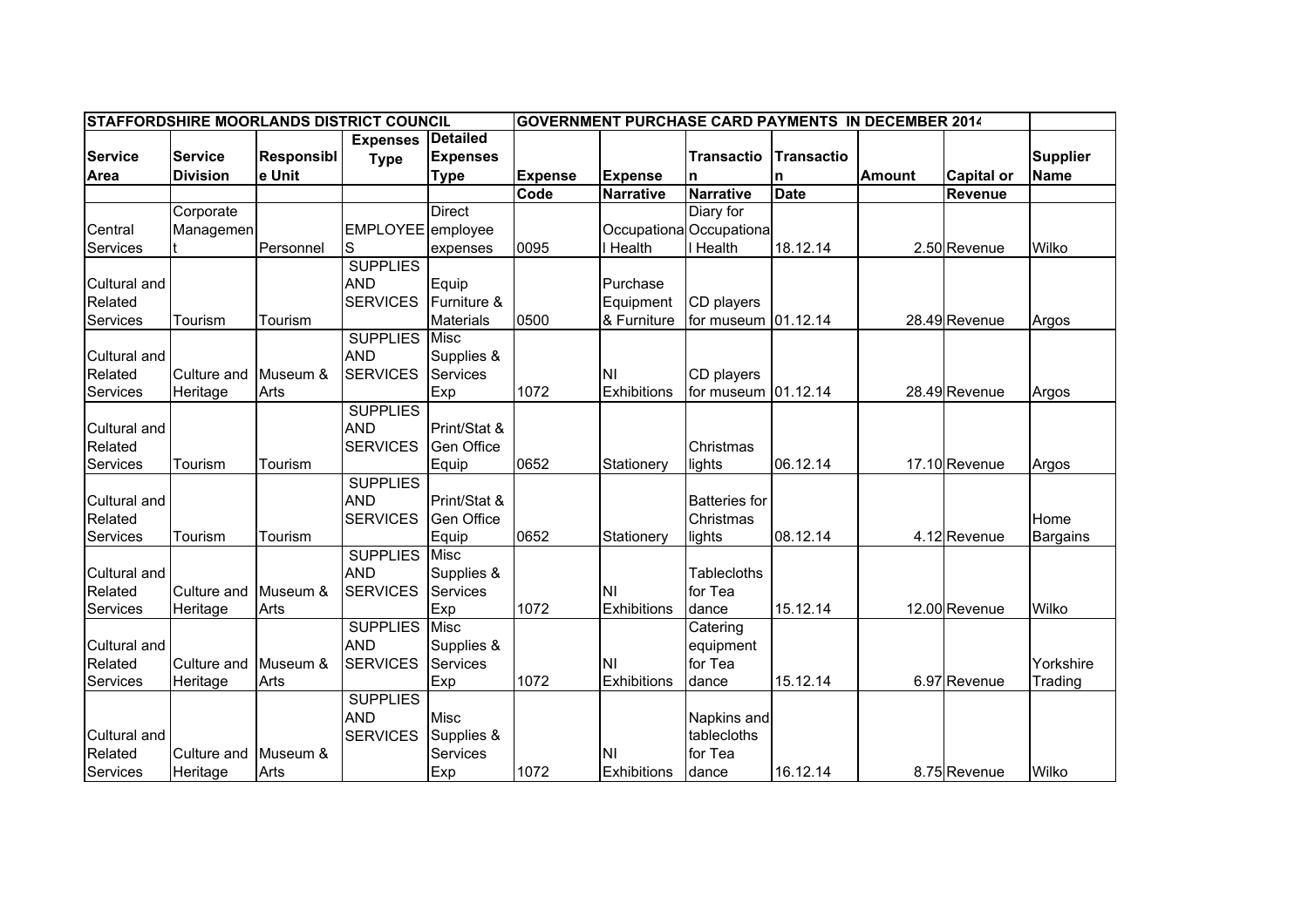|                     |                      |           | <b>SUPPLIES</b>          | Misc            |      |                      |                     |          |               |                   |
|---------------------|----------------------|-----------|--------------------------|-----------------|------|----------------------|---------------------|----------|---------------|-------------------|
| Cultural and        |                      |           | <b>AND</b>               | Supplies &      |      |                      | Christmas           |          |               |                   |
| Related             | Culture and          | Museum &  | <b>SERVICES</b>          | Services        |      | ΝI                   | crackers for        |          |               | Yorkshire         |
| Services            | Heritage             | Arts      |                          | Exp             | 1072 | Exhibitions          | Tea dance           | 16.12.14 | 3.98 Revenue  | Trading           |
|                     |                      |           | <b>SUPPLIES Misc</b>     |                 |      |                      |                     |          |               |                   |
| <b>Cultural and</b> |                      |           | <b>AND</b>               | Supplies &      |      |                      |                     |          |               |                   |
| Related             | Culture and          | Museum &  | <b>SERVICES</b>          | Services        |      | ΙNΙ                  | Food for            |          |               |                   |
| Services            | Heritage             | Arts      |                          | Exp             | 1072 | Exhibitions          | Tea dance           | 17.12.14 | 15.28 Revenue | Waitrose          |
|                     |                      |           | <b>SUPPLIES</b>          |                 |      |                      | Hire of             |          |               |                   |
|                     |                      |           | <b>AND</b>               |                 |      |                      | Christmas           |          |               |                   |
|                     |                      |           | <b>SERVICES</b>          | <b>Misc</b>     |      |                      | costumes            |          |               |                   |
| Cultural and        |                      |           |                          | Supplies &      |      |                      | for                 |          |               |                   |
| Related             | Culture and          | Museum &  |                          | Services        |      |                      | Dickensian          |          |               | <b>City Party</b> |
| Services            | Heritage             | Arts      |                          | Exp             | 1090 | Advertising          | event               | 19.12.14 | 48.00 Revenue | shop              |
|                     |                      |           | <b>SUPPLIES</b>          | Misc            |      |                      |                     |          |               |                   |
|                     | Economic             |           | <b>AND</b>               | Supplies &      |      |                      | Wine for            |          |               |                   |
| Planning            | Developmen Leek Open |           | <b>SERVICES</b>          | Services        |      |                      | Dickensian          |          |               |                   |
| Services            |                      | Market    |                          | Exp             | 1090 | Advertising          | event               | 19.12.14 | 54.95 Revenue | <b>Morrisons</b>  |
|                     |                      |           | <b>SUPPLIES</b>          | Misc            |      |                      |                     |          |               |                   |
|                     | Economic             | Leek      | <b>AND</b>               | Supplies &      |      |                      | Wine for            |          |               |                   |
| Planning            | Developmen Covered   |           | <b>SERVICES</b>          | <b>Services</b> |      |                      | Dickensian          |          |               |                   |
| Services            |                      | Market    |                          | Exp             | 1090 | Advertising          | event               | 19.12.14 | 54.95 Revenue | Morrisons         |
|                     |                      |           | <b>SUPPLIES</b> Misc     |                 |      |                      | Mince pies          |          |               |                   |
| Cultural and        |                      |           | <b>AND</b>               | Supplies &      |      |                      | for                 |          |               |                   |
| Related             | Culture and          | Museum &  | <b>SERVICES</b>          | Services        |      | <b>NI</b>            | Dickensian          |          |               |                   |
| Services            | Heritage             | Arts      |                          | Exp             | 1072 | Exhibitions          | event               | 20.12.14 | 10.00 Revenue | White Hart        |
|                     |                      |           | <b>SUPPLIES</b>          | Misc            |      |                      | <b>Biscuits for</b> |          |               |                   |
| <b>Cultural and</b> |                      |           | <b>AND</b>               | Supplies &      |      |                      | Library staff       |          |               |                   |
| Related             | Culture and          | Museum &  | <b>SERVICES</b>          | Services        |      |                      | and                 |          |               | Home              |
| Services            | Heritage             | Arts      |                          | Exp             | 1090 | Advertising          | caretakers          | 22.12.14 | 6.65 Revenue  | Bargains          |
|                     |                      | Chief     | <b>SUPPLIES</b>          |                 |      |                      |                     |          |               |                   |
|                     | Corporate            | Executive | <b>AND</b>               | Print/Stat &    |      |                      |                     |          |               |                   |
| Central             | Managemen Officer -  |           | <b>SERVICES</b>          | Gen Office      |      | <b>Books and</b>     | <b>Book</b> for     |          |               |                   |
| Services            |                      | Admin     |                          | Equip           | 0651 | Publications Officer |                     | 08.12.14 | 8.74 Revenue  | Amazon            |
|                     |                      | Chief     |                          |                 |      |                      |                     |          |               |                   |
|                     | Corporate            | Executive | <b>EMPLOYEE</b> Indirect |                 |      |                      | Authority gift      |          |               |                   |
| Central             | Managemen Officer -  |           | S                        | employee        |      | <b>Staff</b>         | for leaving         |          |               | Leek              |
| Services            |                      | Admin     |                          | expenses        | 0051 | <b>Expenses</b>      | Officer             | 09.12.14 | 25.00 Revenue | Tourism           |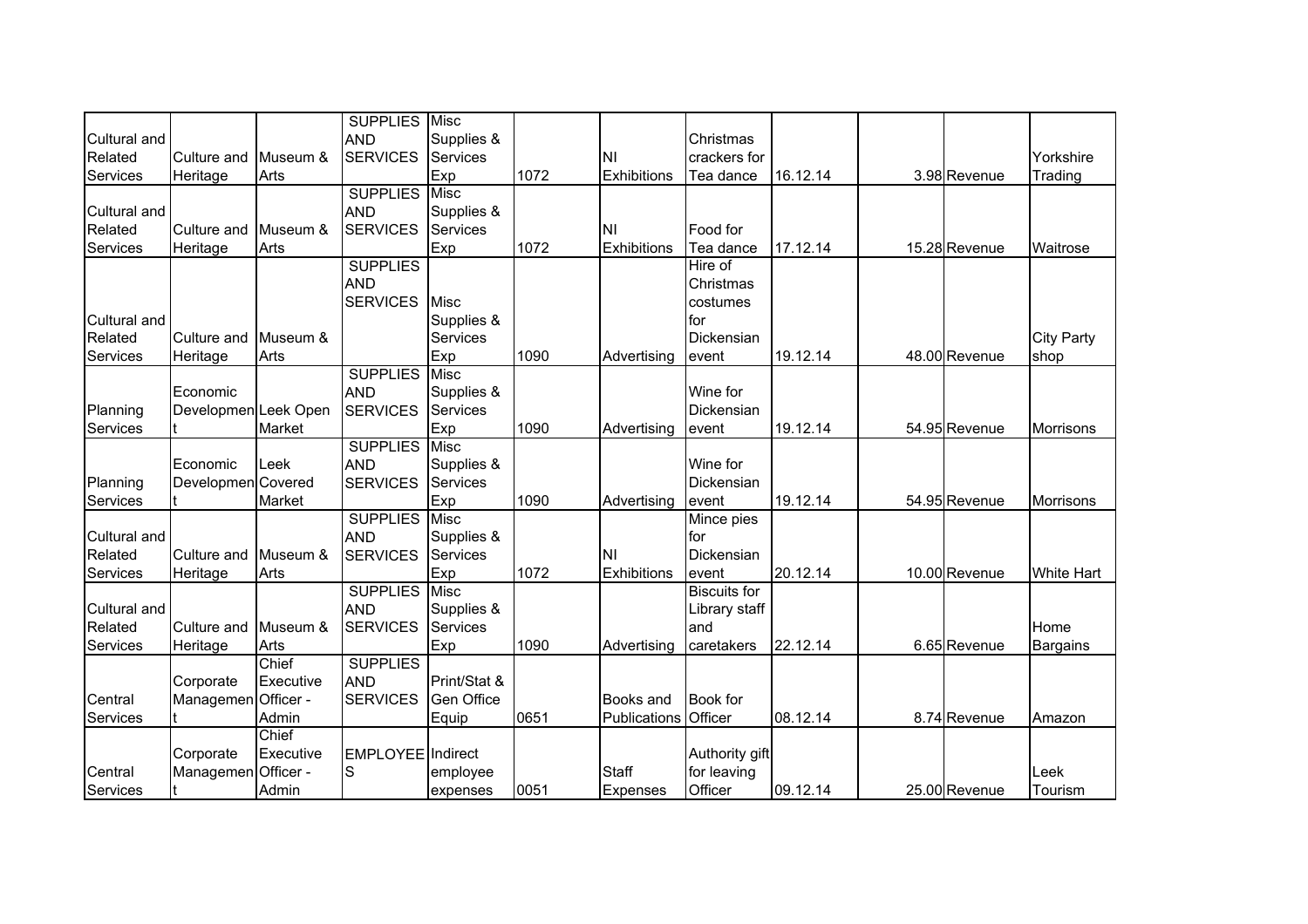|          |                     | Chief       |                   |             |      |                           |                |          |                |                  |
|----------|---------------------|-------------|-------------------|-------------|------|---------------------------|----------------|----------|----------------|------------------|
|          | Corporate           | Executive   | EMPLOYEE Indirect |             |      |                           | Authority gift |          |                |                  |
| Central  | Managemen Officer - |             | S                 | employee    |      | Staff                     | for leaving    |          |                | Leek             |
| Services |                     | Admin       |                   | expenses    | 0051 | Expenses                  | Officer        | 15.12.14 | 25.00 Revenue  | Tourism          |
|          |                     | Chief       | <b>SUPPLIES</b>   |             |      |                           |                |          |                |                  |
|          | Corporate           | Executive   | <b>AND</b>        |             |      | Hospitality               | Lunch for      |          |                |                  |
| Central  | Managemen Officer - |             | <b>SERVICES</b>   | Catering &  |      | &Comm/Co                  | AMT/Leavin     |          |                |                  |
| Services |                     | Admin       |                   | Bar         | 0550 | uncil Teas                | g Officers     | 15.12.14 | 55.23 Revenue  | <b>Morrisons</b> |
|          |                     |             |                   |             |      |                           | Officer        |          |                |                  |
|          |                     |             | <b>EMPLOYEE</b>   |             |      |                           | Membership     |          |                |                  |
|          | Corporate           |             | S                 | Indirect    |      |                           | Institute of   |          |                | Institute of     |
| Central  | Managemen Land &    |             |                   | employee    |      | <b>Professional Civil</b> |                |          |                | Civil            |
| Services |                     | Property    |                   | expenses    | 0006 | Fees                      | Engineers      | 02.12.14 | 169.75 Revenue | Engineers        |
|          |                     |             | <b>SUPPLIES</b>   |             |      |                           | Officer        |          |                |                  |
|          |                     |             | <b>AND</b>        | <b>Misc</b> |      |                           | Membership     |          |                |                  |
|          | Corporate           |             | <b>SERVICES</b>   | Supplies &  |      |                           | Institute of   |          |                | Institute of     |
| Central  | Managemen Land &    |             |                   | Services    |      | Recharge                  | Civil          |          |                | Civil            |
| Services |                     | Property    |                   | Exp         | 0773 | <b>High Peak</b>          | Engineers      | 02.12.14 | 72.75 Revenue  | Engineers        |
|          |                     |             |                   |             |      |                           | Officer        |          |                |                  |
|          |                     |             | <b>EMPLOYEE</b>   |             |      |                           | Membership     |          |                |                  |
|          |                     |             |                   |             |      |                           | Royal          |          |                |                  |
|          | Corporate           |             |                   | Indirect    |      |                           | Institute of   |          |                |                  |
| Central  | Managemen Land &    |             |                   | employee    |      | <b>Professional Civil</b> |                |          |                |                  |
| Services |                     | Property    |                   | expenses    | 0006 | Fees                      | Engineers      | 09.12.14 | 75.50 Revenue  | <b>RICS</b>      |
|          |                     |             | <b>SUPPLIES</b>   |             |      |                           | Officer        |          |                |                  |
|          |                     |             | <b>AND</b>        |             |      |                           | Membership     |          |                |                  |
|          |                     |             | <b>SERVICES</b>   | <b>Misc</b> |      |                           | Royal          |          |                |                  |
|          | Corporate           |             |                   | Supplies &  |      |                           | Institute of   |          |                |                  |
| Central  | Managemen Land &    |             |                   | Services    |      | Recharge                  | Civil          |          |                |                  |
| Services |                     | Property    |                   | Exp         | 0773 | <b>High Peak</b>          | Engineers      | 09.12.14 | 75.50 Revenue  | <b>RICS</b>      |
|          |                     |             |                   |             |      |                           |                |          |                |                  |
|          |                     |             | <b>EMPLOYEE</b>   |             |      |                           | Officer        |          |                |                  |
|          |                     |             | S                 |             |      |                           | Membership     |          |                |                  |
|          |                     |             |                   | Indirect    |      |                           | Royal Town     |          |                |                  |
| Planning | Planning            | Conservatio |                   | employee    |      | Professional Planners     |                |          |                |                  |
| Services | Policy              | n           |                   | expenses    | 0006 | Fees                      | Institute      | 08.12.14 | 290.00 Revenue | <b>RTPI</b>      |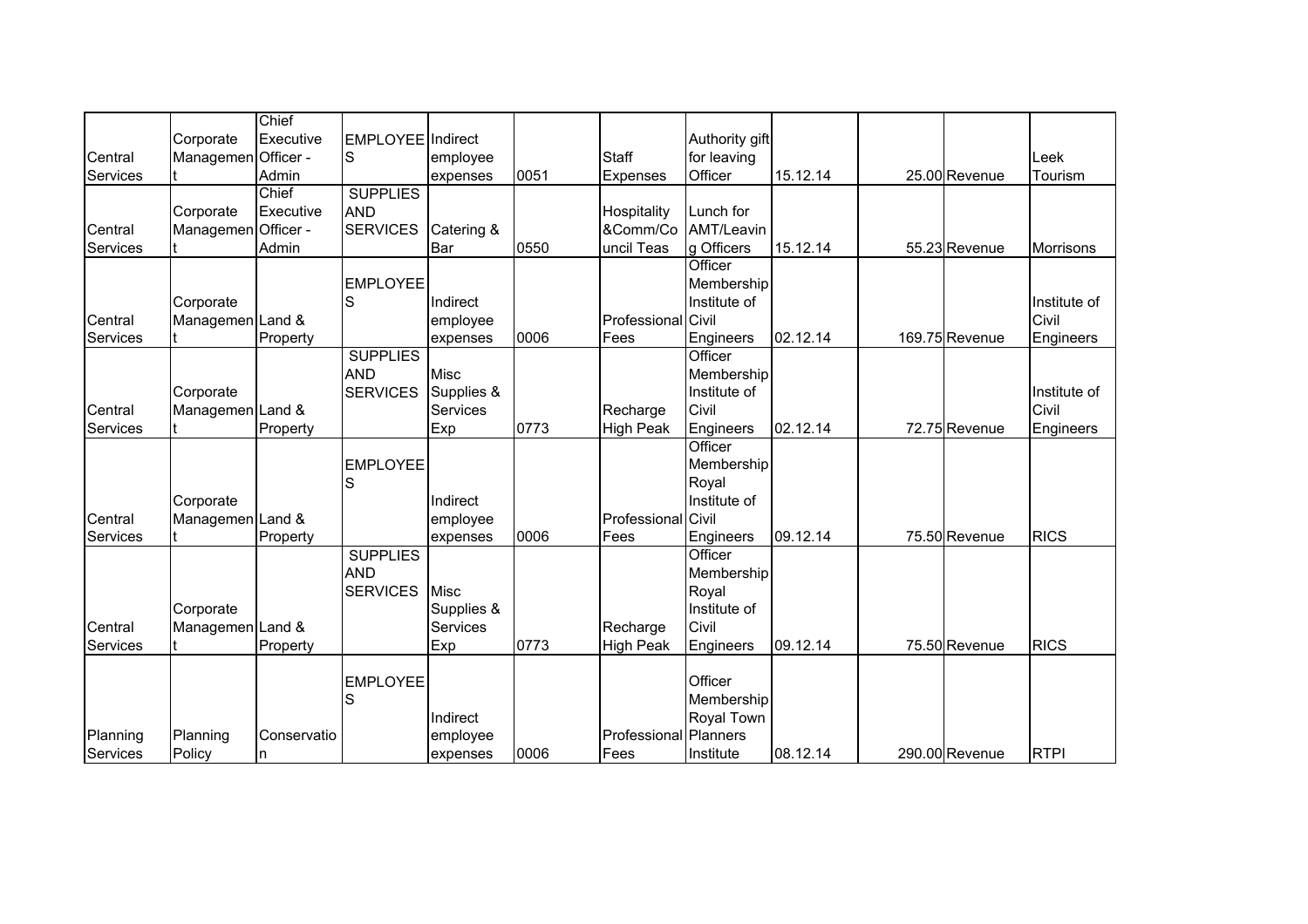| Planning<br><b>Services</b> | Planning<br>Policy | Local<br>Planning | <b>EMPLOYEE</b><br>S                             | Indirect<br>employee<br>expenses      | 0006 | <b>Professional</b> Planners<br>Fees | Officer<br>Membership<br>Royal Town<br>Institute             | 08.12.14 | 290.00 Revenue | <b>RTPI</b> |
|-----------------------------|--------------------|-------------------|--------------------------------------------------|---------------------------------------|------|--------------------------------------|--------------------------------------------------------------|----------|----------------|-------------|
| Planning<br>Services        | Planning<br>Policy | Local<br>Planning | <b>EMPLOYEE</b><br>S                             | Indirect<br>employee<br>expenses      | 0006 | Professional Planners<br>Fees        | Officer<br>Membership<br>Royal Town<br>Institute             | 08.12.14 | 290.00 Revenue | <b>RTPI</b> |
| Planning<br>Services        | Planning<br>Policy | Local<br>Planning | <b>EMPLOYEE</b><br>lS                            | Indirect<br>employee<br>expenses      | 0006 | <b>Professional</b> Planners<br>Fees | Officer<br>Membership<br>Royal Town<br>Institute             | 08.12.14 | 290.00 Revenue | <b>RTPI</b> |
| Planning<br>Services        | Planning<br>Policy | Local<br>Planning | <b>EMPLOYEE</b><br>S                             | Indirect<br>employee<br>expenses      | 0006 | Professional Planners<br>Fees        | Officer<br>Membership<br>Royal Town<br>Institute             | 08.12.14 | 290.00 Revenue | <b>RTPI</b> |
| Planning<br>Services        | Planning<br>Policy | Conservatio<br>n  | <b>EMPLOYEE</b><br>S                             | Indirect<br>employee<br>expenses      | 0006 | Professional Planners<br>Fees        | Officer<br>Membership<br>Royal Town<br>Institute             | 08.12.14 | 145.00 Revenue | <b>RTPI</b> |
| Planning<br>Services        | Planning<br>Policy | Conservatio<br>n  | <b>SUPPLIES</b><br><b>AND</b><br><b>SERVICES</b> | Misc<br>Supplies &<br>Services<br>Exp | 0773 | Recharge<br><b>High Peak</b>         | Officer<br>Membership<br>Royal Town<br>Planners<br>Institute | 08.12.14 | 145.00 Revenue | <b>RTPI</b> |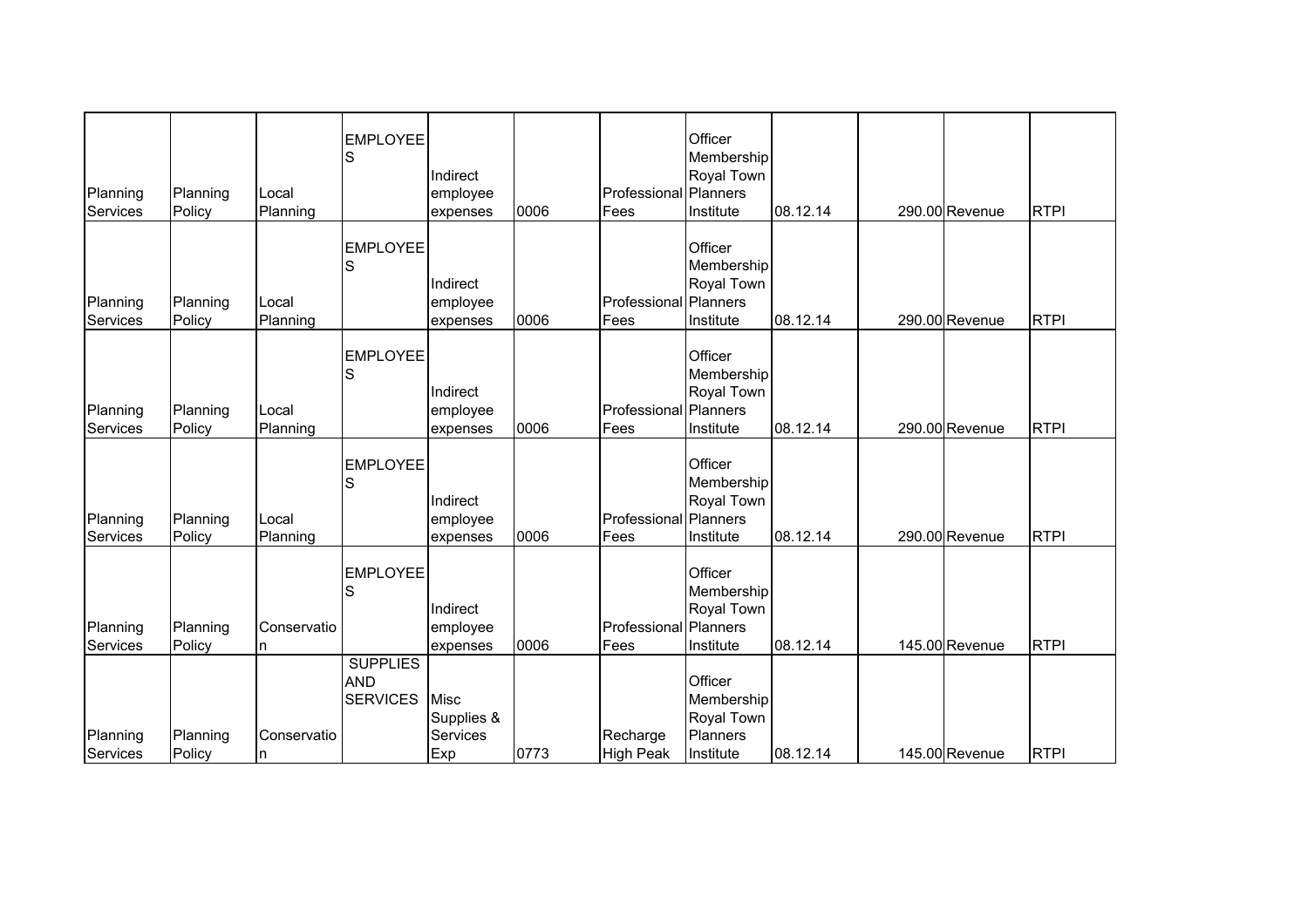|          |          |                       | <b>SUPPLIES</b>               |                        |      |                       |                          |          |                |             |
|----------|----------|-----------------------|-------------------------------|------------------------|------|-----------------------|--------------------------|----------|----------------|-------------|
|          |          |                       | <b>AND</b><br><b>SERVICES</b> | <b>Misc</b>            |      |                       | Officer<br>Membership    |          |                |             |
|          |          |                       |                               | Supplies &             |      |                       | Royal Town               |          |                |             |
| Planning | Planning | Conservatio           |                               | <b>Services</b>        |      | Recharge              | Planners                 |          |                |             |
| Services | Policy   | n                     |                               | Exp                    | 0773 | <b>High Peak</b>      | Institute                | 08.12.14 | 290.00 Revenue | <b>RTPI</b> |
|          |          |                       | <b>SUPPLIES</b>               |                        |      |                       |                          |          |                |             |
|          |          |                       | <b>AND</b>                    |                        |      |                       | Officer                  |          |                |             |
|          |          |                       | <b>SERVICES</b>               | Misc                   |      |                       | Membership               |          |                |             |
|          |          |                       |                               | Supplies &             |      |                       | Royal Town               |          |                |             |
| Planning | Planning | Local                 |                               | Services               |      | Recharge              | Planners                 |          |                |             |
| Services | Policy   | Planning              |                               | Exp                    | 0773 | <b>High Peak</b>      | Institute                | 08.12.14 | 290.00 Revenue | <b>RTPI</b> |
|          |          |                       | <b>SUPPLIES</b>               |                        |      |                       |                          |          |                |             |
|          |          |                       | <b>AND</b>                    |                        |      |                       | Officer                  |          |                |             |
|          |          |                       | <b>SERVICES</b>               | <b>Misc</b>            |      |                       | Membership               |          |                |             |
|          |          |                       |                               | Supplies &             |      |                       | Royal Town               |          |                |             |
| Planning | Planning | Local                 |                               | Services               |      | Recharge              | Planners                 |          |                |             |
| Services | Policy   | Planning              |                               | Exp                    | 0773 | <b>High Peak</b>      | Institute                | 08.12.14 | 260.00 Revenue | <b>RTPI</b> |
|          |          |                       | <b>SUPPLIES</b>               |                        |      |                       | Officer                  |          |                |             |
|          |          |                       | <b>AND</b>                    | <b>Misc</b>            |      |                       |                          |          |                |             |
|          |          |                       | <b>SERVICES</b>               |                        |      |                       | Membership<br>Royal Town |          |                |             |
| Planning | Planning | Conservatio           |                               | Supplies &<br>Services |      | Recharge              | Planners                 |          |                |             |
| Services | Policy   | In.                   |                               | Exp                    | 0773 | <b>High Peak</b>      | Institute                | 08.12.14 | 103.00 Revenue | <b>RTPI</b> |
|          |          |                       | <b>SUPPLIES</b>               |                        |      |                       |                          |          |                |             |
|          |          |                       | <b>AND</b>                    |                        |      |                       | Officer                  |          |                |             |
|          |          |                       | <b>SERVICES</b>               | <b>Misc</b>            |      |                       | Membership               |          |                |             |
|          |          |                       |                               | Supplies &             |      |                       | Royal Town               |          |                |             |
| Planning | Planning | Local                 |                               | Services               |      | Recharge              | Planners                 |          |                |             |
| Services | Policy   | Planning              |                               | Exp                    | 0773 | <b>High Peak</b>      | Institute                | 08.12.14 | 290.00 Revenue | <b>RTPI</b> |
|          |          |                       |                               |                        |      |                       |                          |          |                |             |
|          |          |                       | <b>EMPLOYEE</b>               |                        |      |                       | Officer                  |          |                |             |
|          |          |                       | S                             |                        |      |                       | Membership               |          |                |             |
|          | Economic | Economic              |                               | Indirect               |      |                       | Royal Town               |          |                |             |
| Planning |          | Developmen Developmen |                               | employee               |      | Professional Planners |                          |          |                |             |
| Services |          |                       |                               | expenses               | 0006 | Fees                  | Institute                | 08.12.14 | 145.00 Revenue | <b>RTPI</b> |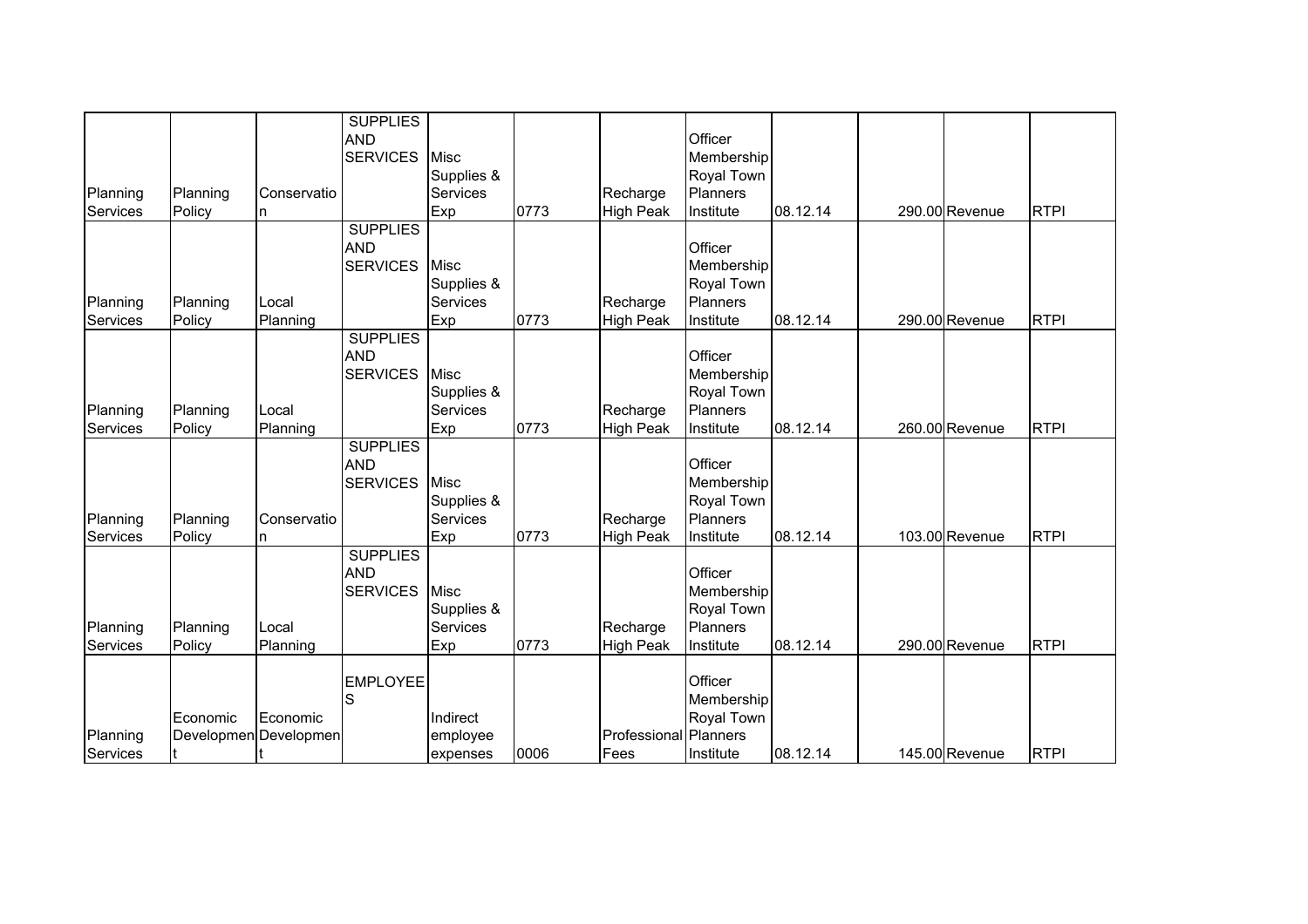|          |                     |                       | <b>SUPPLIES</b><br><b>AND</b><br><b>SERVICES</b> | Misc        |      |                              | Officer<br>Membership  |          |                |              |
|----------|---------------------|-----------------------|--------------------------------------------------|-------------|------|------------------------------|------------------------|----------|----------------|--------------|
|          | Economic            | Economic              |                                                  | Supplies &  |      |                              | Royal Town             |          |                |              |
| Planning |                     | Developmen Developmen |                                                  | Services    |      | Recharge                     | Planners               |          |                |              |
| Services |                     |                       |                                                  | Exp         | 0773 | <b>High Peak</b>             | Institute              | 08.12.14 | 145.00 Revenue | <b>RTPI</b>  |
|          | Democratic          |                       |                                                  |             |      |                              | Officer                |          |                |              |
|          | Representat         |                       | <b>EMPLOYEE</b>                                  |             |      |                              | Membership             |          |                |              |
|          | ion and             |                       | S                                                | Indirect    |      |                              | Chartered              |          |                |              |
| Central  | Managemen Committee |                       |                                                  | employee    |      |                              | Professional Managemen |          |                |              |
| Services |                     | Services              |                                                  | expenses    | 0006 | Fees                         | t Institute            | 08.12.14 | 79.50 Revenue  | <b>CMI</b>   |
|          | Democratic          |                       | <b>SUPPLIES</b>                                  |             |      |                              | Officer                |          |                |              |
|          | Representat         |                       | <b>AND</b>                                       | <b>Misc</b> |      |                              | Membership             |          |                |              |
|          | ion and             |                       | <b>SERVICES</b>                                  | Supplies &  |      |                              | Chartered              |          |                |              |
| Central  | Managemen Committee |                       |                                                  | Services    |      | Recharge                     | Managemen              |          |                |              |
| Services |                     | Services              |                                                  | Exp         | 0773 | <b>High Peak</b>             | t Institute            | 08.12.14 | 79.50 Revenue  | <b>CMI</b>   |
|          |                     |                       | <b>SUPPLIES</b>                                  |             |      |                              | Officer                |          |                |              |
|          |                     |                       | <b>AND</b>                                       |             |      |                              | Membership             |          |                |              |
|          |                     |                       | <b>SERVICES</b>                                  |             |      |                              | Chartered              |          |                |              |
|          |                     |                       |                                                  |             |      |                              | Institute of           |          |                |              |
|          |                     |                       |                                                  | <b>Misc</b> |      |                              | Public                 |          |                |              |
|          | Corporate           |                       |                                                  | Supplies &  |      |                              | Finance &              |          |                |              |
| Central  | Managemen Financial |                       |                                                  | Services    |      | Recharge                     | Accountanc             |          |                |              |
| Services |                     | Services              |                                                  | Exp         | 0773 | <b>High Peak</b>             |                        | 09.12.14 | 186.00 Revenue | <b>CIPFA</b> |
|          |                     |                       |                                                  |             |      |                              | Officer                |          |                |              |
|          |                     |                       | <b>EMPLOYEE</b>                                  |             |      |                              | Membership             |          |                |              |
|          |                     |                       | S                                                |             |      |                              | Chartered              |          |                |              |
|          |                     |                       |                                                  |             |      |                              | Institute of           |          |                |              |
|          |                     |                       |                                                  |             |      |                              | Public                 |          |                |              |
|          | Corporate           |                       |                                                  | Indirect    |      |                              | Finance &              |          |                |              |
| Central  | Managemen Financial |                       |                                                  | employee    |      | Professional                 | Accountanc             |          |                |              |
| Services |                     | Services              |                                                  | expenses    | 0006 | Fees                         | v                      | 09.12.14 | 124.00 Revenue | <b>CIPFA</b> |
|          |                     |                       |                                                  |             |      |                              |                        |          |                |              |
|          |                     |                       | <b>EMPLOYEE</b>                                  |             |      |                              | Officer                |          |                |              |
|          |                     |                       | S                                                |             |      |                              | Membership             |          |                |              |
|          |                     |                       |                                                  | Indirect    |      |                              | Royal Town             |          |                |              |
| Planning | Planning            | Local                 |                                                  | employee    |      | <b>Professional Planners</b> |                        |          |                |              |
| Services | Policy              | Planning              |                                                  | expenses    | 0006 | Fees                         | Institute              | 16.12.14 | 232.00 Revenue | <b>RTPI</b>  |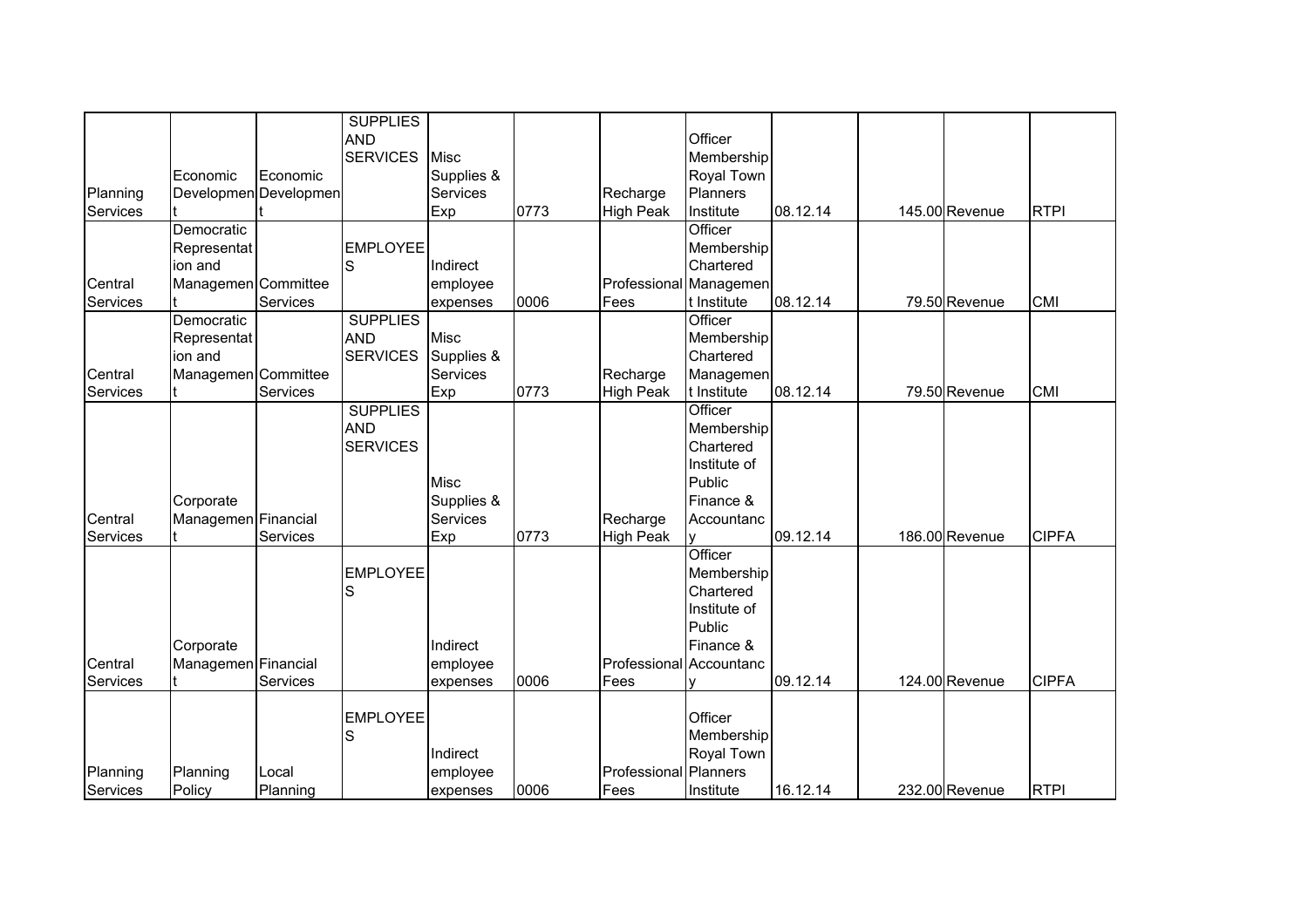| Planning<br>Services | t Control          | Developmen HP-Planning<br>Applications | <b>EMPLOYEE</b><br>S                             | Indirect<br>employee<br>expenses      | 0006 | <b>Professional Planners</b><br>Fees | Officer<br>Membership<br>Royal Town<br>Institute | 16.12.14 | 58.00 Revenue  | <b>RTPI</b>     |
|----------------------|--------------------|----------------------------------------|--------------------------------------------------|---------------------------------------|------|--------------------------------------|--------------------------------------------------|----------|----------------|-----------------|
| Planning<br>Services | Planning<br>Policy | Local<br>Planning                      | <b>EMPLOYEE</b><br>S                             | Indirect<br>employee<br>expenses      | 0006 | Professional Planners<br>Fees        | Officer<br>Membership<br>Royal Town<br>Institute | 16.12.14 | 290.00 Revenue | <b>RTPI</b>     |
| Planning<br>Services | Planning<br>Policy | Local<br>Planning                      | <b>EMPLOYEE</b><br>S                             | Indirect<br>employee<br>expenses      | 0006 | <b>Professional Planners</b><br>Fees | Officer<br>Membership<br>Royal Town<br>Institute | 16.12.14 | 290.00 Revenue | <b>RTPI</b>     |
| Planning<br>Services | Planning<br>Policy | Local<br>Planning                      | <b>EMPLOYEE</b><br>S                             | Indirect<br>employee<br>expenses      | 0006 | <b>Professional Planners</b><br>Fees | Officer<br>Membership<br>Royal Town<br>Institute | 16.12.14 | 145.00 Revenue | <b>RTPI</b>     |
| Planning<br>Services | Planning<br>Policy | Local<br>Planning                      | <b>EMPLOYEE</b><br>S                             | Indirect<br>employee<br>expenses      | 0006 | Professional Planners<br>Fees        | Officer<br>Membership<br>Royal Town<br>Institute | 16.12.14 | 290.00 Revenue | <b>RTPI</b>     |
| Planning<br>Services | Planning<br>Policy | Local<br>Planning                      | <b>SUPPLIES</b><br><b>AND</b><br><b>SERVICES</b> | Misc<br>Supplies &<br>Services<br>Exp | 1171 | Local<br>Plan/Public<br>Participatn  | Planning<br>magazine<br>subscription 17.12.14    |          | 130.00 Revenue | <b>HDSL/CDS</b> |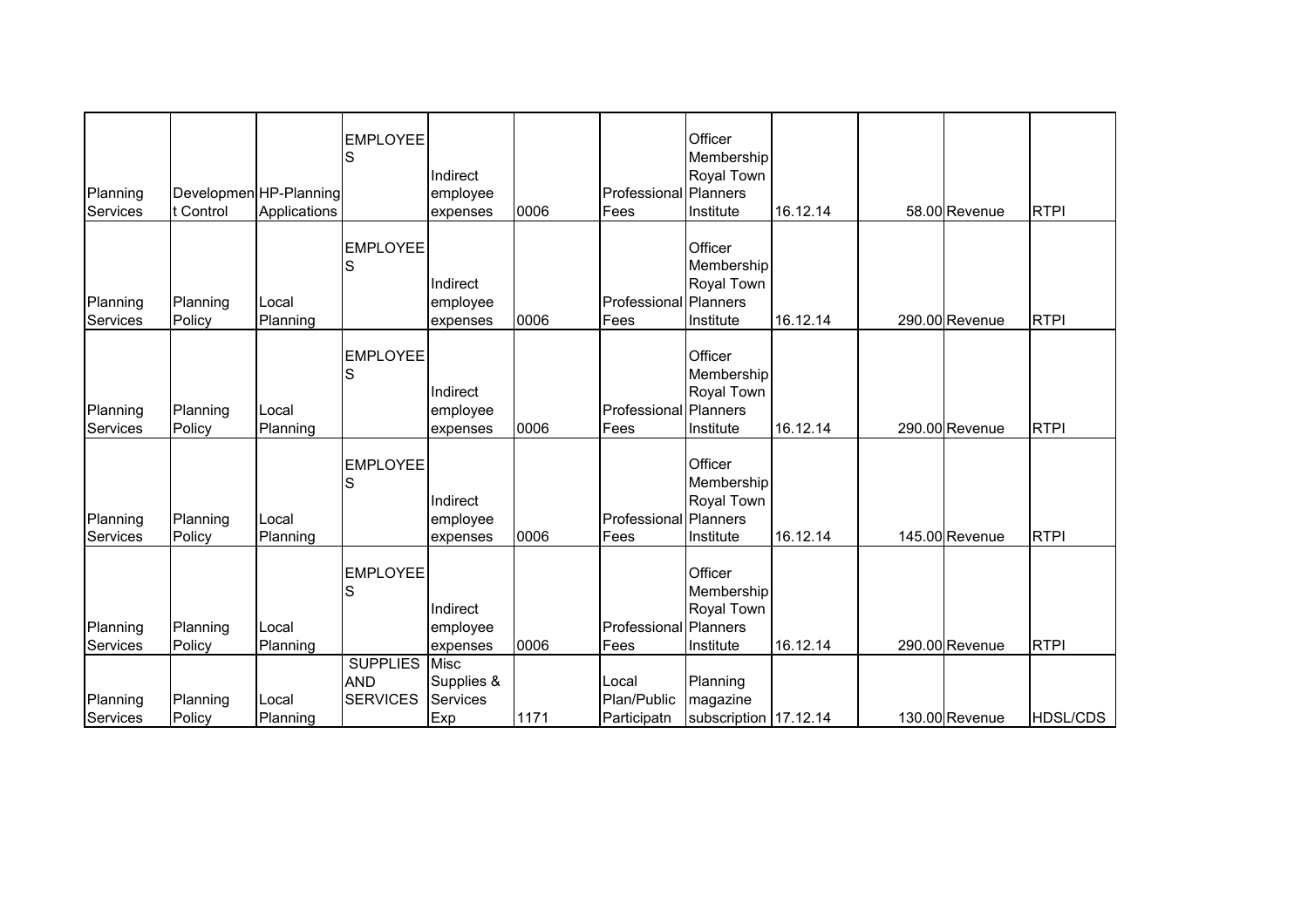| Central<br>Services                             | Corporate<br>Managemen           | Audit                                                                     | <b>EMPLOYEE</b><br>S                             | Indirect<br>employee<br>expenses         | 0006 | Professional Certified<br>Fees             | Officer<br>Membership<br>Association<br>Chartered<br>Accountants 23.12.14 |          | 105.50 Revenue | <b>ACCA</b>                            |
|-------------------------------------------------|----------------------------------|---------------------------------------------------------------------------|--------------------------------------------------|------------------------------------------|------|--------------------------------------------|---------------------------------------------------------------------------|----------|----------------|----------------------------------------|
| Rechargeab<br>le                                |                                  | 0 Audit HP                                                                | <b>EMPLOYEE</b>                                  | Indirect<br>employee<br>expenses         | 0006 | Professional Certified<br>Fees             | Officer<br>Membership<br>Association<br>Chartered<br>Accountants 23.12.14 |          | 105.50 Revenue | <b>ACCA</b>                            |
| Central<br>Services                             | Corporate<br>Managemen Executive | <b>Directors</b>                                                          | <b>EMPLOYEE</b><br>S                             | Indirect<br>employee<br>expenses         | 0006 | Professional Institute of<br>Fees          | Officer<br>Membership<br>Chartered<br>Housing                             | 23.12.14 | 84.00 Revenue  | <b>CIH</b>                             |
| Central<br>Services                             | Corporate<br>Managemen Executive | <b>Directors</b>                                                          | <b>EMPLOYEE</b><br>S                             | Indirect<br>employee<br>expenses         | 0006 | Professional Institute of<br>Fees          | Officer<br>Membership<br>Chartered<br>Housing                             | 23.12.14 | 84.00 Revenue  | <b>CIH</b>                             |
| Environment<br>al and<br>Regulatory<br>Services | Waste<br>Collection              | Refuse<br><b>Direct</b><br>Service<br>Organisatio<br>n                    | <b>SUPPLIES</b><br><b>AND</b><br><b>SERVICES</b> | Clothing<br>Uniform &<br>Laundry         | 0600 | Protective<br>Clothing                     | Safety boots<br>size 13                                                   | 03.12.14 | 42.45 Revenue  | Safety<br>Solutions<br>Midlands<br>Ltd |
| Environment<br>al and<br>Regulatory<br>Services | <b>Street</b><br>Cleansing       | <b>Street</b><br>Sweeping<br><b>Direct</b><br>Service<br>Organisatio<br>n | <b>SUPPLIES</b><br><b>AND</b><br><b>SERVICES</b> | Equip<br>Furniture &<br><b>Materials</b> | 0506 | Purchase of for Street<br><b>Materials</b> | Safecleanse<br>Cleansing                                                  | 04.12.14 | 49.75 Revenue  | Multipharma<br>cy                      |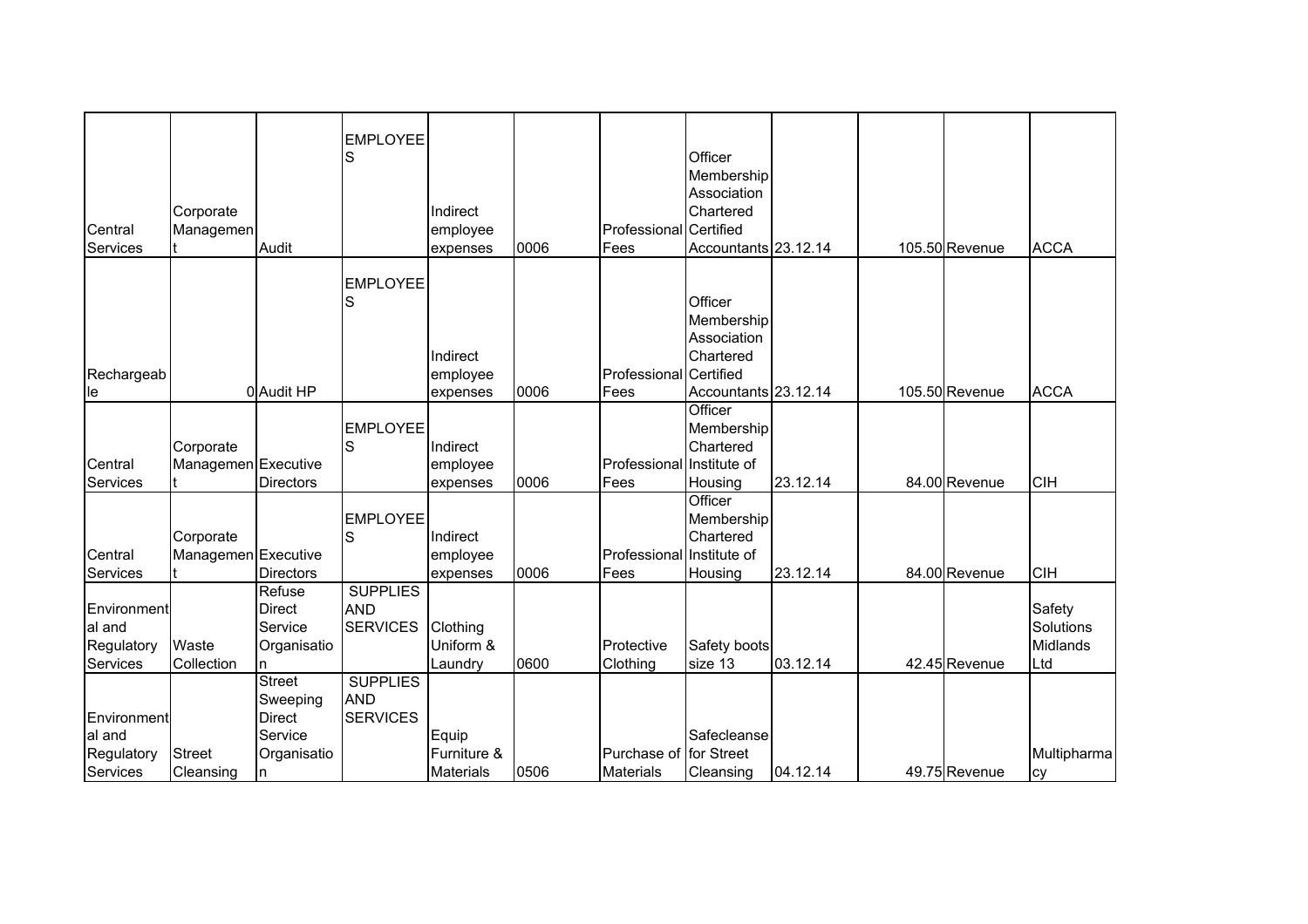| Environment<br>al and |                       | Refuse<br>Direct<br>Service | <b>SUPPLIES</b><br><b>AND</b><br><b>SERVICES</b> | Equip            |      |                       | Safecleanse           |          |                |               |
|-----------------------|-----------------------|-----------------------------|--------------------------------------------------|------------------|------|-----------------------|-----------------------|----------|----------------|---------------|
| Regulatory            | Waste                 | Organisatio                 |                                                  | Furniture &      |      | Purchase of for Waste |                       |          |                | Multipharma   |
| Services              | Collection            | n                           |                                                  | <b>Materials</b> | 0506 | <b>Materials</b>      | Collection            | 04.12.14 | 49.75 Revenue  | cy            |
|                       |                       |                             | <b>SUPPLIES</b>                                  |                  |      |                       |                       |          |                |               |
|                       |                       |                             | <b>AND</b>                                       |                  |      |                       | Local                 |          |                |               |
|                       | Corporate             | Head of                     | <b>SERVICES</b>                                  | Grants &         |      |                       | Government            |          |                |               |
| Central               | Managemen Operational |                             |                                                  | Subscription     |      | Subscription          | Chronicle             |          |                |               |
| Services              |                       | Services                    |                                                  | ls.              | 0920 | s                     | Subscription 04.12.14 |          | 175.00 Revenue | Emap Ltd      |
|                       |                       |                             | <b>SUPPLIES</b>                                  |                  |      |                       |                       |          |                |               |
|                       |                       |                             | <b>AND</b>                                       |                  |      |                       | Council Tax,          |          |                |               |
|                       |                       |                             | <b>SERVICES</b>                                  |                  |      |                       | Non-                  |          |                |               |
|                       | Central               |                             |                                                  |                  |      |                       | Domestic              |          |                |               |
| Central               | Services to           |                             |                                                  |                  |      |                       | Rates                 |          |                | Magistrates   |
| Services              | the Public            | Recovery                    |                                                  | Services         | 0694 | Court costs           | summonses 09.12.14    |          | 855.00 Revenue | Courts        |
|                       |                       |                             | <b>SUPPLIES</b>                                  |                  |      |                       |                       |          |                |               |
|                       |                       |                             | <b>AND</b>                                       |                  |      |                       | Council Tax,          |          |                |               |
|                       |                       |                             | <b>SERVICES</b>                                  | <b>Misc</b>      |      |                       | Non-                  |          |                |               |
|                       | Central               |                             |                                                  | Supplies &       |      |                       | Domestic              |          |                |               |
| Central               | Services to           |                             |                                                  | <b>Services</b>  |      | Recharge              | Rates                 |          |                | Magistrates   |
| Services              | the Public            | Recovery                    |                                                  | Exp              | 0773 | <b>High Peak</b>      | summonses 11.12.14    |          | 939.00 Revenue | Courts        |
|                       |                       |                             | <b>SUPPLIES</b>                                  | Misc             |      |                       |                       |          |                |               |
| Cultural and          |                       |                             | <b>AND</b>                                       | Supplies &       |      |                       |                       |          |                |               |
| Related               |                       |                             | <b>SERVICES</b>                                  | <b>Services</b>  |      | Recharge              | Dymo                  |          |                |               |
| Services              | Tourism               | Tourism                     |                                                  | Exp              | 0773 | <b>High Peak</b>      | labeller              | 02.12.14 | 49.14 Revenue  | Amazon        |
| Environment           |                       |                             | <b>SUPPLIES</b>                                  |                  |      |                       |                       |          |                |               |
| al and                |                       |                             | <b>AND</b>                                       | Equip            |      | Purchase              | Cameras x             |          |                |               |
| Regulatory            | Housing               | Housing                     | <b>SERVICES</b>                                  | Furniture &      |      | Equipment             | 2 Housing             |          |                |               |
| Services              | Standards             | Standards                   |                                                  | <b>Materials</b> | 0500 | & Furniture           | services              | 09.12.14 | 111.95 Revenue | Argos         |
| Environment           |                       |                             | <b>SUPPLIES</b>                                  | <b>Misc</b>      |      |                       |                       |          |                |               |
| al and                |                       |                             | <b>AND</b>                                       | Supplies &       |      |                       | Cameras x             |          |                |               |
| Regulatory            | Housing               | Housing                     | <b>SERVICES</b>                                  | Services         |      | Recharge              | 2 Housing             |          |                |               |
| Services              | Standards             | Standards                   |                                                  | Exp              | 0773 | <b>High Peak</b>      | services              | 09.12.14 | 111.96 Revenue | Argos         |
| Environment           |                       |                             | <b>SUPPLIES</b>                                  |                  |      |                       |                       |          |                |               |
| al and                |                       |                             | <b>AND</b>                                       | Equip            |      | Purchase              | Damp meter            |          |                |               |
| Regulatory            | Housing               | Housing                     | <b>SERVICES</b>                                  | Furniture &      |      | Equipment             | Housing               |          |                | Protimeter    |
| Services              | Standards             | Standards                   |                                                  | <b>Materials</b> | 0500 | & Furniture           | services              | 08.12.14 | 168.50 Revenue | <b>Direct</b> |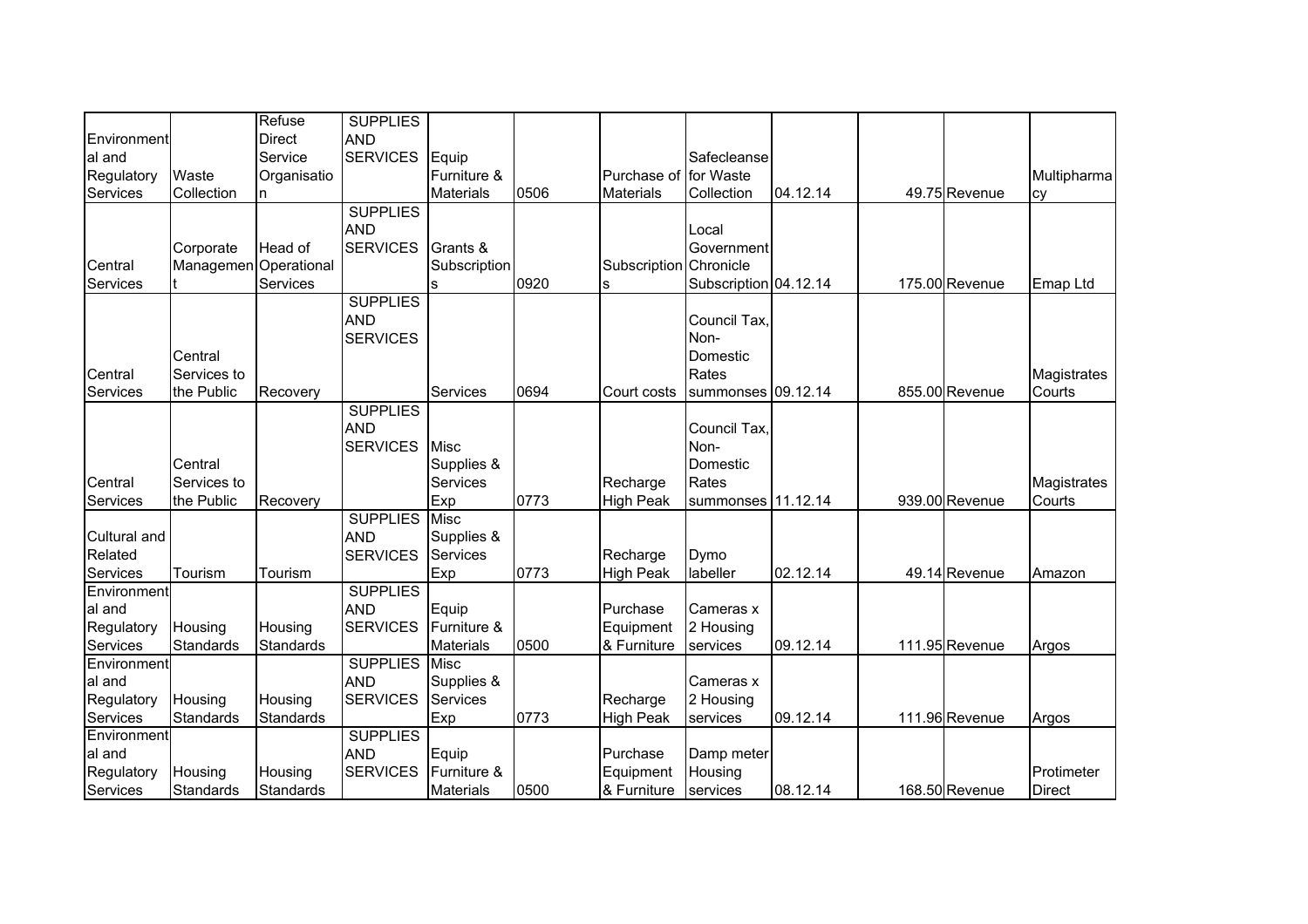| Environment     |                     |                    | <b>SUPPLIES</b> | <b>Misc</b>       |      |                        |                       |          |                |               |
|-----------------|---------------------|--------------------|-----------------|-------------------|------|------------------------|-----------------------|----------|----------------|---------------|
| al and          |                     |                    | <b>AND</b>      | Supplies &        |      |                        | Damp meter            |          |                |               |
| Regulatory      | Housing             | Housing            | <b>SERVICES</b> | Services          |      | Recharge               | Housing               |          |                | Protimeter    |
| Services        | <b>Standards</b>    | <b>Standards</b>   |                 | Exp               | 0773 | <b>High Peak</b>       | services              | 09.12.14 | 168.50 Revenue | <b>Direct</b> |
|                 |                     |                    | <b>SUPPLIES</b> |                   |      |                        |                       |          |                |               |
|                 | Corporate           |                    | <b>AND</b>      | Communicat        |      |                        | Memory for            |          |                |               |
| Central         | Managemen           |                    | <b>SERVICES</b> | ions &            |      | Hardware-              | Cisco                 |          |                |               |
| <b>Services</b> |                     | <b>IT Services</b> |                 | Computing         | 0845 | Misc                   | firewall 2GB 15.12.14 |          | 57.75 Revenue  | Amazon        |
|                 |                     |                    | <b>SUPPLIES</b> | <b>Misc</b>       |      |                        |                       |          |                |               |
|                 | Corporate           |                    | <b>AND</b>      | Supplies &        |      |                        | Memory for            |          |                |               |
| Central         | Managemen           |                    | <b>SERVICES</b> | Services          |      | Recharge               | Cisco                 |          |                |               |
| Services        |                     | <b>IT Services</b> |                 | Exp               | 0773 | <b>High Peak</b>       | firewall 2GB 15.12.14 |          | 57.75 Revenue  | Amazon        |
|                 |                     |                    | <b>SUPPLIES</b> | Misc              |      |                        | Monitors x 2          |          |                |               |
|                 | Corporate           |                    | <b>AND</b>      | Supplies &        |      |                        | Carelink              |          |                |               |
| Central         | Managemen           |                    | <b>SERVICES</b> | Services          |      | Recharge               | <b>Furness</b>        |          |                |               |
| Services        |                     | <b>IT Services</b> |                 | Exp               | 0773 | <b>High Peak</b>       | Vale                  | 24.12.14 | 185.24 Revenue | Misco         |
|                 | Corporate           |                    | <b>SUPPLIES</b> | Print/Stat &      |      | Other                  | Cables for            |          |                |               |
| Central         | Managemen           |                    | <b>AND</b>      | <b>Gen Office</b> |      | Consumable Fowlchurch  |                       |          |                |               |
| Services        |                     | <b>IT Services</b> | <b>SERVICES</b> | Equip             | 0681 | ls                     | moves                 | 24.12.14 | 74.45 Revenue  | Misco         |
|                 | Corporate           |                    | <b>SUPPLIES</b> |                   |      | Hospitality            |                       |          |                | <b>Naz</b>    |
| Central         | Managemen Executive |                    | <b>AND</b>      | Catering &        |      | &Comm/Co               |                       |          |                | Restaurant    |
| Services        |                     | Directors          | <b>SERVICES</b> | <b>I</b> Bar      | 0550 | uncil Teas             | Meals                 | 10.12.14 | 61.90 Revenue  | Ltd           |
|                 |                     |                    | <b>SUPPLIES</b> |                   |      |                        |                       |          |                |               |
| Cultural and    |                     |                    | <b>AND</b>      |                   |      |                        | Register              |          |                |               |
| Related         | Open                |                    | <b>SERVICES</b> |                   |      | Professional and title |                       |          |                | Land          |
| Services        | Spaces              | Countryside        |                 | <b>Services</b>   | 0800 | <b>IFees</b>           | plan                  | 18.12.14 | 6.00 Revenue   | Registry      |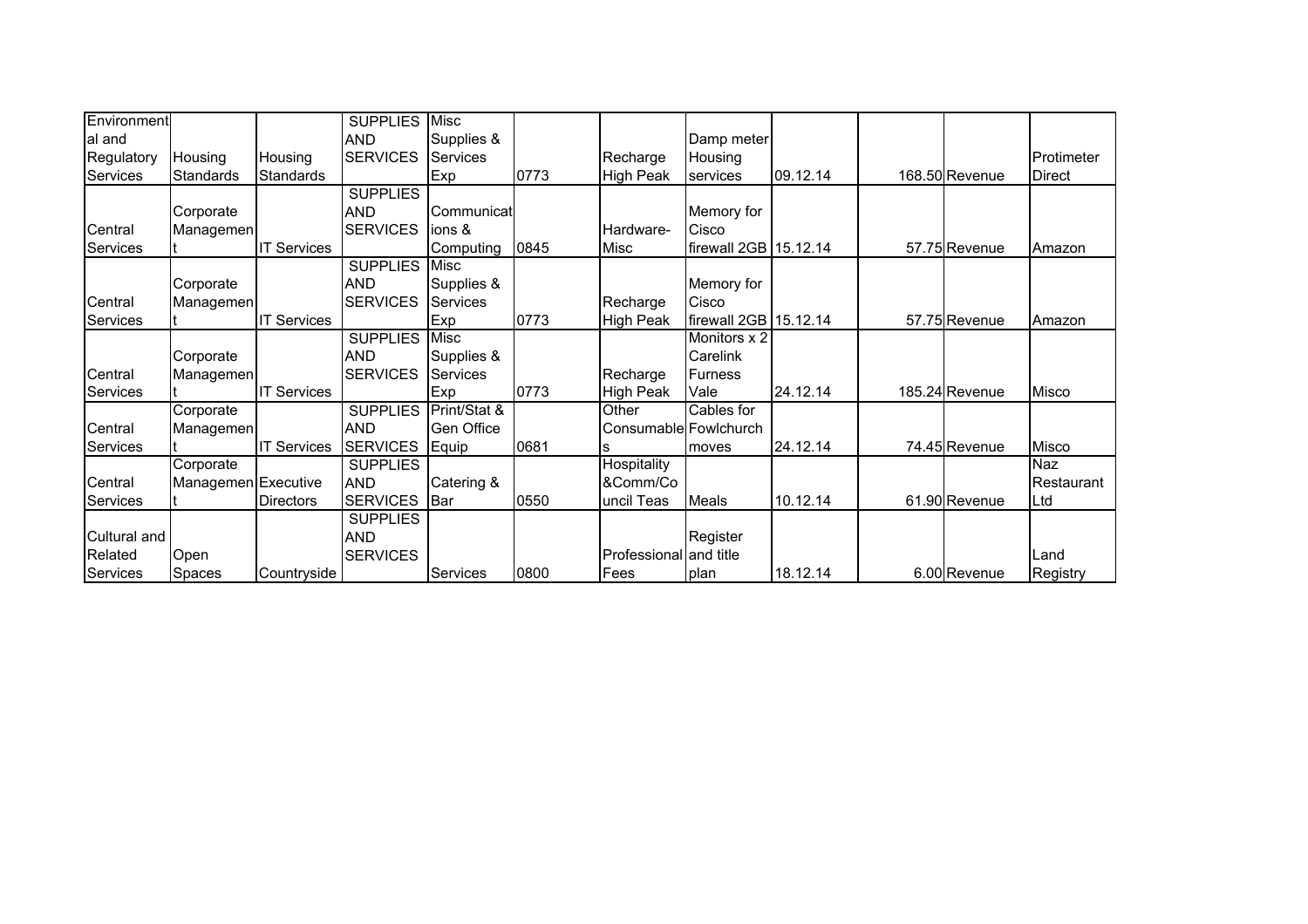|                | STAFFORDSHIRE MOORLANDS DISTRICT COUNCIL |                   |                      |                 |                |                    | <b>GOVERNMENT PURCHASE CARD PAYMENTS IN JANUARY 2015</b> |                   |               |                   |                 |
|----------------|------------------------------------------|-------------------|----------------------|-----------------|----------------|--------------------|----------------------------------------------------------|-------------------|---------------|-------------------|-----------------|
|                |                                          |                   | <b>Expenses</b>      | <b>Detailed</b> |                |                    |                                                          |                   |               |                   |                 |
| <b>Service</b> | <b>Service</b>                           | <b>Responsibl</b> | <b>Type</b>          | <b>Expenses</b> |                |                    | <b>Transactio</b>                                        | <b>Transactio</b> |               |                   | <b>Supplier</b> |
| Area           | <b>Division</b>                          | e Unit            |                      | <b>Type</b>     | <b>Expense</b> | Expense            | n                                                        | n                 | <b>Amount</b> | <b>Capital or</b> | <b>Name</b>     |
|                |                                          |                   |                      |                 | Code           | <b>Narrative</b>   | <b>Narrative</b>                                         | <b>Date</b>       |               | Revenue           |                 |
|                |                                          |                   |                      |                 |                |                    |                                                          |                   |               |                   |                 |
|                |                                          |                   | <b>EMPLOYEE</b>      |                 |                |                    | <b>Advert Head</b>                                       |                   |               |                   |                 |
|                | Corporate                                |                   | S                    | Indirect        |                |                    | of Cust                                                  |                   |               |                   | <b>WP</b>       |
| Central        | Managemen Customer                       |                   |                      | employee        |                | <b>Adverts for</b> | Serv/Regen                                               |                   |               |                   | Hemming         |
| Services       |                                          | Services          |                      | expenses        | 0054           | <b>Staff</b>       | Mgr                                                      | 19.01.15          |               | 250.00 Revenue    | Group           |
|                |                                          |                   | <b>SUPPLIES</b>      |                 |                |                    |                                                          |                   |               |                   |                 |
|                |                                          |                   | <b>AND</b>           | <b>Misc</b>     |                |                    | <b>Advert Head</b>                                       |                   |               |                   |                 |
|                | Corporate                                |                   | <b>SERVICES</b>      | Supplies &      |                |                    | of Cust                                                  |                   |               |                   | <b>WP</b>       |
| Central        | Managemen Customer                       |                   |                      | Services        |                | Recharge           | Serv/Regen                                               |                   |               |                   | Hemming         |
| Services       |                                          | <b>Services</b>   |                      | Exp             | 0773           | <b>High Peak</b>   | Mgr                                                      | 19.01.15          |               | 250.00 Revenue    | Group           |
|                |                                          |                   |                      |                 |                |                    |                                                          |                   |               |                   |                 |
|                |                                          |                   | Regeneratio EMPLOYEE |                 |                |                    | <b>Advert Head</b>                                       |                   |               |                   |                 |
|                | Economic                                 | In.               | S                    | Indirect        |                |                    | of Cust                                                  |                   |               |                   | <b>WP</b>       |
| Planning       | Developmen Adminsitrati                  |                   |                      | employee        |                | Adverts for        | Serv/Regen                                               |                   |               |                   | Hemming         |
| Services       |                                          | on                |                      | expenses        | 0054           | <b>Staff</b>       | Mgr                                                      | 19.01.15          |               | 250.00 Revenue    | Group           |
|                |                                          |                   | <b>SUPPLIES</b>      |                 |                |                    |                                                          |                   |               |                   |                 |
|                |                                          | Regeneratio AND   |                      | <b>Misc</b>     |                |                    | <b>Advert Head</b>                                       |                   |               |                   |                 |
|                | Economic                                 | n                 | <b>SERVICES</b>      | Supplies &      |                |                    | of Cust                                                  |                   |               |                   | <b>WP</b>       |
| Planning       | Developmen Adminsitrati                  |                   |                      | Services        |                | Recharge           | Serv/Regen                                               |                   |               |                   | Hemming         |
| Services       |                                          | on                |                      | Exp             | 0773           | <b>High Peak</b>   | Mgr                                                      | 19.01.15          |               | 250.00 Revenue    | Group           |
|                |                                          | Regeneratio       |                      |                 |                |                    |                                                          |                   |               |                   |                 |
|                | Economic                                 |                   | EMPLOYEE Indirect    |                 |                |                    | Advert                                                   |                   |               |                   |                 |
| Planning       | Developmen Adminsitrati                  |                   | ls                   | employee        |                | Adverts for        | Regeneratio                                              |                   |               |                   | <b>WP</b>       |
| Services       |                                          | on                |                      | expenses        | 0054           | <b>Staff</b>       | n Mgr                                                    | 20.01.15          |               | 642.00 Revenue    | Haymarket       |
|                |                                          | Regeneratio       | <b>SUPPLIES</b>      | Misc            |                |                    |                                                          |                   |               |                   |                 |
|                | Economic                                 |                   | <b>AND</b>           | Supplies &      |                |                    | Advert                                                   |                   |               |                   |                 |
| Planning       | Developmen Adminsitrati                  |                   | <b>SERVICES</b>      | Services        |                | Recharge           | Regeneratio                                              |                   |               |                   | <b>WP</b>       |
| Services       |                                          | on                |                      | Exp             | 0773           | <b>High Peak</b>   | n Mgr                                                    | 20.01.15          |               | 642.00 Revenue    | Haymarket       |
|                | Corporate                                |                   |                      | Indirect        |                | Long               | Long                                                     |                   |               |                   |                 |
| Central        | Managemen                                |                   | EMPLOYEE employee    |                 |                | Service            | service-                                                 |                   |               |                   |                 |
| Services       |                                          | Personnel         | S                    | expenses        | 0097           | Awards             | Employee                                                 | 22.01.15          |               | 200.00 Revenue    | <b>WH Smith</b> |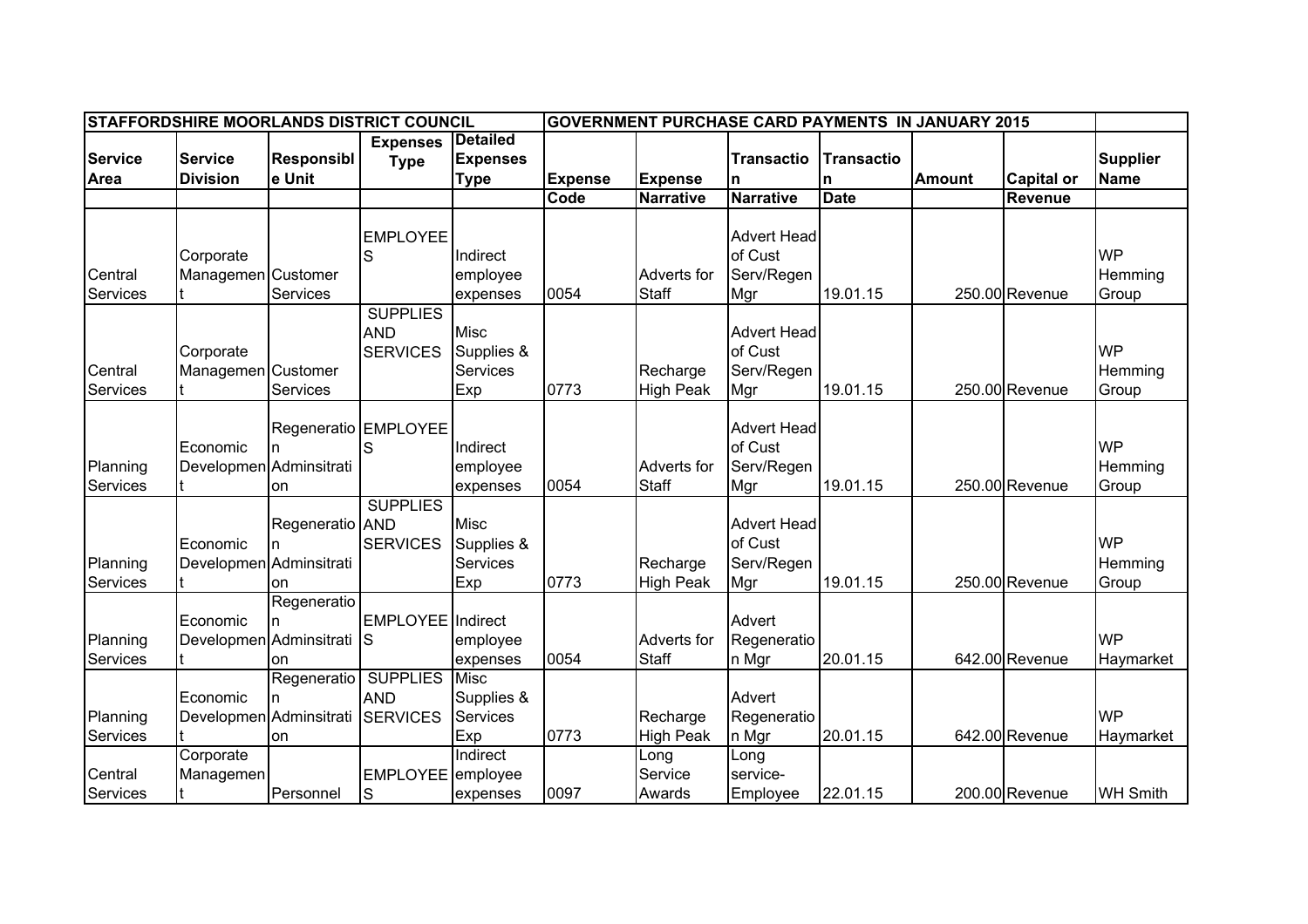|                     |                     | Chief              | <b>SUPPLIES</b> |              |      |                  |               |          |                |                  |
|---------------------|---------------------|--------------------|-----------------|--------------|------|------------------|---------------|----------|----------------|------------------|
|                     | Corporate           | Executive          | <b>AND</b>      |              |      | Hospitality      | Lunch GCW     |          |                |                  |
| Central             | Managemen           | Officer -          | <b>SERVICES</b> | Catering &   |      | &Comm/Co         | Staffordshir  |          |                |                  |
| Services            |                     | Admin              |                 | Bar          | 0550 | uncil Teas       | e Wildlife    | 20.01.15 | 27.00 Revenue  | Getliffes        |
|                     |                     |                    | <b>SUPPLIES</b> |              |      |                  |               |          |                |                  |
| <b>Cultural and</b> |                     |                    | <b>AND</b>      | Print/Stat & |      |                  |               |          |                |                  |
| Related             |                     |                    | <b>SERVICES</b> | Gen Office   |      |                  |               |          |                |                  |
| Services            | Tourism             | Tourism            |                 | Equip        | 0652 | Stationery       | Stationery    | 19.01.15 | 5.86 Revenue   | Chapter 1        |
|                     |                     |                    | <b>SUPPLIES</b> | <b>Misc</b>  |      |                  |               |          |                |                  |
| <b>Cultural and</b> |                     |                    | <b>AND</b>      | Supplies &   |      |                  |               |          |                |                  |
| Related             |                     |                    | <b>SERVICES</b> | Services     |      | Promotion        |               |          |                |                  |
| Services            | Tourism             | Tourism            |                 | Exp          | 1067 | of Tourism       | Rail travel   | 27.01.15 | 58.55 Revenue  | <b>Trainline</b> |
| Environment         |                     |                    | <b>SUPPLIES</b> | Misc         |      |                  |               |          |                |                  |
| al and              |                     |                    | <b>AND</b>      | Supplies &   |      |                  | 7hrs officer  |          |                | West             |
| Regulatory          | <b>Environment</b>  |                    | <b>SERVICES</b> | Services     |      |                  | time for taxi |          |                | Midlands         |
| Services            | al Health           | Licensing          |                 | Exp          | 1090 | Advertising      | operation     | 07.01.15 | 417.27 Revenue | Police           |
|                     | Corporate           |                    | <b>SUPPLIES</b> | Equip        |      |                  |               |          |                |                  |
| Central             | Managemen Moorlands |                    | <b>AND</b>      | Furniture &  |      | Crockery &       | 3 boxes       |          |                |                  |
| Services            |                     | House              | <b>SERVICES</b> | Materials    | 0504 | Glassware        | mugs          | 22.01.15 | 36.42 Revenue  | <b>Kirklands</b> |
|                     | Democratic          |                    |                 |              |      |                  |               |          |                |                  |
|                     | Representat         |                    | <b>TRANSPOR</b> |              |      |                  |               |          |                |                  |
|                     | ion and             |                    |                 |              |      |                  | Rail travel - |          |                |                  |
| Central             | Managemen Committee |                    |                 | Car          |      | Other Travel Two |               |          |                |                  |
| Services            |                     | Services           |                 | Allowances   | 0483 | Allowances       | Employees     | 09.01.15 | 48.04 Revenue  | Trainline        |
|                     |                     |                    | <b>SUPPLIES</b> |              |      |                  |               |          |                |                  |
|                     |                     |                    | <b>AND</b>      |              |      |                  | Kiwi Systog   |          |                |                  |
|                     | Corporate           |                    | <b>SERVICES</b> | Communica    |      |                  | Server        |          |                |                  |
| Central             | Managemen           |                    |                 | tions &      |      |                  | install       |          |                |                  |
| Services            |                     | <b>IT Services</b> |                 | Computing    | 0840 | Security         | licence       | 23.01.15 | 78.00 Revenue  | Solarwinds       |
|                     |                     |                    | <b>SUPPLIES</b> |              |      |                  |               |          |                |                  |
|                     |                     |                    | <b>AND</b>      | <b>Misc</b>  |      |                  | Kiwi Systog   |          |                |                  |
|                     | Corporate           |                    | <b>SERVICES</b> | Supplies &   |      |                  | Server        |          |                |                  |
| Central             | Managemen           |                    |                 | Services     |      | Recharge         | install       |          |                |                  |
| Services            |                     | <b>IT Services</b> |                 | Exp          | 0773 | <b>High Peak</b> | licence       | 23.01.15 | 78.00 Revenue  | Solarwinds       |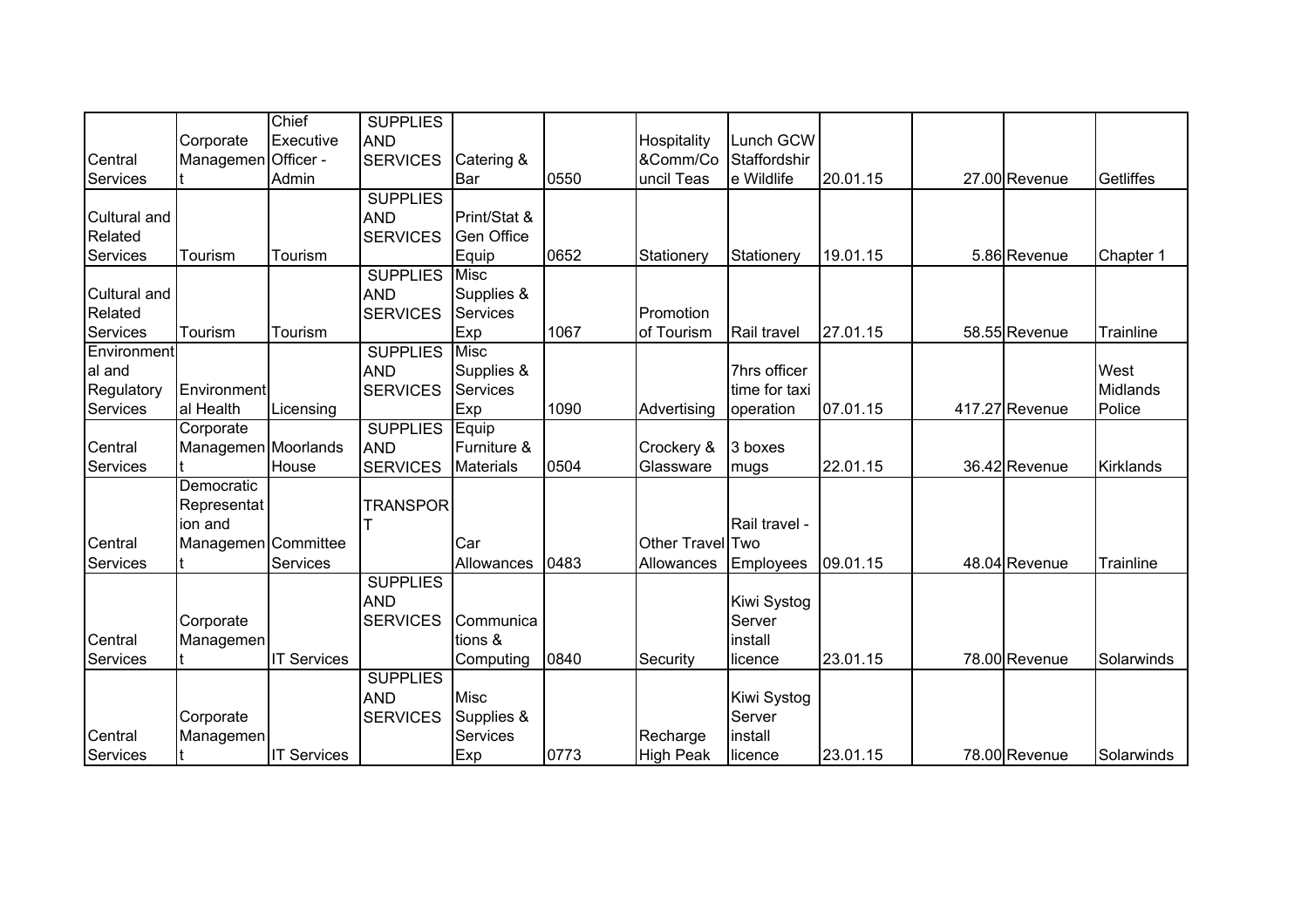| Highways        |                     |                   | <b>SUPPLIES</b>      | Misc             |      |                          |                           |          |               |                     |
|-----------------|---------------------|-------------------|----------------------|------------------|------|--------------------------|---------------------------|----------|---------------|---------------------|
| land            |                     |                   | <b>AND</b>           | Supplies &       |      |                          |                           |          |               |                     |
| Transport       | Parking             | <b>Off Street</b> | <b>SERVICES</b>      | <b>Services</b>  |      | Recharge                 | Yellow paint              |          |               |                     |
| Services        | Services            | Car Parking       |                      | Exp              | 0773 | <b>High Peak</b>         | for carparks 26.01.15     |          | 15.96 Revenue | <b>Hire Station</b> |
| <b>Highways</b> |                     |                   | <b>SUPPLIES</b>      |                  |      | Equipment                |                           |          |               |                     |
| and             |                     |                   | <b>AND</b>           | Equip            |      | Repair &                 |                           |          |               |                     |
| Transport       | Parking             | <b>Off Street</b> | <b>SERVICES</b>      | Furniture &      |      | Maintenanc               | Yellow paint              |          |               |                     |
| Services        | Services            | Car Parking       |                      | <b>Materials</b> | 0501 | e                        | for carparks              | 26.01.15 | 15.96 Revenue | <b>Hire Station</b> |
| Highways        |                     |                   | <b>SUPPLIES</b>      | <b>Misc</b>      |      |                          |                           |          |               |                     |
| and             |                     |                   | <b>AND</b>           | Supplies &       |      |                          |                           |          |               |                     |
| Transport       | Parking             | <b>Off Street</b> | <b>SERVICES</b>      | Services         |      | Recharge                 | <b>Black paint</b>        |          |               |                     |
| Services        | Services            | Car Parking       |                      | Exp              | 0773 | <b>High Peak</b>         | for carparks              | 26.01.15 | 22.50 Revenue | <b>Hire Station</b> |
| Highways        |                     |                   | <b>SUPPLIES</b>      |                  |      | Equipment                |                           |          |               |                     |
| and             |                     |                   | <b>AND</b>           | Equip            |      | Repair &                 |                           |          |               |                     |
| Transport       | Parking             | <b>Off Street</b> | <b>SERVICES</b>      | Furniture &      |      | Maintenanc               | <b>Black paint</b>        |          |               |                     |
| Services        | Services            | Car Parking       |                      | <b>Materials</b> | 0501 | е                        | for carparks              | 26.01.15 | 22.50 Revenue | <b>Hire Station</b> |
|                 |                     | Chief             |                      |                  |      |                          |                           |          |               |                     |
|                 | Corporate           | Executive         | <b>TRANSPOR</b>      |                  |      |                          |                           |          |               |                     |
| Central         | Managemen           | Officer -         |                      | Car              |      | Other Travel Travel - An |                           |          |               |                     |
| <b>Services</b> |                     | Admin             |                      | Allowances       | 0483 | Allowances               | Employee                  | 07.01.15 | 4.74 Revenue  | Trainline           |
|                 |                     | Chief             |                      |                  |      |                          |                           |          |               |                     |
|                 | Corporate           | Executive         | <b>TRANSPOR</b>      |                  |      |                          |                           |          |               |                     |
| Central         | Managemen           | Officer -         |                      | Car              |      | Other Travel Travel - An |                           |          |               |                     |
| <b>Services</b> |                     | Admin             |                      | Allowances       | 0483 | Allowances               | Employee                  | 07.01.15 | 4.74 Revenue  | Trainline           |
|                 |                     | Chief             |                      |                  |      |                          |                           |          |               |                     |
|                 | Corporate           | Executive         | <b>TRANSPOR</b>      |                  |      |                          |                           |          |               |                     |
| Central         | Managemen           | Officer -         | lΤ                   | Car              |      |                          | Other Travel Travel - Two |          |               |                     |
| Services        |                     | Admin             |                      | Allowances       | 0483 | Allowances               | Employees                 | 07.01.15 | 12.66 Revenue | Trainline           |
|                 |                     | Chief             | <b>SUPPLIES</b>      |                  |      |                          |                           |          |               |                     |
|                 | Corporate           | Executive         | <b>AND</b>           | Grants &         |      |                          |                           |          |               |                     |
| Central         | Managemen Officer - |                   | <b>SERVICES</b>      | Subscription     |      |                          | Travel - An               |          |               |                     |
| Services        |                     | Admin             |                      |                  | 0926 | <b>SOLACE</b>            | Employee                  | 29.01.15 | 91.19 Revenue | Trainline           |
| Environment     |                     |                   | <b>SUPPLIES Misc</b> |                  |      |                          |                           |          |               |                     |
| al and          | Community           | Clean and         | <b>AND</b>           | Supplies &       |      |                          |                           |          |               |                     |
| Regulatory      | Developmen Green    |                   | <b>SERVICES</b>      | Services         |      | Miscellaneo              | Stamps -                  |          |               |                     |
| Services        |                     | Team              |                      | Exp              | 1050 | us Other                 | duty of care 08.01.15     |          | 89.28 Revenue | <b>WH Smith</b>     |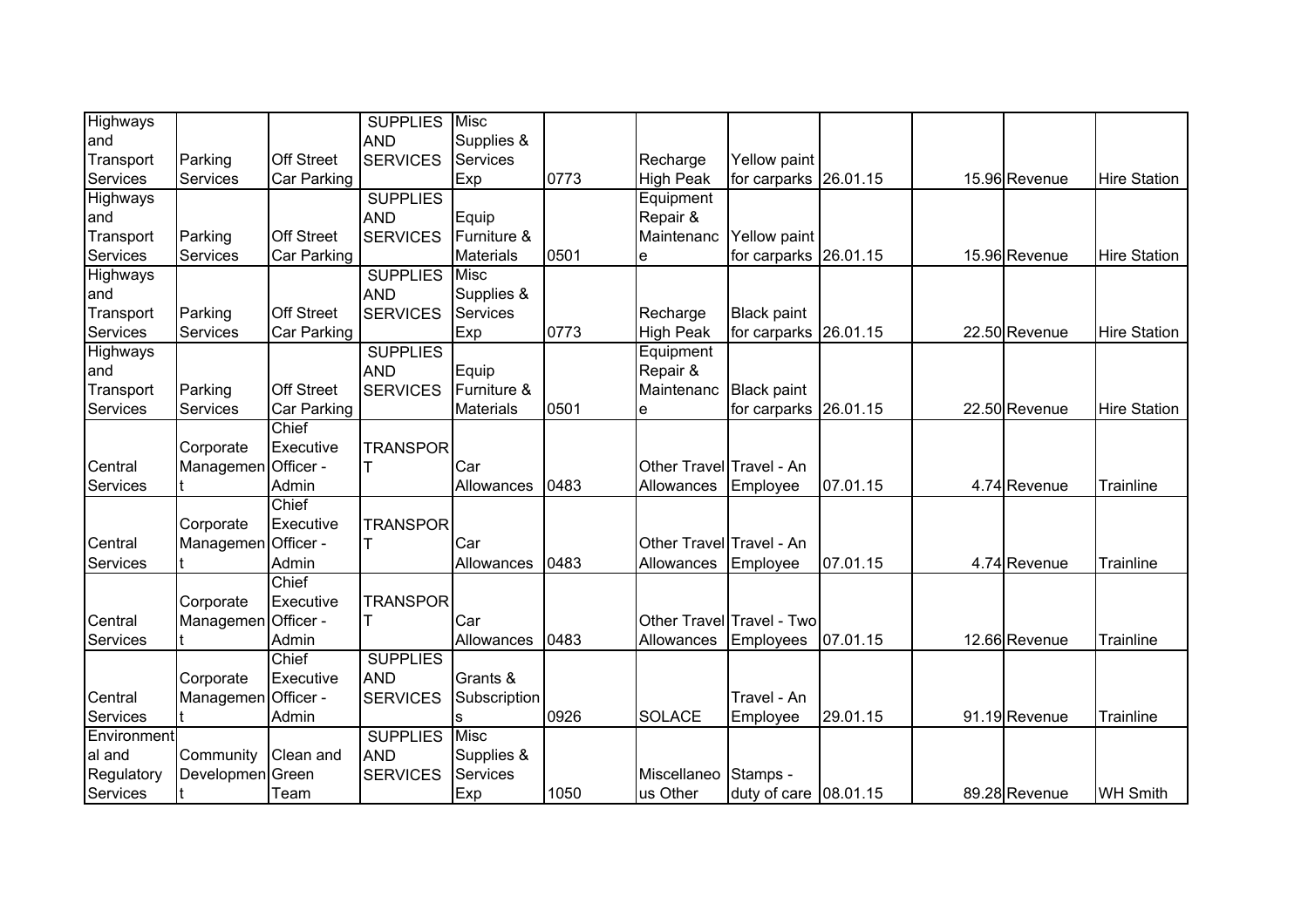| Central<br>Services | Corporate<br>Managemen Corporate                | Policy          | <b>EMPLOYEE</b><br>S                                    | Indirect<br>employee<br>expenses                    | 0006 | Professional<br>Fees           | Membership<br>subs - An<br>Employee  | 08.01.15 | 155.00 Revenue | Chartered<br>Institute of<br>Public<br>Finance and<br>Accountanc<br>v           |
|---------------------|-------------------------------------------------|-----------------|---------------------------------------------------------|-----------------------------------------------------|------|--------------------------------|--------------------------------------|----------|----------------|---------------------------------------------------------------------------------|
| Central<br>Services | Corporate<br>Managemen Corporate                | Policy          | <b>SUPPLIES</b><br><b>AND</b><br><b>SERVICES</b>        | <b>Misc</b><br>Supplies &<br><b>Services</b><br>Exp | 0773 | Recharge<br><b>High Peak</b>   | Membership<br>subs - An<br>Employee  | 08.01.15 | 155.00 Revenue | Chartered<br>Institute of<br>Public<br>Finance and<br>Accountanc                |
| Central<br>Services | Corporate<br>Managemen Financial                | <b>Services</b> | <b>SUPPLIES</b><br><b>AND</b><br><b>SERVICES</b>        | <b>Misc</b><br>Supplies &<br>Services<br>Exp        | 0773 | Recharge<br><b>High Peak</b>   | Membership<br>subs - An<br>Employee  | 08.01.15 | 186.00 Revenue | Chartered<br>Institute of<br>Public<br>Finance and<br>Accountanc                |
| Central<br>Services | Corporate<br>Managemen Financial                | Services        | <b>EMPLOYEE</b><br>S                                    | Indirect<br>employee<br>expenses                    | 0006 | Professional subs - An<br>Fees | Membership<br>Employee               | 08.01.15 | 124.00 Revenue | Chartered<br>Institute of<br>Public<br>Finance and<br>Accountanc                |
| Central<br>Services | Central<br>Services to<br>the Public<br>Central | Recovery        | EMPLOYEE Indirect<br>S<br><b>SUPPLIES</b><br><b>AND</b> | employee<br>expenses<br>Misc<br>Supplies &          | 0006 | Professional subs - An<br>Fees | Membership<br>Employee<br>Membership | 13.01.15 | 77.00 Revenue  | Institute of<br>Revenues<br>Rating and<br>Valuation<br>Institute of<br>Revenues |
| Central<br>Services | Services to<br>the Public                       | Recovery        | <b>SERVICES</b>                                         | Services<br>Exp                                     | 0773 | Recharge<br><b>High Peak</b>   | subs - An<br>Employee                | 13.01.15 | 77.00 Revenue  | Rating and<br>Valuation                                                         |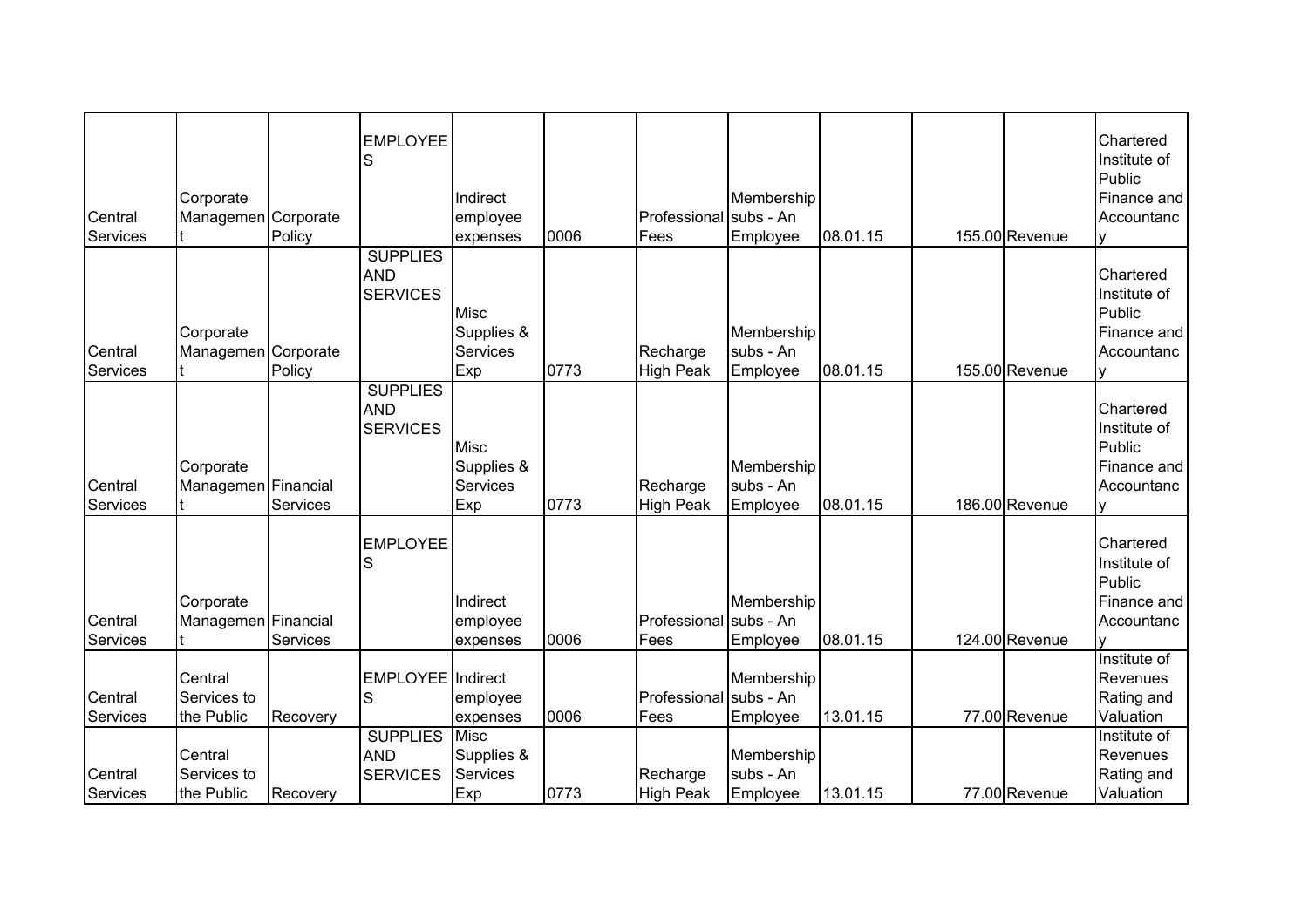|             |                    |                 |                          |                  |      |                         |            |          |                | Institute of       |
|-------------|--------------------|-----------------|--------------------------|------------------|------|-------------------------|------------|----------|----------------|--------------------|
|             | Corporate          |                 | <b>EMPLOYEE</b> Indirect |                  |      |                         | Membership |          |                | Revenues           |
| Central     | Managemen Customer |                 | S                        | employee         |      | Professional subs - Two |            |          |                | Rating and         |
| Services    |                    | Services        |                          | expenses         | 0006 | Fees                    | Employees  | 19.01.15 | 154.00 Revenue | Valuation          |
|             |                    |                 | <b>SUPPLIES</b>          | <b>Misc</b>      |      |                         |            |          |                | Institute of       |
|             | Corporate          |                 | <b>AND</b>               | Supplies &       |      |                         | Membership |          |                | Revenues           |
| Central     | Managemen Customer |                 | <b>SERVICES</b>          | Services         |      | Recharge                | subs - Two |          |                | Rating and         |
| Services    |                    | <b>Services</b> |                          | Exp              | 0773 | <b>High Peak</b>        | Employees  | 19.01.15 | 154.00 Revenue | Valuation          |
|             |                    |                 |                          |                  |      |                         |            |          |                |                    |
|             |                    |                 | <b>EMPLOYEE</b>          |                  |      |                         |            |          |                | Association        |
|             | Corporate          |                 | S                        | Indirect         |      |                         | Membership |          |                | lof                |
| Central     | Managemen          |                 |                          | employee         |      | Professional subs - An  |            |          |                | Accounting         |
| Services    |                    | Audit           |                          | expenses         | 0006 | Fees                    | Employee   | 28.01.15 | 69.50 Revenue  | <b>Technicians</b> |
|             |                    |                 | <b>SUPPLIES</b>          |                  |      |                         |            |          |                |                    |
|             |                    |                 | <b>AND</b>               | Misc             |      |                         |            |          |                | Association        |
|             | Corporate          |                 | <b>SERVICES</b>          | Supplies &       |      |                         | Membership |          |                | lof                |
| Central     | Managemen          |                 |                          | <b>Services</b>  |      | Recharge                | subs - An  |          |                | Accounting         |
| Services    |                    | Audit           |                          | Exp              | 0773 | <b>High Peak</b>        | Employee   | 28.01.15 | 69.50 Revenue  | <b>Technicians</b> |
|             |                    |                 |                          |                  |      |                         |            |          |                |                    |
|             |                    |                 | <b>EMPLOYEE</b>          |                  |      |                         |            |          |                | Association        |
|             | Corporate          |                 | S                        | Indirect         |      |                         | Membership |          |                | lof                |
| Central     | Managemen          |                 |                          | employee         |      | Professional Isubs - An |            |          |                | Accounting         |
| Services    |                    | Audit           |                          | expenses         | 0006 | Fees                    | Employee   | 28.01.15 | 68.00 Revenue  | <b>Technicians</b> |
|             |                    |                 | <b>SUPPLIES</b>          |                  |      |                         |            |          |                |                    |
|             |                    |                 | <b>AND</b>               | Misc             |      |                         |            |          |                | Association        |
|             | Corporate          |                 | <b>SERVICES</b>          | Supplies &       |      |                         | Membership |          |                | lof                |
| Central     | Managemen          |                 |                          | Services         |      | Recharge                | subs - An  |          |                | Accounting         |
| Services    |                    | Audit           |                          | Exp              | 0773 | <b>High Peak</b>        | Employee   | 28.01.15 | 68.00 Revenue  | <b>Technicians</b> |
| Environment |                    |                 | <b>PREMISES</b>          |                  |      |                         |            |          |                |                    |
| al and      |                    |                 |                          | Repairs &        |      |                         |            |          |                |                    |
| Regulatory  | Waste              | Waste           |                          | Maint of         |      | Depot                   | Washing up |          |                |                    |
| Services    | Collection         | Collection      |                          | <b>Buildings</b> | 2501 | <b>Works</b>            | liquid     | 08.01.15 | 0.83 Revenue   | Wilko              |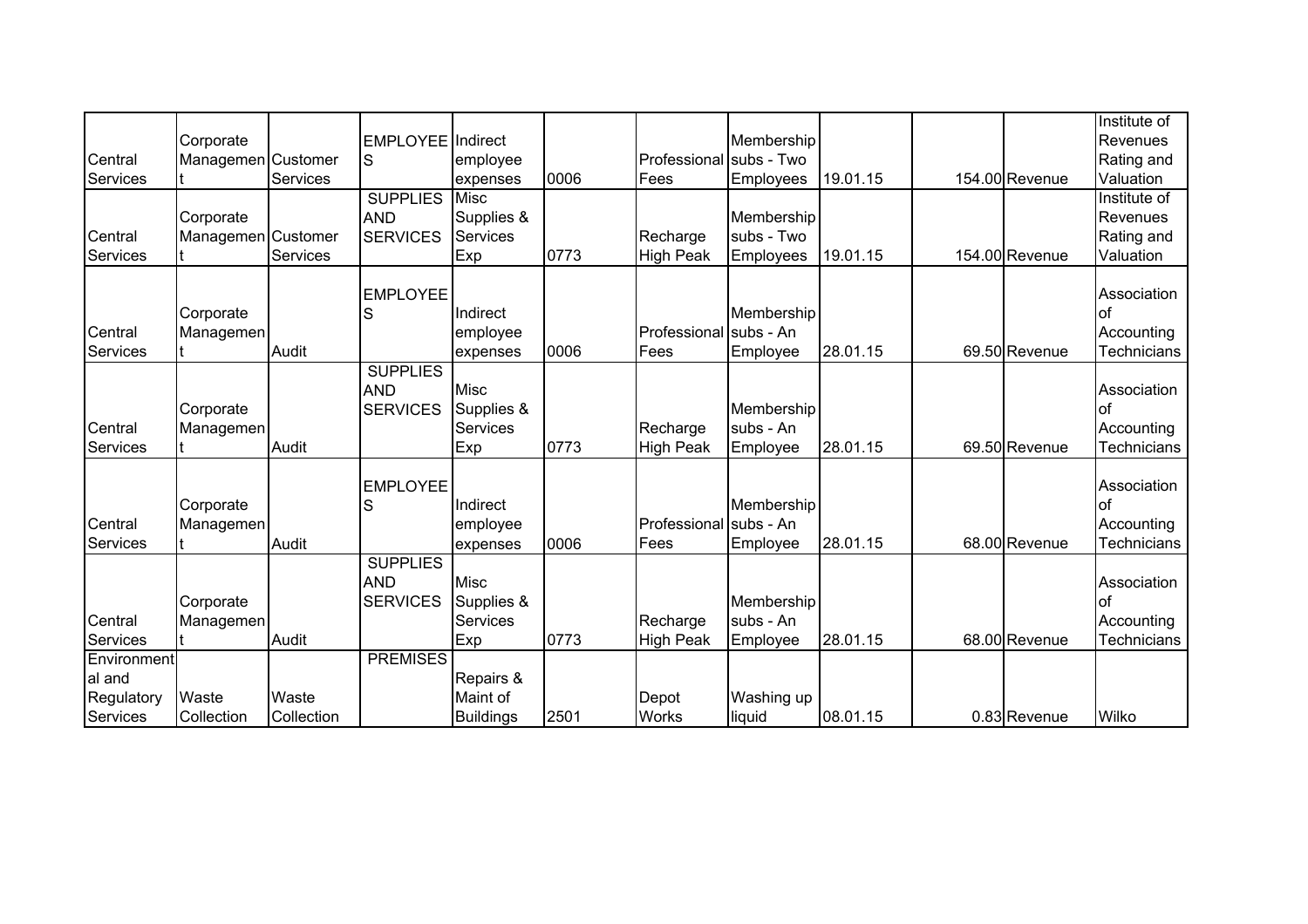|             |                        | Refuse          | <b>SUPPLIES</b> |                  |      |                  |                        |          |               |                    |
|-------------|------------------------|-----------------|-----------------|------------------|------|------------------|------------------------|----------|---------------|--------------------|
| Environment |                        | <b>Direct</b>   | <b>AND</b>      |                  |      |                  |                        |          |               |                    |
| al and      |                        | Service         | <b>SERVICES</b> | Clothing         |      |                  |                        |          |               |                    |
| Regulatory  | Waste                  | Organisatio     |                 | Uniform &        |      | Protective       |                        |          |               |                    |
| Services    | Collection             |                 |                 | Laundry          | 0600 | Clothing         | <b>Boot laces</b>      | 08.01.15 | 8.50 Revenue  | Wilko              |
|             |                        | Refuse          | <b>SUPPLIES</b> |                  |      |                  |                        |          |               |                    |
| Environment |                        | <b>Direct</b>   | <b>AND</b>      |                  |      |                  |                        |          |               |                    |
| al and      |                        | Service         | <b>SERVICES</b> | Clothing         |      |                  |                        |          |               |                    |
| Regulatory  | Waste                  | Organisatio     |                 | Uniform &        |      | Protective       | Extra wide             |          |               | System             |
| Services    | Collection             | n.              |                 | Laundry          | 0600 | Clothing         | safety boots 13.01.15  |          | 58.72 Revenue | hygiene            |
| Environment |                        |                 | <b>SUPPLIES</b> |                  |      |                  |                        |          |               |                    |
| al and      |                        |                 | <b>AND</b>      | Equip            |      |                  | Baitguard              |          |               |                    |
| Regulatory  | Environment            |                 | <b>SERVICES</b> | Furniture &      |      | Purchase of      | mouse                  |          |               |                    |
| Services    | al Health              | Pest Control    |                 | <b>Materials</b> | 0506 | <b>Materials</b> | boxes                  | 13.01.15 | 95.00 Revenue | <b>HPC</b> Itd     |
|             | Corporate              |                 | <b>SUPPLIES</b> | Print/Stat &     |      |                  | $\overline{A3}$        |          |               | The                |
| Central     | Managemen              |                 | <b>AND</b>      | Gen Office       |      |                  | Laminator              |          |               | Finishing          |
| Services    |                        | Printing        | <b>SERVICES</b> | Equip            | 0652 | Stationery       | pouch                  | 15.01.15 | 17.50 Revenue | Point              |
|             |                        | Refuse          | <b>SUPPLIES</b> |                  |      |                  |                        |          |               |                    |
| Environment |                        | <b>Direct</b>   | <b>AND</b>      | <b>Misc</b>      |      |                  |                        |          |               |                    |
| al and      |                        | Service         | <b>SERVICES</b> | Supplies &       |      |                  |                        |          |               |                    |
| Regulatory  | Waste                  | Organisatio     |                 | <b>Services</b>  |      | Miscellaneo      | Plastic                |          |               | Greenham           |
| Services    | Collection             | n               |                 | Exp              | 1050 | us Other         | bucket                 | 20.01.15 | 9.27 Revenue  | <b>Trading Ltd</b> |
| Environment |                        |                 |                 |                  |      |                  |                        |          |               |                    |
| al and      |                        |                 | <b>TRANSPOR</b> |                  |      |                  | Rail travel -          |          |               |                    |
| Regulatory  | Environment Env Health |                 | lΤ              | Car              |      | Other Travel An  |                        |          |               |                    |
| Services    | al Health              | Admin           |                 | Allowances       | 0483 | Allowances       | Employee               | 29.01.15 | 6.55 Revenue  | <b>Trainline</b>   |
| Environment |                        |                 |                 |                  |      |                  |                        |          |               |                    |
| al and      |                        |                 | <b>TRANSPOR</b> |                  |      |                  | Rail travel -          |          |               |                    |
| Regulatory  |                        | <b>HP-Atmos</b> | lΤ              | Car              |      | Other TravellAn  |                        |          |               |                    |
| Services    |                        | 0 Pollution     |                 | Allowances       | 0483 | Allowances       | Employee               | 29.01.15 | 6.56 Revenue  | <b>Trainline</b>   |
|             |                        | <b>Street</b>   | <b>SUPPLIES</b> |                  |      |                  |                        |          |               |                    |
|             |                        | Sweeping        | <b>AND</b>      |                  |      |                  |                        |          |               |                    |
| Environment |                        | <b>Direct</b>   | <b>SERVICES</b> |                  |      |                  |                        |          |               |                    |
| al and      |                        | Service         |                 | Clothing         |      |                  |                        |          |               |                    |
| Regulatory  | <b>Street</b>          | Organisatio     |                 | Uniform &        |      | Protective       | <b>Sealex</b>          |          |               | Total              |
| Services    | Cleansing              | n               |                 | Laundry          | 0600 | Clothing         | yellow hi-vis 30.01.15 |          | 57.45 Revenue | Workwear           |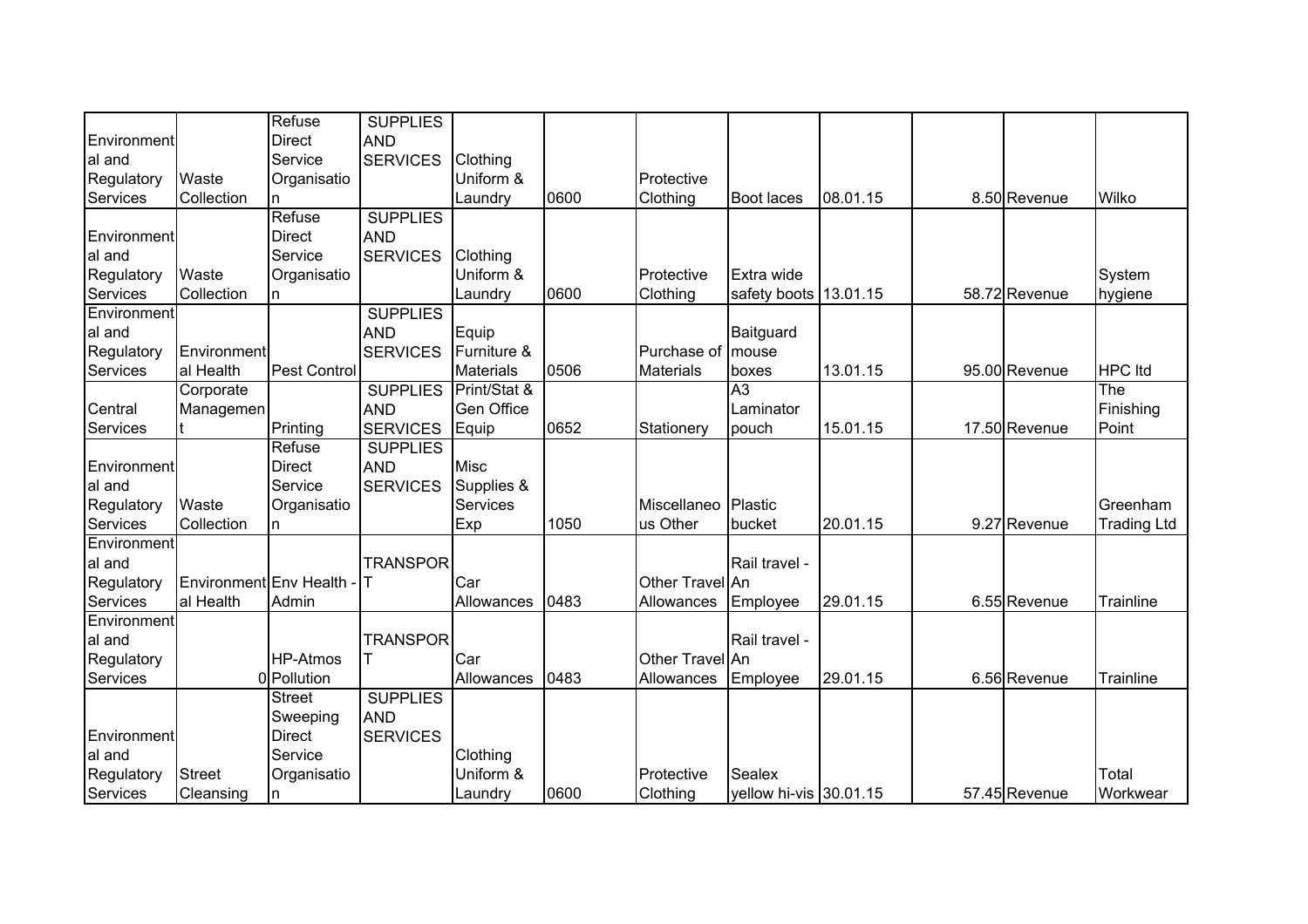|                 | Central             |                    | <b>SUPPLIES</b> |                   |      |                      |                         |          |                |                    |
|-----------------|---------------------|--------------------|-----------------|-------------------|------|----------------------|-------------------------|----------|----------------|--------------------|
| Central         | Services to         |                    | <b>AND</b>      |                   |      |                      | Ctax, Nndr              |          |                | Magistrates        |
| <b>Services</b> | the Public          | Recovery           | <b>SERVICES</b> | <b>Services</b>   | 0694 | Court costs          | summonses   14.01.15    |          | 834.00 Revenue | courts             |
|                 |                     | Chief              | <b>SUPPLIES</b> |                   |      |                      |                         |          |                |                    |
|                 | Corporate           | <b>Executive</b>   | <b>AND</b>      | Equip             |      | Purchase             |                         |          |                |                    |
| Central         | Managemen Officer - |                    | <b>SERVICES</b> | Furniture &       |      | Equipment            | Ipad charger            |          |                |                    |
| Services        |                     | Admin              |                 | <b>Materials</b>  | 0500 | & Furniture          | and cables              | 06.01.15 | 25.00 Revenue  | Apple              |
|                 | Corporate           |                    | <b>SUPPLIES</b> | Print/Stat &      |      | Other                |                         |          |                |                    |
| Central         | Managemen           |                    | <b>AND</b>      | <b>Gen Office</b> |      |                      | Consumable Ipad charger |          |                |                    |
| <b>Services</b> |                     | <b>IT Services</b> | <b>SERVICES</b> | Equip             | 0681 |                      | and cables              | 06.01.15 | 25.00 Revenue  | Apple              |
|                 | Corporate           |                    | <b>SUPPLIES</b> | Print/Stat &      |      | Other                |                         |          |                |                    |
| Central         | Managemen           |                    | <b>AND</b>      | <b>Gen Office</b> |      | Consumable USB cable |                         |          |                |                    |
| <b>Services</b> |                     | <b>IT Services</b> | <b>SERVICES</b> | Equip             | 0681 | s                    | and adapter             | 12.01.15 | 29.00 Revenue  | Apple              |
|                 |                     |                    | <b>SUPPLIES</b> |                   |      |                      |                         |          |                |                    |
| Cultural and    |                     |                    | <b>AND</b>      | Equip             |      |                      | <b>Black</b> and        |          |                |                    |
| Related         | Open                | Country            | <b>SERVICES</b> | Furniture &       |      | Purchase of Decker   |                         |          |                | Online             |
| <b>Services</b> | <b>Spaces</b>       | Parks              |                 | Materials         | 0506 | <b>Materials</b>     | <b>workmate</b>         | 26.01.15 | 49.98 Revenue  | <b>Power Tools</b> |
|                 |                     |                    | <b>SUPPLIES</b> |                   |      |                      |                         |          |                |                    |
| Cultural and    |                     |                    | <b>AND</b>      | Equip             |      |                      |                         |          |                |                    |
| Related         | Open                | Country            | <b>SERVICES</b> | Furniture &       |      | Purchase of          |                         |          |                |                    |
| Services        | Spaces              | Parks              |                 | <b>Materials</b>  | 0506 | <b>Materials</b>     | Camera                  | 15.01.15 | 55.32 Revenue  | Amazon             |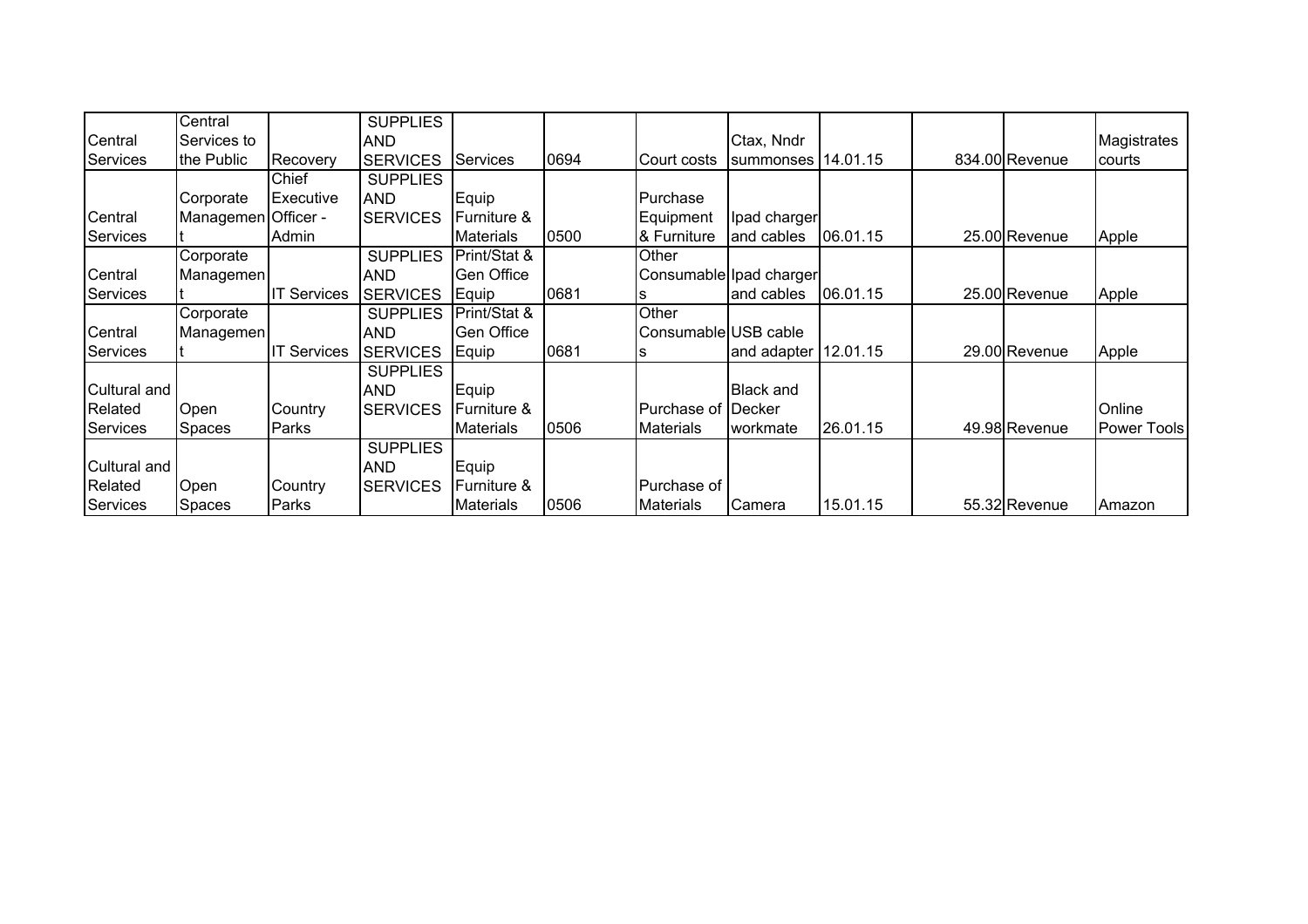|                | STAFFORDSHIRE MOORLANDS DISTRICT COUNCIL |                   |                   |                 |                |                  | <b>GOVERNMENT PURCHASE CARD PAYMENTS IN FEBRUARY 2015</b> |                   |               |                   |                 |
|----------------|------------------------------------------|-------------------|-------------------|-----------------|----------------|------------------|-----------------------------------------------------------|-------------------|---------------|-------------------|-----------------|
|                |                                          |                   | <b>Expenses</b>   | <b>Detailed</b> |                |                  |                                                           |                   |               |                   |                 |
| <b>Service</b> | <b>Service</b>                           | <b>Responsibl</b> | <b>Type</b>       | <b>Expenses</b> |                |                  | <b>Transactio</b>                                         | <b>Transactio</b> |               |                   | <b>Supplier</b> |
| Area           | <b>Division</b>                          | e Unit            |                   | <b>Type</b>     | <b>Expense</b> | Expense          | n                                                         | n                 | <b>Amount</b> | <b>Capital or</b> | <b>Name</b>     |
|                |                                          |                   |                   |                 | Code           | <b>Narrative</b> | <b>Narrative</b>                                          | <b>Date</b>       |               | Revenue           |                 |
|                | Central                                  |                   | <b>SUPPLIES</b>   |                 |                |                  |                                                           |                   |               |                   |                 |
| Central        | Services to                              |                   | <b>AND</b>        |                 |                |                  | Ctax, Nndr                                                |                   |               |                   | Magistrates     |
| Services       | the Public                               | Recovery          | <b>SERVICES</b>   | Services        | 0694           | Court costs      | summonses 10.02.15                                        |                   |               | 870.00 Revenue    | courts          |
|                |                                          | Post Entry        |                   |                 |                |                  |                                                           |                   |               |                   |                 |
|                | Corporate                                | and               | EMPLOYEE Indirect |                 |                |                  |                                                           |                   |               |                   |                 |
| Central        | Managemen Corporate                      |                   | S                 | employee        |                | S/Trng-          | Course - An                                               |                   |               |                   | Study           |
| Services       |                                          | Training          |                   | expenses        | 0089           | Property         | employee                                                  | 02.02.15          |               | 298.00 Revenue    | Centre          |
|                | Corporate                                |                   | <b>SUPPLIES</b>   |                 |                |                  |                                                           |                   |               |                   |                 |
| Central        | Managemen Moorlands                      |                   | <b>AND</b>        | Catering &      |                | Tea and          | Sugar,                                                    |                   |               |                   |                 |
| Services       |                                          | House             | <b>SERVICES</b>   | Bar             | 0563           | Coffee           | Coffee                                                    | 02.02.15          |               | 57.96 Revenue     | 3663            |
|                | Corporate                                |                   | <b>SUPPLIES</b>   |                 |                |                  |                                                           |                   |               |                   |                 |
| Central        | Managemen Moorlands                      |                   | <b>AND</b>        | Catering &      |                | Catering         |                                                           |                   |               |                   |                 |
| Services       |                                          | House             | <b>SERVICES</b>   | <b>Bar</b>      | 0560           | Provisions       | <b>Biscuits</b>                                           | 02.02.15          |               | 45.86 Revenue     | 3663            |
|                |                                          |                   | <b>SUPPLIES</b>   | <b>Misc</b>     |                |                  |                                                           |                   |               |                   |                 |
|                | Corporate                                | Land &            | <b>AND</b>        | Supplies &      |                |                  | Membership-                                               |                   |               |                   |                 |
| Central        | Managemen Property                       |                   | <b>SERVICES</b>   | <b>Services</b> |                | Recharge         | l An                                                      |                   |               |                   |                 |
| Services       |                                          | Admin             |                   | Exp             | 0773           | <b>High Peak</b> | employee                                                  | 24.02.15          |               | 151.00 Revenue    | <b>RICS</b>     |
|                |                                          |                   | <b>SUPPLIES</b>   | <b>Misc</b>     |                |                  |                                                           |                   |               |                   |                 |
|                |                                          |                   | <b>AND</b>        | Supplies &      |                |                  |                                                           |                   |               |                   |                 |
|                |                                          |                   | <b>SERVICES</b>   | <b>Services</b> |                | Miscellaneo      | Sugar,                                                    |                   |               |                   |                 |
| N/A            | N/A                                      | Tea Account       |                   | Exp             | 1050           | us Other         | Coffee                                                    | 02.02.15          |               | 57.96 Revenue     | 3663            |
| Environment    |                                          |                   | <b>SUPPLIES</b>   | <b>Misc</b>     |                |                  |                                                           |                   |               |                   |                 |
| al and         |                                          |                   | <b>AND</b>        | Supplies &      |                |                  |                                                           |                   |               |                   |                 |
| Regulatory     | Community                                | Community         | <b>SERVICES</b>   | <b>Services</b> |                | Miscellaneo      | Sandwiches                                                |                   |               |                   |                 |
| Services       | Safety                                   | Safety            |                   | Exp             | 1050           | us Other         | for meeting                                               | 10.02.15          |               | 25.50 Revenue     | Pronto          |
| Environment    |                                          |                   | <b>SUPPLIES</b>   | <b>Misc</b>     |                |                  |                                                           |                   |               |                   |                 |
| al and         | Community                                |                   | <b>AND</b>        | Supplies &      |                |                  |                                                           |                   |               |                   |                 |
| Regulatory     | Developmen Clean and                     |                   | <b>SERVICES</b>   | Services        |                | Miscellaneo      | Stamps -                                                  |                   |               |                   |                 |
| Services       |                                          | Green Team        |                   | Exp             | 1050           | us Other         | duty of care $ 06.02.15$                                  |                   |               | 89.28 Revenue     | <b>WH Smith</b> |
|                |                                          |                   | <b>SUPPLIES</b>   | <b>Misc</b>     |                |                  |                                                           |                   |               |                   |                 |
|                |                                          |                   | <b>AND</b>        | Supplies &      |                | Temporary        |                                                           |                   |               |                   |                 |
| Housing        | Housing                                  | Housing           | <b>SERVICES</b>   | <b>Services</b> |                |                  | Accommoda Homelessne                                      |                   |               |                   |                 |
| Services       | <b>Benefits</b>                          | Advice            |                   | Exp             | 1163           | tion-Costs       | <b>SS</b>                                                 | 09.02.15          |               | 53.33 Revenue     | Travelodge      |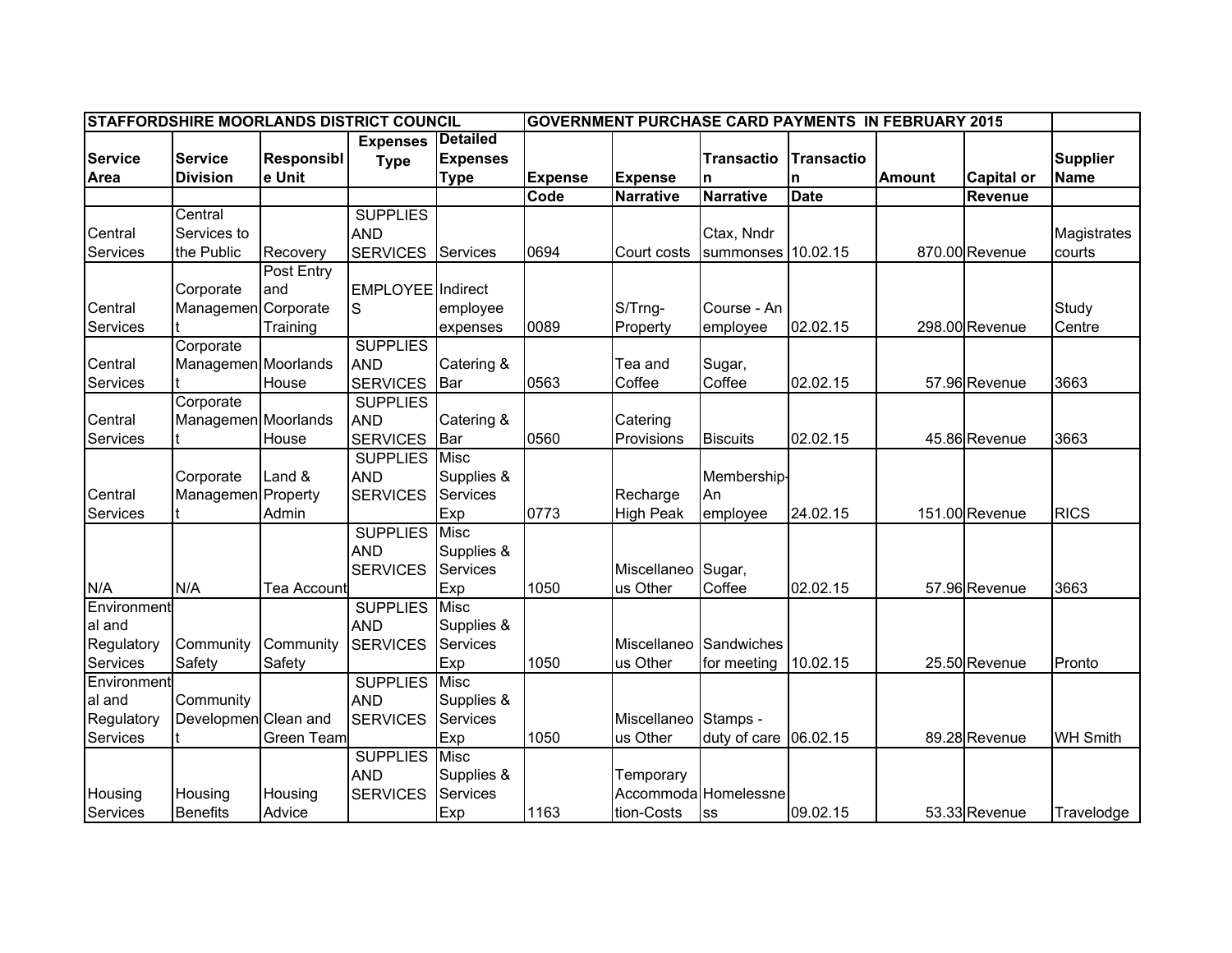|          | Central                |                 |                   | Indirect        |      |                        | Membership           |          |                |                 |
|----------|------------------------|-----------------|-------------------|-----------------|------|------------------------|----------------------|----------|----------------|-----------------|
| Central  | Services to            | Local           | EMPLOYEE employee |                 |      | Professional subs - An |                      |          |                |                 |
| Services | the Public             | <b>Taxation</b> | lS                | expenses        | 0006 | Fees                   | employee             | 11.02.15 | 93.50 Revenue  | <b>IRRV</b>     |
|          |                        | HP-Revs &       |                   |                 |      |                        |                      |          |                |                 |
|          |                        | Bens            | EMPLOYEE Indirect |                 |      |                        | Membership           |          |                |                 |
| Housing  | Housing                | Administrati    | ls                | employee        |      | Professional subs - An |                      |          |                |                 |
| Services | <b>Benefits</b>        | on              |                   | expenses        | 0006 | Fees                   | employee             | 11.02.15 | 93.50 Revenue  | <b>IRRV</b>     |
|          |                        |                 | <b>SUPPLIES</b>   | Misc            |      |                        |                      |          |                |                 |
|          |                        |                 | <b>AND</b>        | Supplies &      |      | Temporary              |                      |          |                |                 |
| Housing  | Housing                | Housing         | <b>SERVICES</b>   | Services        |      |                        | Accommoda Homelessne |          |                |                 |
| Services | <b>Benefits</b>        | Advice          |                   | Exp             | 1163 | tion-Costs             | SS                   | 11.02.15 | 146.67 Revenue | Travelodge      |
|          |                        |                 | <b>SUPPLIES</b>   | Misc            |      |                        |                      |          |                |                 |
|          | Corporate              |                 | <b>AND</b>        | Supplies &      |      |                        | Membership           |          |                |                 |
| Central  | Managemen Financial    |                 | <b>SERVICES</b>   | Services        |      | Recharge               | subs - An            |          |                |                 |
| Services |                        | Services        |                   | Exp             | 0773 | <b>High Peak</b>       | employee             | 12.02.15 | 186.00 Revenue | <b>CIPFA</b>    |
|          | Corporate              |                 |                   | Indirect        |      |                        | Membership           |          |                |                 |
| Central  | Managemen Financial    |                 | EMPLOYEE employee |                 |      | Professional subs - An |                      |          |                |                 |
| Services |                        | Services        | S                 | expenses        | 0006 | Fees                   | employee             | 12.02.15 | 124.00 Revenue | <b>CIPFA</b>    |
|          |                        |                 | <b>SUPPLIES</b>   | Misc            |      |                        |                      |          |                |                 |
|          |                        |                 | <b>AND</b>        | Supplies &      |      | Temporary              |                      |          |                |                 |
| Housing  | Housing                | Housing         | <b>SERVICES</b>   | Services        |      |                        | Accommoda Homelessne |          |                |                 |
| Services | <b>Benefits</b>        | Advice          |                   | Exp             | 1163 | tion-Costs             | SS                   | 16.02.15 | 233.33 Revenue | Travelodge      |
|          |                        |                 | <b>SUPPLIES</b>   | Misc            |      |                        |                      |          |                |                 |
|          |                        |                 | <b>AND</b>        | Supplies &      |      | Temporary              |                      |          |                |                 |
| Housing  | Housing                | Housing         | <b>SERVICES</b>   | Services        |      |                        | Accommoda Homelessne |          |                |                 |
| Services | <b>Benefits</b>        | Advice          |                   | Exp             | 1163 | tion-Costs             | SS                   | 17.02.15 | 34.17 Revenue  | Travelodge      |
|          |                        |                 | <b>SUPPLIES</b>   | Misc            |      |                        |                      |          |                |                 |
|          |                        |                 | <b>AND</b>        | Supplies &      |      | Temporary              |                      |          |                |                 |
| Housing  | Housing                | Housing         | <b>SERVICES</b>   | <b>Services</b> |      |                        | Accommoda Homelessne |          |                |                 |
| Services | <b>Benefits</b>        | Advice          |                   | Exp             | 1163 | tion-Costs             | SS                   | 18.02.15 | 34.17 Revenue  | Travelodge      |
|          |                        |                 | <b>SUPPLIES</b>   | Misc            |      |                        |                      |          |                |                 |
|          |                        |                 | <b>AND</b>        | Supplies &      |      | Temporary              |                      |          |                |                 |
| Housing  | Housing                | Housing         | <b>SERVICES</b>   | Services        |      |                        | Accommoda Homelessne |          |                |                 |
| Services | <b>Benefits</b>        | Advice          |                   | Exp             | 1163 | tion-Costs             | SS                   | 19.02.15 | 34.17 Revenue  | Travelodge      |
|          | Corporate              | Central         | <b>SUPPLIES</b>   | Communicat      |      |                        |                      |          |                |                 |
| Central  | Managemen administrati |                 | <b>AND</b>        | ions &          |      |                        | Stamps -             |          |                |                 |
| Services |                        | on              | <b>SERVICES</b>   | Computing       | 0850 | Postages               | office use           | 23.02.15 | 89.28 Revenue  | <b>WH Smith</b> |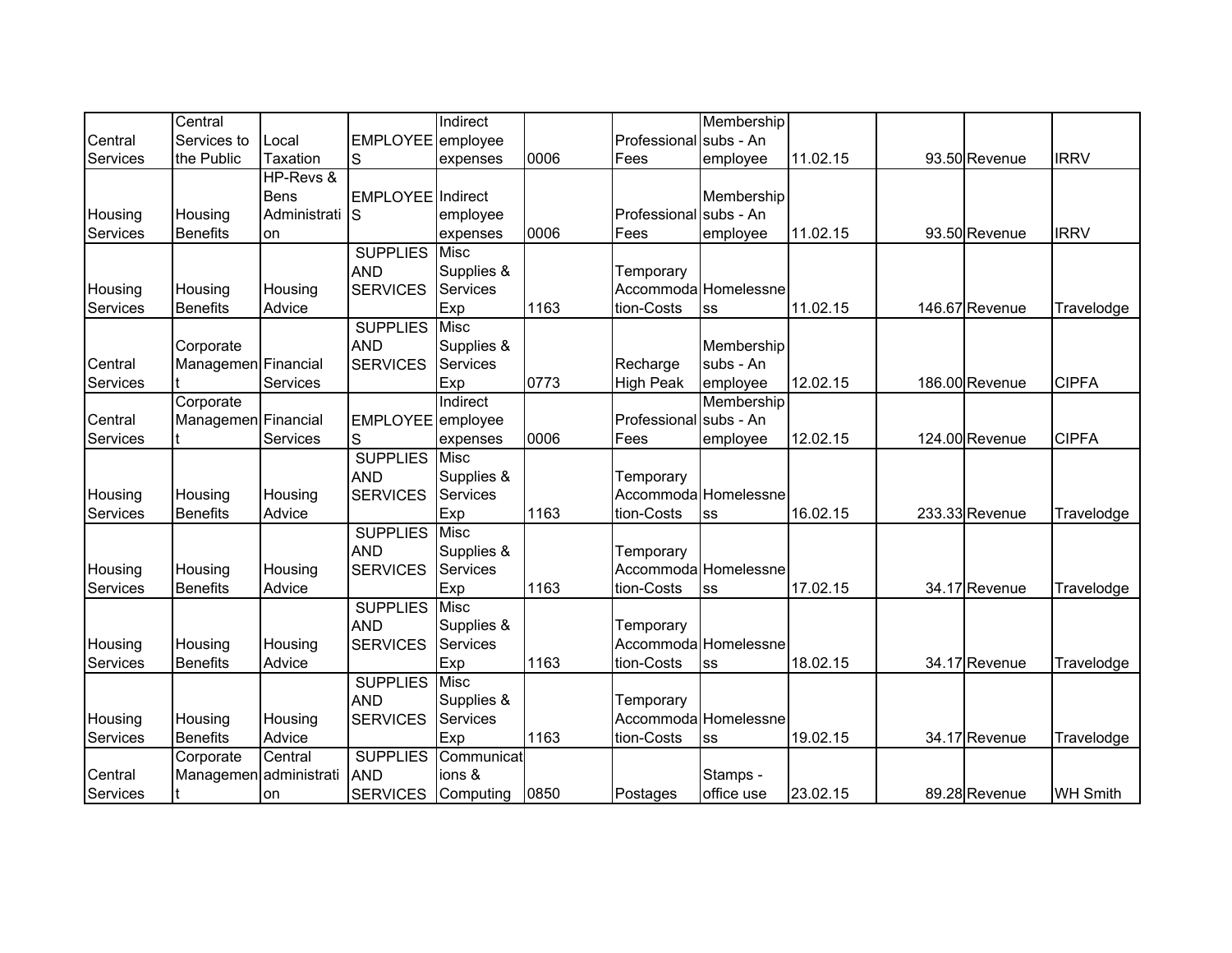|              |                          |                     | <b>SUPPLIES</b>   | <b>Misc</b>      |      |                     |                      |          |                |              |
|--------------|--------------------------|---------------------|-------------------|------------------|------|---------------------|----------------------|----------|----------------|--------------|
|              |                          |                     | <b>AND</b>        | Supplies &       |      | Temporary           |                      |          |                |              |
| Housing      | Housing                  | Housing             | <b>SERVICES</b>   | <b>Services</b>  |      |                     | Accommoda Homelessne |          |                |              |
| Services     | <b>Benefits</b>          | Advice              |                   | Exp              | 1163 | tion-Costs          | SS                   | 23.02.15 | 218.33 Revenue | Travelodge   |
|              |                          | General             |                   | Indirect         |      |                     | Rail fare -          |          |                |              |
|              |                          | Election            | EMPLOYEE employee |                  |      | Staff               | An                   |          |                |              |
| N/A          | N/A                      | 2015                | S                 | expenses         | 0050 | Training            | employee             | 27.02.15 | 75.38 Revenue  | Trainline    |
|              |                          |                     | <b>SUPPLIES</b>   | <b>Misc</b>      |      |                     |                      |          |                |              |
| Cultural and |                          |                     | <b>AND</b>        | Supplies &       |      |                     | 6 folding            |          |                |              |
| Related      | Open                     |                     | <b>SERVICES</b>   | Services         |      | Miscellaneo         | plastic              |          |                |              |
| Services     | Spaces                   | <b>Brough Park</b>  |                   | Exp              | 1050 | us Other            | chairs               | 04.02.15 | 39.99 Revenue  | Amazon       |
|              |                          |                     | <b>SUPPLIES</b>   | Misc             |      |                     |                      |          |                |              |
| Cultural and |                          | Leisure             | <b>AND</b>        | Supplies &       |      |                     | Table                |          |                |              |
| Related      | Recreation               | Developmen SERVICES |                   | <b>Services</b>  |      | Sports              | number               |          |                |              |
| Services     | and Sport                |                     |                   | Exp              | 2520 | Awards              | holders              | 20.02.15 | 69.83 Revenue  | Amazon       |
|              |                          |                     | <b>SUPPLIES</b>   | <b>Misc</b>      |      |                     |                      |          |                |              |
| Cultural and |                          | Leisure             | <b>AND</b>        | Supplies &       |      |                     |                      |          |                |              |
| Related      | Recreation               | Developmen SERVICES |                   | Services         |      | Sports              | Table                |          |                |              |
| Services     | and Sport                |                     |                   | Exp              | 2520 | Awards              | numbers              | 20.02.15 | 6.98 Revenue   | Amazon       |
|              |                          |                     | <b>SUPPLIES</b>   | <b>Misc</b>      |      |                     | x2 5 litre hot       |          |                |              |
| Cultural and |                          |                     | <b>AND</b>        | Supplies &       |      |                     | water flasks         |          |                |              |
| Related      | Culture and              | Museum &            | <b>SERVICES</b>   | <b>Services</b>  |      | NI                  | for Tea              |          |                | Buy          |
| Services     | Heritage                 | Arts                |                   | Exp              | 1072 | Exhibitions         | dances               | 09.02.15 | 59.90 Revenue  | Catering     |
| Environment  |                          |                     | <b>PREMISES</b>   |                  |      |                     | Electric             |          |                |              |
| al and       |                          |                     |                   | Repairs &        |      |                     | heaters for          |          |                |              |
| Regulatory   | Waste                    | Waste               |                   | Maint of         |      | Depot               | Fowlchurch           |          |                |              |
| Services     | Collection               | Collection          |                   | <b>Buildings</b> | 2501 | <b>Works</b>        | depot                | 02.02.15 | 124.95 Revenue | Argos        |
|              |                          | Refuse              | <b>SUPPLIES</b>   |                  |      |                     |                      |          |                |              |
| Environment  |                          | <b>Direct</b>       | <b>AND</b>        |                  |      |                     |                      |          |                |              |
| al and       |                          | Service             | <b>SERVICES</b>   | Clothing         |      |                     |                      |          |                |              |
| Regulatory   | Waste                    | Organisatio         |                   | Uniform &        |      | Protective          | Safety boots         |          |                | <b>Bison</b> |
| Services     | Collection               | n                   |                   | Laundry          | 0600 | Clothing            | size 13              | 06.02.15 | 34.85 Revenue  | Machinery    |
| Environment  |                          |                     |                   |                  |      |                     |                      |          |                |              |
| al and       |                          |                     | EMPLOYEE Indirect |                  |      |                     | Membership           |          |                |              |
| Regulatory   | Environment Env Health - |                     | lS                | employee         |      | Professional fee-An |                      |          |                | Institute of |
| Services     | al Health                | Admin               |                   | expenses         | 0006 | Fees                | employee             | 09.02.15 | 112.00 Revenue | Acoustics    |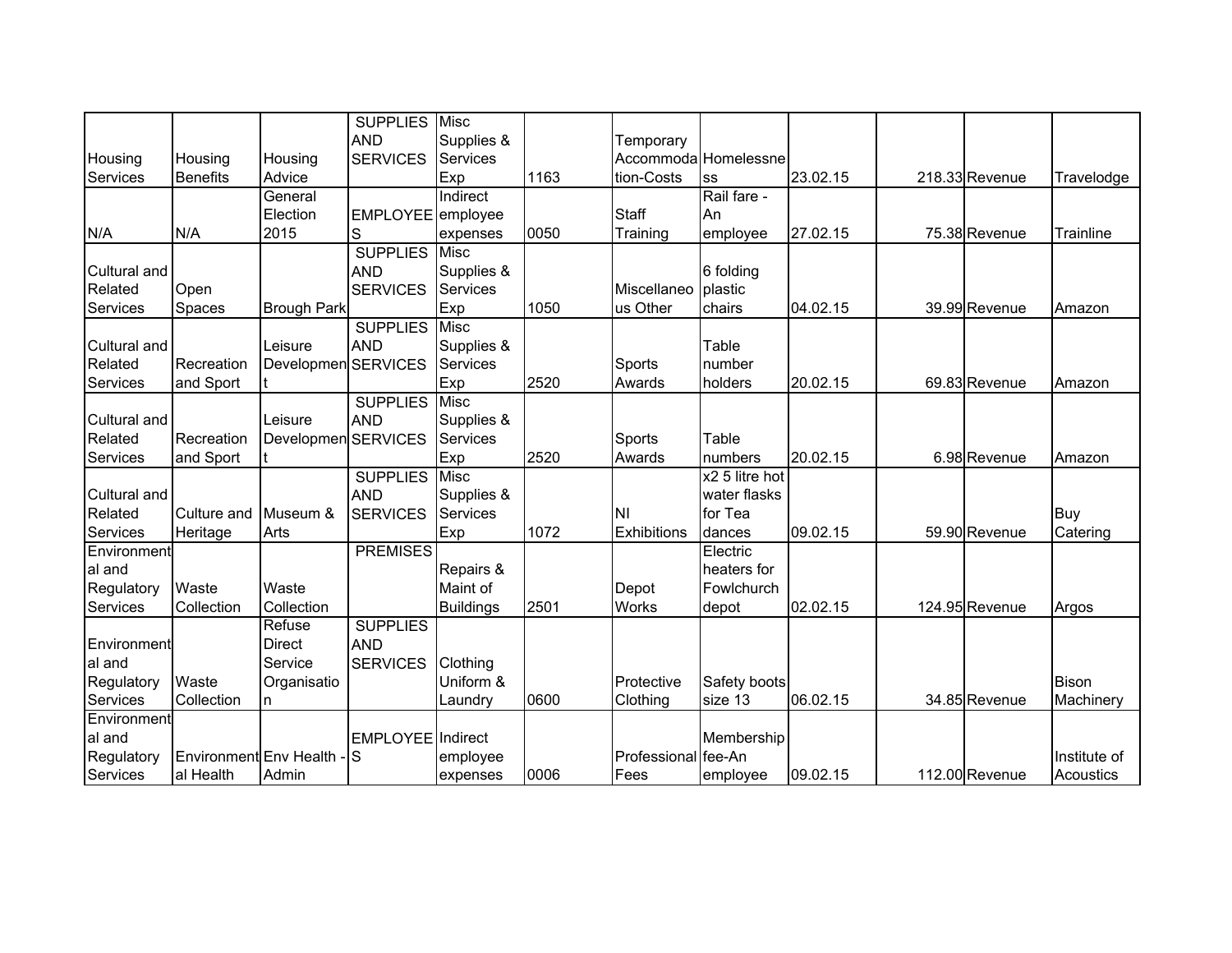| Environment |                     |                    | <b>SUPPLIES</b> | <b>Misc</b>      |      |                               |              |          |                |                   |
|-------------|---------------------|--------------------|-----------------|------------------|------|-------------------------------|--------------|----------|----------------|-------------------|
| al and      |                     |                    | <b>AND</b>      | Supplies &       |      |                               |              |          |                | <b>Broadstock</b> |
| Regulatory  | Waste               |                    | <b>SERVICES</b> | Services         |      | Miscellaneo                   |              |          |                | Office            |
| Services    | Collection          | Recycling          |                 | Exp              | 1050 | us Other                      | Office chair | 16.02.15 | 50.00 Revenue  | Furniture         |
|             |                     | <b>Street</b>      | <b>SUPPLIES</b> |                  |      |                               |              |          |                |                   |
|             |                     | Sweeping           | <b>AND</b>      |                  |      |                               |              |          |                |                   |
| Environment |                     | Direct             | <b>SERVICES</b> | <b>Misc</b>      |      |                               |              |          |                |                   |
| al and      |                     | Service            |                 | Supplies &       |      |                               | Postcrete    |          |                |                   |
| Regulatory  | <b>Street</b>       | Organisatio        |                 | <b>Services</b>  |      | Recharge                      | for fixing   |          |                |                   |
| Services    | Cleansing           |                    |                 | Exp              | 0773 | <b>High Peak</b>              | nameplates   | 18.02.15 | 115.83 Revenue | Wickes            |
|             |                     |                    |                 |                  |      |                               | Renewal of   |          |                |                   |
|             |                     | Post Entry         | <b>EMPLOYEE</b> |                  |      |                               | Certificate  |          |                |                   |
|             | Corporate           | land               | S               | Indirect         |      |                               | Technical    |          |                | <b>NCS Vue</b>    |
| Central     | Managemen Corporate |                    |                 | employee         |      | S/Trng-                       | Competenc    |          |                | Wamitab           |
| Services    |                     | Training           |                 | expenses         | 0087 | Waste                         | e            | 20.02.15 | 120.00 Revenue | Test              |
|             |                     | Chief              |                 |                  |      |                               | Travel - An  |          |                |                   |
|             | Corporate           | Executive          | <b>TRANSPOR</b> |                  |      |                               | employee     |          |                |                   |
| Central     | Managemen Officer - |                    |                 | Car              |      | Other Travel Elections        |              |          |                |                   |
| Services    |                     | Admin              |                 | Allowances       | 0483 | Allowances                    | conference   | 20.02.15 | 25.04 Revenue  | Trainline         |
|             |                     | Chief              |                 |                  |      |                               | Travel - An  |          |                |                   |
|             | Corporate           | Executive          | <b>TRANSPOR</b> |                  |      |                               | employee     |          |                |                   |
| Central     | Managemen Officer - |                    |                 | Car              |      | <b>Other Travel Elections</b> |              |          |                |                   |
| Services    |                     | Admin              |                 | Allowances       | 0483 | Allowances                    | conference   | 20.02.15 | 22.49 Revenue  | Trainline         |
|             | Corporate           |                    |                 |                  |      |                               | Travel - Two |          |                |                   |
| Central     | Managemen Executive |                    | TRANSPOR Car    |                  |      | Other Travel employees        |              |          |                |                   |
| Services    |                     | <b>Directors</b>   |                 | Allowances       | 0483 | Allowances                    | London       | 23.02.15 | 446.25 Revenue | Trainline         |
|             |                     |                    | <b>SUPPLIES</b> |                  |      |                               | 4 x monitor  |          |                |                   |
|             | Corporate           |                    | <b>AND</b>      | Equip            |      | Purchase                      | stands       |          |                |                   |
| Central     | Managemen           |                    | <b>SERVICES</b> | Furniture &      |      | Equipment                     | Biddulph     |          |                |                   |
| Services    |                     | <b>IT Services</b> |                 | <b>Materials</b> | 0500 | & Furniture                   | <b>OSS</b>   | 11.02.15 | 153.00 Revenue | Posturite         |
|             |                     |                    | <b>SUPPLIES</b> | <b>Misc</b>      |      |                               |              |          |                |                   |
|             | Corporate           |                    | <b>AND</b>      | Supplies &       |      |                               | Printer      |          |                |                   |
| Central     | Managemen           |                    | <b>SERVICES</b> | Services         |      | Recharge                      | switch High  |          |                |                   |
| Services    |                     | <b>IT Services</b> |                 | Exp              | 0773 | <b>High Peak</b>              | Peak         | 11.02.15 | 20.20 Revenue  | Amazon            |
|             |                     |                    | <b>SUPPLIES</b> | <b>Misc</b>      |      |                               |              |          |                |                   |
|             | Corporate           |                    | <b>AND</b>      | Supplies &       |      |                               | scanner      |          |                |                   |
| Central     | Managemen           |                    | <b>SERVICES</b> | <b>Services</b>  |      | Recharge                      | parts Buxton |          |                | Parts 4           |
| Services    |                     | <b>IT Services</b> |                 | Exp              | 0773 | <b>High Peak</b>              | reception    | 11.02.15 | 93.95 Revenue  | scanners          |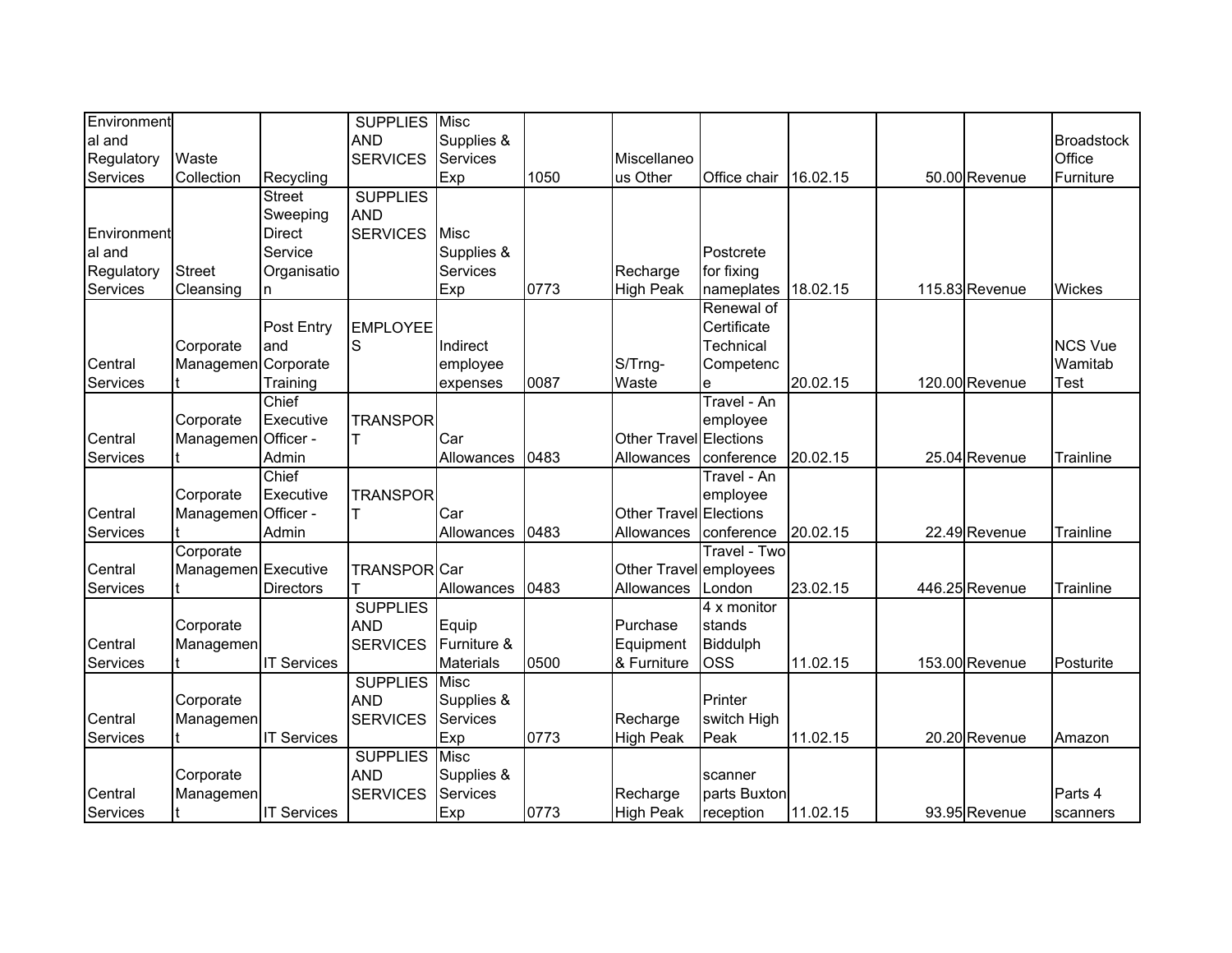|          |           |                    | <b>SUPPLIES</b> |                 |      |                  |                    |          |                |            |
|----------|-----------|--------------------|-----------------|-----------------|------|------------------|--------------------|----------|----------------|------------|
|          |           |                    | <b>AND</b>      |                 |      |                  |                    |          |                |            |
|          | Corporate |                    | <b>SERVICES</b> | Communicat      |      |                  | 4 x memory         |          |                |            |
| Central  | Managemen |                    |                 | ions &          |      | Hardware-        | election           |          |                |            |
| Services |           | <b>IT Services</b> |                 | Computing       | 0845 | Misc             | PC's SMDC 18.02.15 |          | 41.97 Revenue  | Crucial    |
|          |           |                    | <b>SUPPLIES</b> | Misc            |      |                  |                    |          |                |            |
|          | Corporate |                    | <b>AND</b>      | Supplies &      |      |                  | 4 x memory         |          |                |            |
| Central  | Managemen |                    | <b>SERVICES</b> | <b>Services</b> |      | Recharge         | <b>election</b>    |          |                |            |
| Services |           | <b>IT Services</b> |                 | Exp             | 0773 | High Peak        | <b>PC's HPBC</b>   | 18.02.15 | 41.98 Revenue  | Crucial    |
|          |           |                    | <b>SUPPLIES</b> | <b>Misc</b>     |      |                  |                    |          |                |            |
|          | Corporate |                    | <b>AND</b>      | Supplies &      |      |                  | samsung            |          |                |            |
| Central  | Managemen |                    | <b>SERVICES</b> | Services        |      | Recharge         | galaxy USB         |          |                |            |
| Services |           | <b>IT Services</b> |                 | Exp             | 0773 | <b>High Peak</b> | cable              | 25.02.15 | 13.99 Revenue  | Argos      |
|          |           |                    | <b>SUPPLIES</b> |                 |      |                  | software for       |          |                |            |
|          | Corporate |                    | <b>AND</b>      | Communicat      |      |                  | dual               |          |                |            |
| Central  | Managemen |                    | <b>SERVICES</b> | lions &         |      | Sftware-         | <b>Imonitors</b>   |          |                |            |
| Services |           | <b>IT Services</b> |                 | Computing       | 0831 | Other            | <b>SMDC</b>        | 25.02.15 | 746.84 Revenue | Split view |
|          |           |                    | <b>SUPPLIES</b> | Misc            |      |                  | software for       |          |                |            |
|          | Corporate |                    | <b>AND</b>      | Supplies &      |      |                  | dual               |          |                |            |
| Central  | Managemen |                    | <b>SERVICES</b> | <b>Services</b> |      | Recharge         | <b>Imonitors</b>   |          |                |            |
| Services |           | <b>IT Services</b> |                 | Exp             | 0773 | High Peak        | <b>HPBC</b>        | 25.02.15 | 746.83 Revenue | Split view |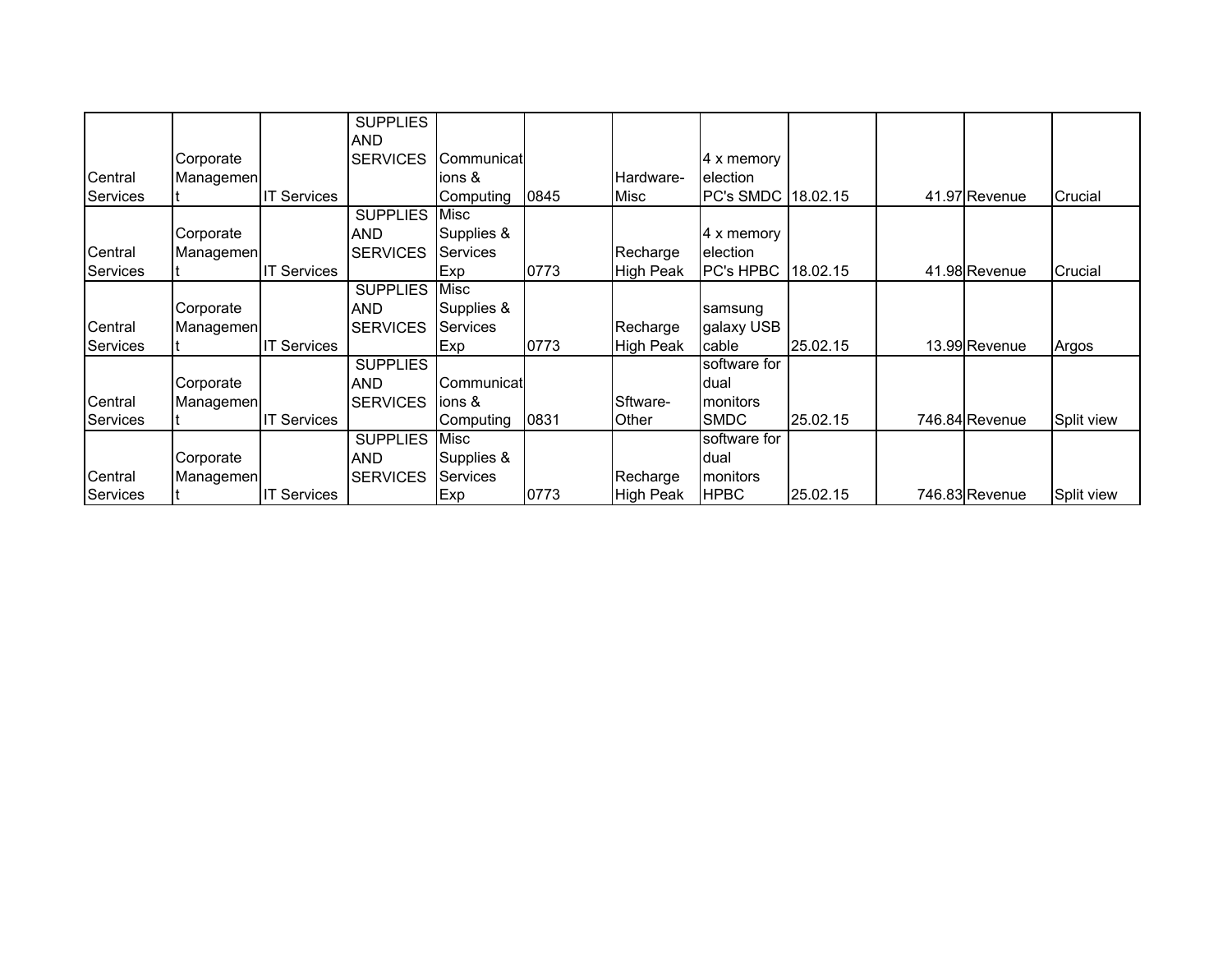| <b>STAFFORDSHIRE MOORLANDS DISTRICT COUNCIL</b><br><b>GOVERNMENT PURCHASE CARD PAYMENTS IN MARCH 2015</b> |                     |                   |                                |                                    |                |                       |                    |                   |               |                   |                 |
|-----------------------------------------------------------------------------------------------------------|---------------------|-------------------|--------------------------------|------------------------------------|----------------|-----------------------|--------------------|-------------------|---------------|-------------------|-----------------|
| <b>Service</b>                                                                                            | <b>Service</b>      | <b>Responsibl</b> | <b>Expenses</b><br><b>Type</b> | <b>Detailed</b><br><b>Expenses</b> |                |                       | <b>Transactio</b>  | <b>Transactio</b> |               |                   | <b>Supplier</b> |
| Area                                                                                                      | <b>Division</b>     | e Unit            |                                | <b>Type</b>                        | <b>Expense</b> | <b>Expense</b>        | n                  | n                 | <b>Amount</b> | <b>Capital or</b> | <b>Name</b>     |
|                                                                                                           |                     |                   |                                |                                    | Code           | <b>Narrative</b>      | <b>Narrative</b>   | <b>Date</b>       |               | Revenue           |                 |
|                                                                                                           |                     | <b>Post Entry</b> | <b>SUPPLIES</b>                | Misc                               |                |                       |                    |                   |               |                   |                 |
|                                                                                                           | Corporate           | and               | <b>AND</b>                     | Supplies &                         |                |                       | Train travel-      |                   |               |                   | Cross           |
| Central                                                                                                   | Managemen Corporate |                   | <b>SERVICES</b>                | Services                           |                | Recharge              | an                 |                   |               |                   | Country         |
| Services                                                                                                  |                     | Training          |                                | Exp                                | 0773           | <b>High Peak</b>      | employee           | 09.03.15          |               | 82.60 Revenue     | trains          |
|                                                                                                           |                     | Chief             |                                |                                    |                |                       |                    |                   |               |                   |                 |
|                                                                                                           | Corporate           | Executive         | <b>EMPLOYEE</b> Indirect       |                                    |                |                       | Membership         |                   |               |                   |                 |
| Central                                                                                                   | Managemen Officer - |                   | S                              | employee                           |                | Professional fees- an |                    |                   |               |                   |                 |
| Services                                                                                                  |                     | Admin             |                                | expenses                           | 0006           | Fees                  | employee           | 10.03.15          |               | 133.21 Revenue    | <b>CIMSPA</b>   |
|                                                                                                           | Corporate           | <b>High Peak</b>  |                                | Indirect                           |                |                       | Membership         |                   |               |                   |                 |
| Central                                                                                                   | Managemen Property  |                   | EMPLOYEE employee              |                                    |                | Professional fees- an |                    |                   |               |                   |                 |
| Services                                                                                                  |                     | Services          | S                              | expenses                           | 0006           | Fees                  | employee           | 16.03.15          |               | 140.00 Revenue    | <b>IOSH</b>     |
|                                                                                                           |                     | Chief             | <b>SUPPLIES</b>                | Misc                               |                |                       | Meal before        |                   |               |                   |                 |
|                                                                                                           | Corporate           | Executive         | <b>AND</b>                     | Supplies &                         |                |                       | pre-               |                   |               |                   |                 |
| Central                                                                                                   | Managemen Officer - |                   | <b>SERVICES</b>                | <b>Services</b>                    |                | Recharge              | nomination         |                   |               |                   |                 |
| Services                                                                                                  |                     | Admin             |                                | Exp                                | 0773           | <b>High Peak</b>      | evening            | 12.03.15          |               | 74.00 Revenue     | Taj Mahal       |
|                                                                                                           |                     |                   | <b>SUPPLIES</b>                | <b>Misc</b>                        |                |                       |                    |                   |               |                   |                 |
| Cultural and                                                                                              |                     |                   | <b>AND</b>                     | Supplies &                         |                |                       |                    |                   |               |                   |                 |
| Related                                                                                                   |                     |                   | <b>SERVICES</b>                | <b>Services</b>                    |                | Promotion             |                    |                   |               |                   |                 |
| Services                                                                                                  | Tourism             | Tourism           |                                | Exp                                | 1067           | of Tourism            | <b>Tablecloths</b> | 02.03.15          |               | 10.72 Revenue     | Chapter 1       |
|                                                                                                           |                     |                   | <b>SUPPLIES</b>                |                                    |                |                       | Tea and            |                   |               |                   |                 |
|                                                                                                           |                     |                   | <b>AND</b>                     | <b>Misc</b>                        |                |                       | biscuits -         |                   |               |                   |                 |
| Cultural and                                                                                              |                     |                   | <b>SERVICES</b>                | Supplies &                         |                |                       | English            |                   |               |                   |                 |
| Related                                                                                                   |                     |                   |                                | Services                           |                | Promotion             | tourism            |                   |               |                   |                 |
| Services                                                                                                  | Tourism             | Tourism           |                                | Exp                                | 1067           | of Tourism            | week               | 11.03.15          |               | 8.88 Revenue      | Asda            |
| Cultural and                                                                                              |                     |                   | <b>TRANSPOR</b>                |                                    |                |                       | Train travel -     |                   |               |                   |                 |
| Related                                                                                                   |                     |                   |                                | Car                                |                | Other Travellan       |                    |                   |               |                   |                 |
| Services                                                                                                  | Tourism             | Tourism           |                                | Allowances                         | 0483           | Allowances            | employee           | 11.03.15          |               | 18.51 Revenue     | Trainline       |
|                                                                                                           |                     |                   | <b>SUPPLIES</b>                | Misc                               |                |                       |                    |                   |               |                   |                 |
| Cultural and                                                                                              |                     |                   | <b>AND</b>                     | Supplies &                         |                |                       |                    |                   |               |                   |                 |
| Related                                                                                                   |                     |                   | <b>SERVICES</b>                | Services                           |                | Promotion             | 2 logo             |                   |               |                   | Go Go           |
| Services                                                                                                  | Tourism             | Tourism           |                                | Exp                                | 1067           | of Tourism            | tabards            | 11.03.15          |               | 40.00 Revenue     | Designs         |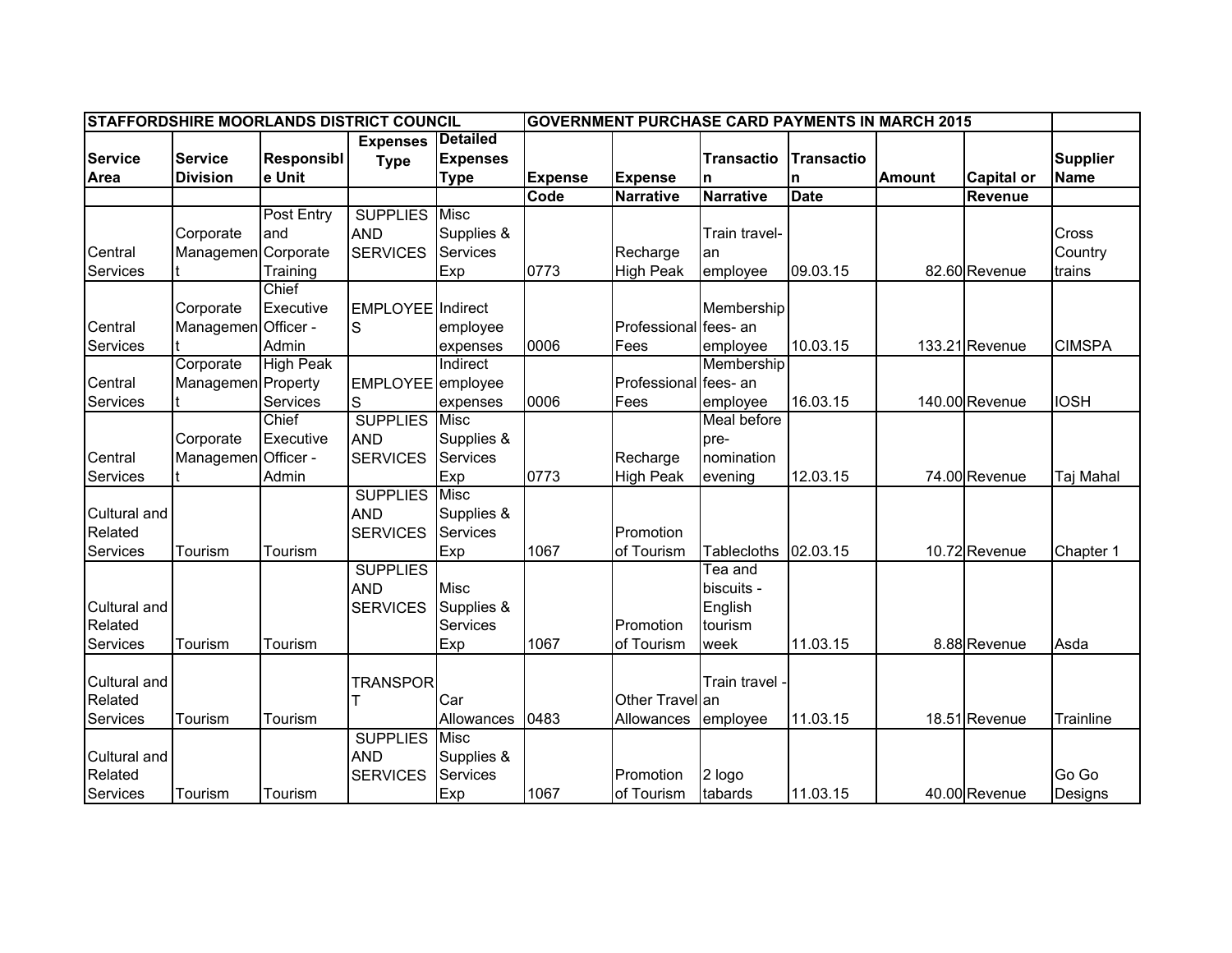|              |                        |                    | <b>SUPPLIES</b> | Misc             |      |                      |                           |          |                |                |
|--------------|------------------------|--------------------|-----------------|------------------|------|----------------------|---------------------------|----------|----------------|----------------|
| Cultural and |                        |                    | <b>AND</b>      | Supplies &       |      |                      |                           |          |                |                |
| Related      |                        |                    | <b>SERVICES</b> | Services         |      | Promotion            | <b>Visit Peak</b>         |          |                |                |
| Services     | Tourism                | Tourism            |                 | Exp              | 1067 | of Tourism           | Conference                | 17.03.15 | 30.00 Revenue  | <b>DNCC</b>    |
|              |                        |                    | <b>SUPPLIES</b> | <b>Misc</b>      |      |                      |                           |          |                |                |
| Cultural and |                        |                    | <b>AND</b>      | Supplies &       |      |                      | Juice for                 |          |                |                |
| Related      | Culture and            | Museum &           | <b>SERVICES</b> | Services         |      | ΙNΙ                  | Vintage                   |          |                |                |
| Services     | Heritage               | Arts               |                 | Exp              | 1072 | Exhibitions          | <b>Bridal show</b>        | 27.03.15 | 6.40 Revenue   | Sainsburys     |
|              |                        |                    | <b>SUPPLIES</b> | <b>Misc</b>      |      |                      |                           |          |                |                |
| Cultural and |                        |                    | <b>AND</b>      | Supplies &       |      |                      |                           |          |                |                |
| Related      | Culture and            | Museum &           | <b>SERVICES</b> | Services         |      | NI                   | Confetti for              |          |                |                |
| Services     | Heritage               | Arts               |                 | Exp              | 1072 | Exhibitions          | <b>Bridal show</b>        | 27.03.15 | 1.70 Revenue   | Wilkinsons     |
|              |                        |                    | <b>SUPPLIES</b> |                  |      |                      |                           |          |                |                |
| Cultural and |                        |                    | <b>AND</b>      | Equip            |      | Purchase             |                           |          |                |                |
| Related      |                        |                    | <b>SERVICES</b> | Furniture &      |      | Equipment            | Large pillar              |          |                | Home           |
| Services     | Tourism                | Tourism            |                 | <b>Materials</b> | 0500 | & Furniture          | candle                    | 27.03.15 | 13.93 Revenue  | Bargains       |
| Environment  |                        |                    | <b>SUPPLIES</b> |                  |      |                      |                           |          |                |                |
| al and       |                        |                    | <b>AND</b>      | Grants &         |      |                      | Annual                    |          |                |                |
| Regulatory   | Environment            |                    | <b>SERVICES</b> | Subscription     |      |                      | Subscription   membership |          |                | Institute of   |
| Services     | al Health              | Licensing          |                 | s                | 0920 | s                    | fee                       | 09.03.15 | 70.00 Revenue  | Licensing      |
| Environment  |                        |                    |                 |                  |      |                      |                           |          |                |                |
| al and       |                        |                    | <b>TRANSPOR</b> |                  |      |                      | Train tickets-            |          |                |                |
| Regulatory   | Environment Env Health |                    |                 | Car              |      | Other Travel A an    |                           |          |                |                |
| Services     | al Health              | Admin              |                 | Allowances       | 0483 | Allowances           | employee                  | 18.03.15 | 49.88 Revenue  | Trainline      |
|              |                        |                    | <b>SUPPLIES</b> | <b>Misc</b>      |      |                      |                           |          |                |                |
|              | Corporate              |                    | <b>AND</b>      | Supplies &       |      |                      |                           |          |                |                |
| Central      | Managemen              |                    | <b>SERVICES</b> | Services         |      | Recharge             |                           |          |                | Proliant       |
| Services     |                        | <b>IT Services</b> |                 | Exp              | 0773 | <b>High Peak</b>     | <b>Drives</b>             | 20.03.15 | 105.95 Revenue | Sererstore     |
|              |                        |                    |                 |                  |      |                      | Travel - an               |          |                |                |
|              |                        | Chief              | <b>TRANSPOR</b> |                  |      |                      | employee                  |          |                |                |
|              | Corporate              | Executive          |                 |                  |      |                      | <b>CEX</b>                |          |                |                |
| Central      | Managemen Officer -    |                    |                 | Car              |      | Other Travel meeting |                           |          |                |                |
| Services     |                        | Admin              |                 | Allowances       | 0483 | Allowances           | Tamworth                  | 03.03.15 | 37.23 Revenue  | Trainline      |
|              | Corporate              |                    | <b>SUPPLIES</b> | Equip            |      |                      |                           |          |                |                |
| Central      | Managemen Moorlands    |                    | <b>AND</b>      | Furniture &      |      | Crockery &           |                           |          |                |                |
| Services     |                        | House              | <b>SERVICES</b> | <b>Materials</b> | 0504 | Glassware            | Plastic cups   17.03.15   |          | 200.00 Revenue | <b>Options</b> |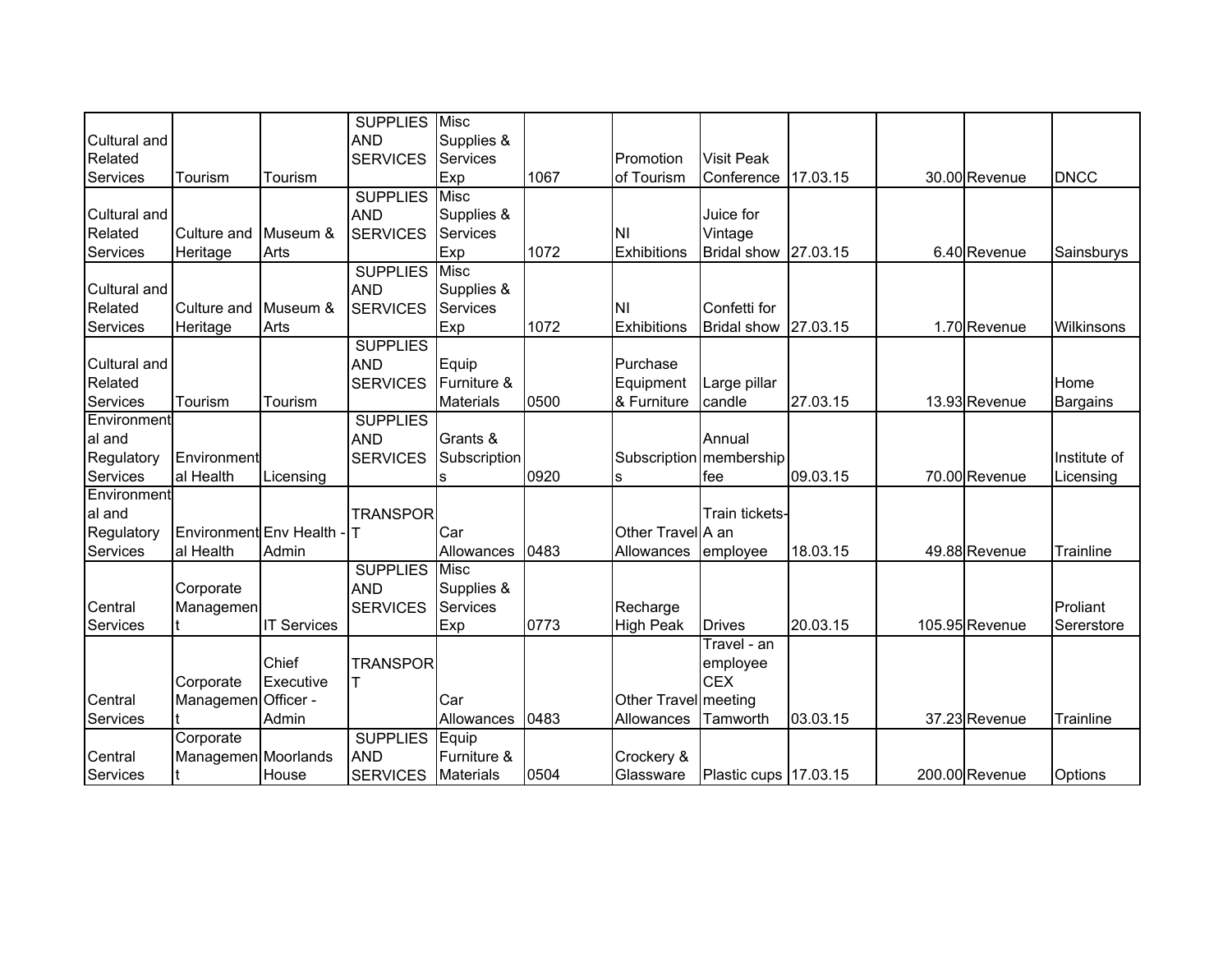|                 | Corporate             |             | <b>SUPPLIES</b>       |                  |      |                           |                      |          |                |              |
|-----------------|-----------------------|-------------|-----------------------|------------------|------|---------------------------|----------------------|----------|----------------|--------------|
| Central         | Managemen Moorlands   |             | <b>AND</b>            | Catering &       |      | Tea and                   | Sugar,               |          |                |              |
| Services        |                       | House       | <b>SERVICES</b>       | Bar              | 0563 | Coffee                    | coffee, milk         | 30.03.15 | 136.04 Revenue | 3663         |
|                 | Corporate             |             | <b>SUPPLIES</b>       |                  |      |                           |                      |          |                |              |
| Central         | Managemen Moorlands   |             | <b>AND</b>            | Catering &       |      | Catering                  |                      |          |                |              |
| Services        |                       | House       | <b>SERVICES</b>       | <b>I</b> Bar     | 0560 | Provisions                | <b>Biscuits</b>      | 30.03.15 | 22.93 Revenue  | 3663         |
|                 |                       |             | <b>SUPPLIES</b>       | Misc             |      |                           |                      |          |                |              |
|                 |                       |             | <b>AND</b>            | Supplies &       |      |                           |                      |          |                |              |
|                 |                       |             | <b>SERVICES</b>       | Services         |      | Miscellaneo               | Tea, coffee,         |          |                |              |
| N/A             | N/A                   | Tea Account |                       | Exp              | 1050 | us Other                  | sugar                | 30.03.15 | 240.70 Revenue | 3663         |
|                 |                       |             | <b>SUPPLIES</b>       | <b>Misc</b>      |      |                           |                      |          |                |              |
|                 |                       |             | <b>AND</b>            | Supplies &       |      | Temporary                 |                      |          |                |              |
| Housing         | Housing               | Housing     | <b>SERVICES</b>       | <b>Services</b>  |      |                           | Accommoda Homelessne |          |                |              |
| Services        | <b>Benefits</b>       | Advice      |                       | Exp              | 1163 | tion-Costs                | lss                  | 02.03.15 | 28.33 Revenue  | Travelodge   |
|                 |                       |             | <b>SUPPLIES</b>       | Misc             |      |                           |                      |          |                |              |
|                 |                       |             | <b>AND</b>            | Supplies &       |      | Temporary                 |                      |          |                |              |
| Housing         | Housing               | Housing     | <b>SERVICES</b>       | Services         |      |                           | Accommoda Homelessne |          |                |              |
| Services        | <b>Benefits</b>       | Advice      |                       | Exp              | 1163 | tion-Costs                | lss                  | 03.03.15 | 38.33 Revenue  | Travelodge   |
|                 |                       |             |                       |                  |      |                           |                      |          |                | Chartered    |
|                 | Corporate             | Head of     | EMPLOYEE Indirect     |                  |      |                           | Membership           |          |                | Inst Waste   |
| Central         | Managemen Operational |             | ls                    | employee         |      | Professional subs- an     |                      |          |                | Managemen    |
| Services        |                       | Services    |                       | expenses         | 0006 | Fees                      | employee             | 17.03.15 | 198.00 Revenue |              |
|                 | Corporate             |             | <b>SUPPLIES</b>       | Print/Stat &     |      |                           |                      |          |                |              |
| Central         | Managemen             |             | <b>AND</b>            | Gen Office       |      | Books and                 | Publications-        |          |                |              |
| Services        |                       | Audit       | <b>SERVICES</b>       | Equip            | 0651 | <b>Publications Audit</b> |                      | 24.03.15 | 80.00 Revenue  | <b>CIPFA</b> |
|                 |                       |             | <b>SUPPLIES</b>       | <b>Misc</b>      |      |                           |                      |          |                |              |
|                 | Corporate             |             | <b>AND</b>            | Supplies &       |      |                           |                      |          |                |              |
| Central         | Managemen             |             | <b>SERVICES</b>       | Services         |      | Recharge                  | Publications-        |          |                |              |
| Services        |                       | Audit       |                       | Exp              | 0773 | High Peak                 | Audit                | 24.03.15 | 170.00 Revenue | <b>CIPFA</b> |
|                 | Corporate             |             |                       | Indirect         |      |                           | Membership           |          |                |              |
| Central         | Managemen             |             | EMPLOYEE employee     |                  |      | Professional subs- an     |                      |          |                |              |
| Services        |                       | Audit       | S                     | expenses         | 0006 | Fees                      | employee             | 24.03.15 | 233.00 Revenue | <b>CIIA</b>  |
|                 | Corporate             |             | <b>SUPPLIES Equip</b> |                  |      | Purchase                  |                      |          |                |              |
| Central         | Managemen Executive   |             | <b>AND</b>            | Furniture &      |      | Equipment                 | Laserpresen          |          |                |              |
| <b>Services</b> |                       | Directors   | <b>SERVICES</b>       | <b>Materials</b> | 0500 | & Furniture               | ter pointer          | 25.03.15 | 19.99 Revenue  | Amazon       |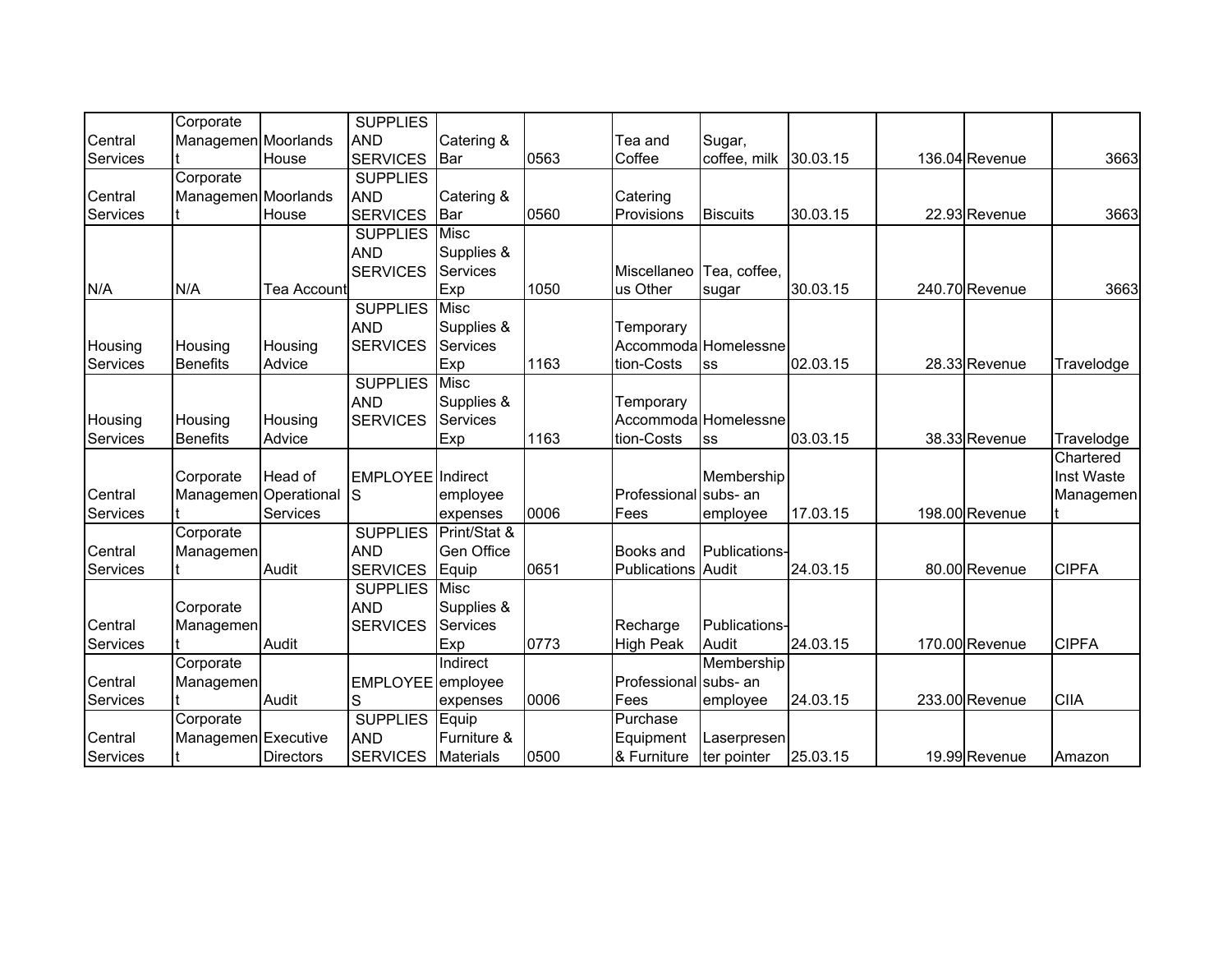|             |                      |               | <b>SUPPLIES</b> | Misc             |      |                          |                       |          |                |                  |
|-------------|----------------------|---------------|-----------------|------------------|------|--------------------------|-----------------------|----------|----------------|------------------|
|             | Corporate            |               | <b>AND</b>      | Supplies &       |      |                          | Invoice               |          |                |                  |
| Central     | Managemen Financial  |               | <b>SERVICES</b> | Services         |      | Miscellaneo              | labels-               |          |                |                  |
| Services    |                      | Services      |                 | Exp              | 1050 | us Other                 | Finance               | 27.03.15 | 168.30 Revenue | Amazon           |
|             |                      |               | <b>SUPPLIES</b> | <b>Misc</b>      |      |                          |                       |          |                |                  |
|             | Corporate            |               | <b>AND</b>      | Supplies &       |      |                          | Invoice               |          |                |                  |
| Central     | Managemen Financial  |               | <b>SERVICES</b> | Services         |      | Recharge                 | labels-               |          |                |                  |
| Services    |                      | Services      |                 | Exp              | 0773 | <b>High Peak</b>         | Finance               | 27.03.15 | 168.30 Revenue | Amazon           |
|             |                      |               | <b>SUPPLIES</b> |                  |      |                          |                       |          |                |                  |
|             | Corporate            |               | <b>AND</b>      |                  |      |                          | Hazardous             |          |                |                  |
| Central     | Managemen Fowlchurch |               | <b>SERVICES</b> |                  |      | <b>Site</b>              | Waste                 |          |                | Environment      |
| Services    |                      | depot         |                 | Services         | 0707 | Licences                 | Registration 02.03.15 |          | 18.00 Revenue  | Agency           |
|             |                      | <b>Street</b> | <b>SUPPLIES</b> |                  |      |                          |                       |          |                |                  |
|             |                      | Sweeping      | <b>AND</b>      |                  |      |                          |                       |          |                |                  |
| Environment |                      | <b>Direct</b> | <b>SERVICES</b> |                  |      |                          |                       |          |                |                  |
| al and      |                      | Service       |                 | Equip            |      |                          | Postmix for           |          |                |                  |
| Regulatory  | <b>Street</b>        | Organisatio   |                 | Furniture &      |      | Purchase of atreet       |                       |          |                |                  |
| Services    | Cleansing            | n             |                 | <b>Materials</b> | 0506 | <b>Materials</b>         | nameplates            | 04.03.15 | 142.80 Revenue | <b>Buildbase</b> |
|             |                      | Refuse        | <b>SUPPLIES</b> |                  |      |                          |                       |          |                |                  |
| Environment |                      | Direct        | <b>AND</b>      | <b>Misc</b>      |      |                          |                       |          |                |                  |
| al and      |                      | Service       | <b>SERVICES</b> | Supplies &       |      |                          | Eyewash               |          |                |                  |
| Regulatory  | Waste                | Organisatio   |                 | <b>Services</b>  |      | Miscellaneo              | pods for first        |          |                |                  |
| Services    | Collection           | n.            |                 | Exp              | 1050 | us Other                 | aid                   | 04.03.15 | 17.03 Revenue  | Safety first     |
|             |                      | <b>Street</b> | <b>SUPPLIES</b> |                  |      |                          |                       |          |                |                  |
|             |                      | Sweeping      | <b>AND</b>      |                  |      |                          |                       |          |                |                  |
| Environment |                      | Direct        | <b>SERVICES</b> |                  |      |                          |                       |          |                |                  |
| al and      |                      | Service       |                 | Equip            |      |                          |                       |          |                |                  |
| Regulatory  | <b>Street</b>        | Organisatio   |                 | Furniture &      |      | Purchase of Bricklaying  |                       |          |                |                  |
| Services    | Cleansing            | n             |                 | <b>Materials</b> | 0506 | <b>Materials</b>         | mortor                | 09.03.15 | 18.55 Revenue  | <b>Buildbase</b> |
|             |                      | <b>Street</b> | <b>SUPPLIES</b> |                  |      |                          |                       |          |                |                  |
|             |                      | Sweeping      | <b>AND</b>      |                  |      |                          |                       |          |                |                  |
| Environment |                      | <b>Direct</b> | <b>SERVICES</b> |                  |      |                          |                       |          |                |                  |
| al and      |                      | Service       |                 | Equip            |      |                          |                       |          |                | Manchester       |
| Regulatory  | <b>Street</b>        | Organisatio   |                 | Furniture &      |      | Purchase of Road traffic |                       |          |                | safety           |
| Services    | Cleansing            | n             |                 | <b>Materials</b> | 0506 | <b>Materials</b>         | signs                 | 13.03.15 | 275.50 Revenue | services         |